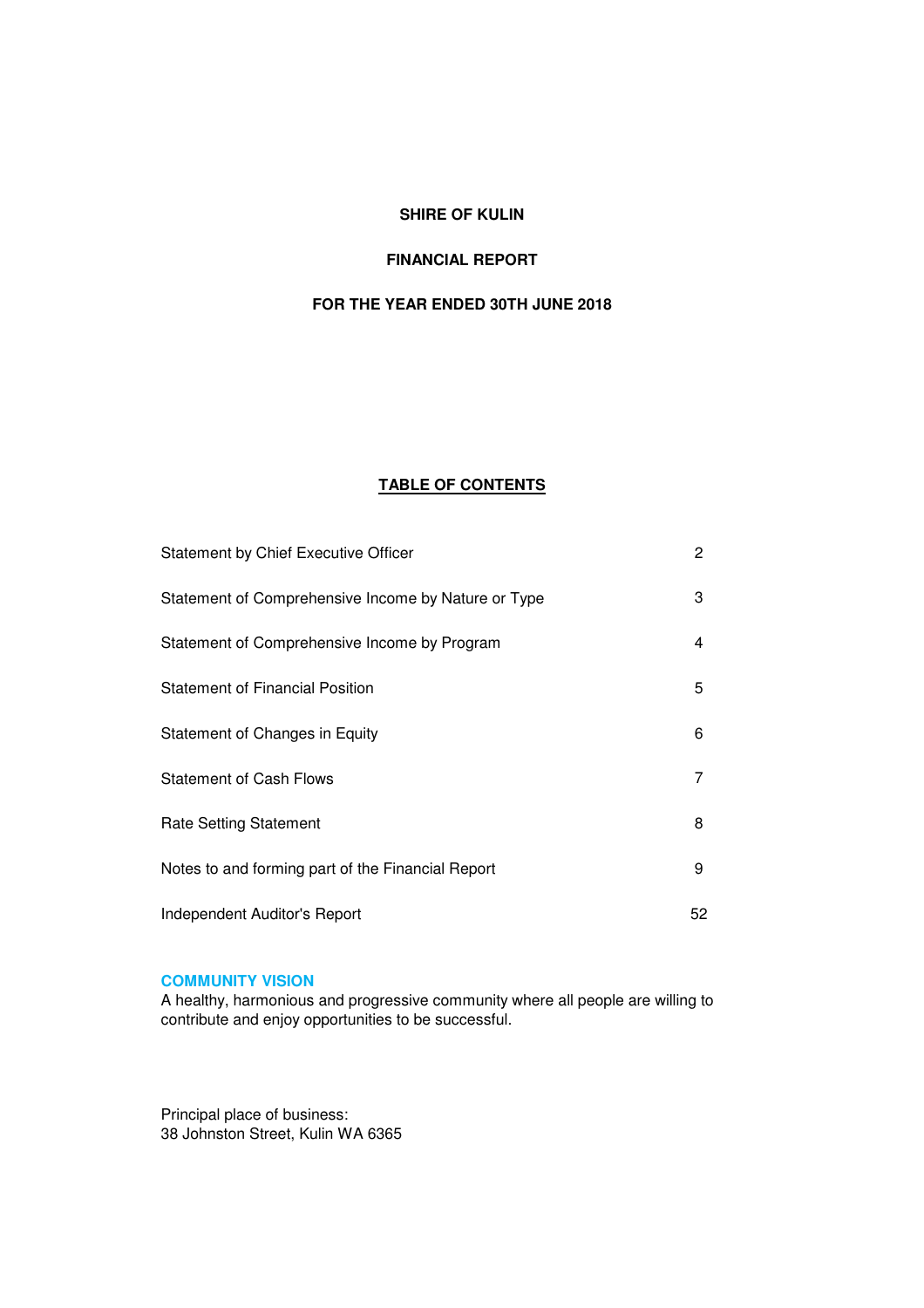# **SHIRE OF KULIN FINANCIAL REPORT FOR THE YEAR ENDED 30TH JUNE 2018**

*Local Government Act 1995 Local Government (Financial Management) Regulations 1996*

## **STATEMENT BY CHIEF EXECUTIVE OFFICER**

The attached financial report of the Shire of Kulin for the financial year ended 30 June 2018 is based on proper accounts and records to present fairly the financial position of the Shire of Kulin at 30 June 2018 and the results of the operations for the financial year then ended in accordance with the *Local Government Act 1995* and, to the extent that they are not inconsistent with the Act, the Australian Accounting Standards.

Signed on the 16th day of April 2019

 $4184$ 

Chief Executive Officer

Garrick Yandle Name of Chief Executive Officer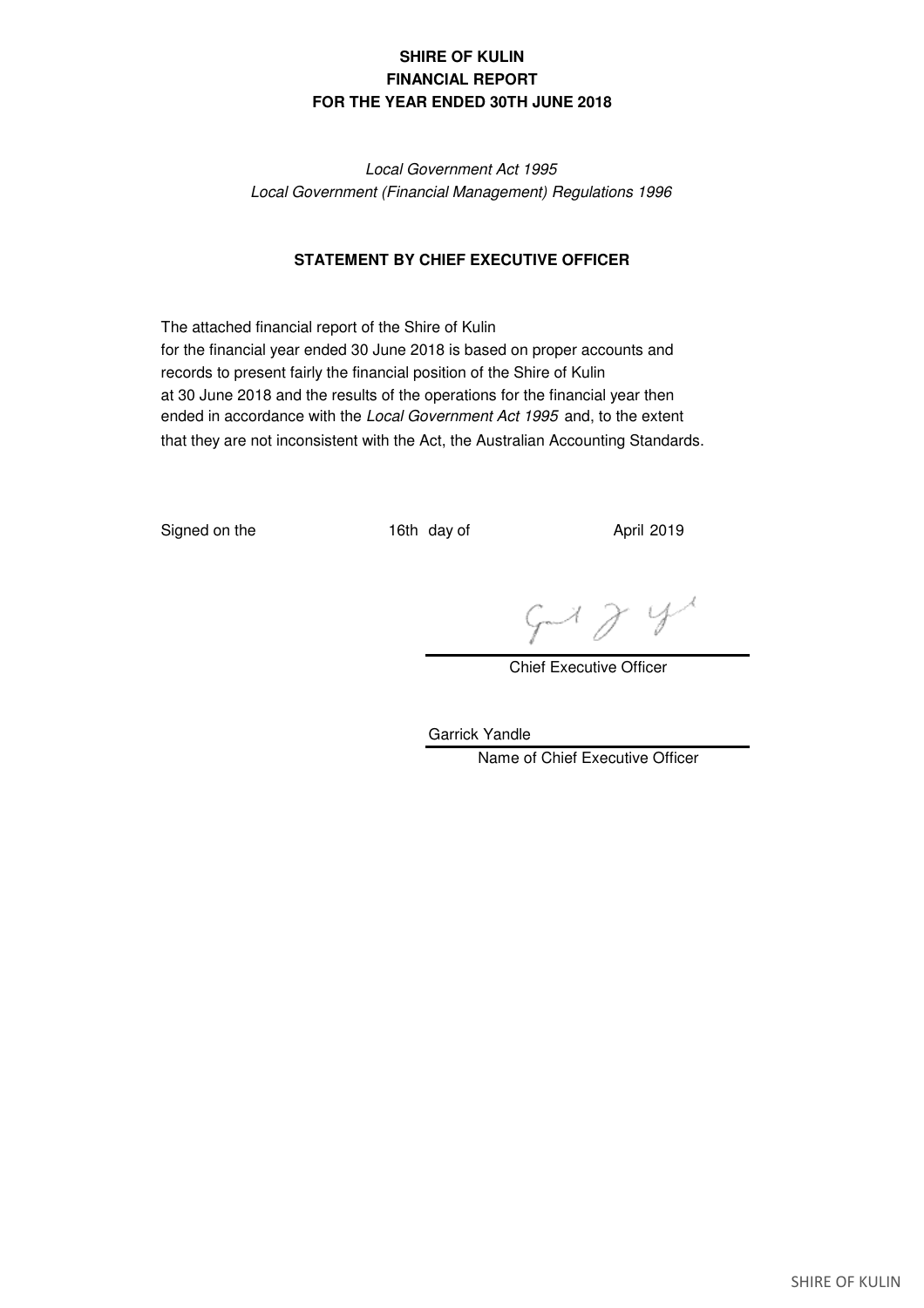# **STATEMENT OF COMPREHENSIVE INCOME BY NATURE OR TYPE FOR THE YEAR ENDED 30TH JUNE 2018**

|                                                                    |                | 2018          | 2018          | 2017          |
|--------------------------------------------------------------------|----------------|---------------|---------------|---------------|
|                                                                    | <b>NOTE</b>    | <b>Actual</b> | <b>Budget</b> | <b>Actual</b> |
|                                                                    |                | \$            | \$            | \$            |
| <b>Revenue</b>                                                     |                |               |               |               |
| Rates                                                              | 20(a)          | 1,890,225     | 1,896,823     | 1,825,384     |
| Operating grants, subsidies and contributions                      | $\overline{c}$ | 2,539,652     | 1,585,805     | 3,409,756     |
| Fees and charges                                                   | $\overline{2}$ | 1,501,397     | 1,304,208     | 1,284,977     |
| Interest earnings                                                  | 2(a)           | 77,380        | 71,005        | 84,619        |
| Other revenue                                                      | 2(a)           | 496,434       | 267,987       | 284,801       |
|                                                                    |                | 6,505,089     | 5,125,828     | 6,889,537     |
| <b>Expenses</b>                                                    |                |               |               |               |
| Employee costs                                                     |                | (2,443,071)   | (2,347,324)   | (2,017,572)   |
| Materials and contracts                                            |                | (1,908,722)   | (1,761,915)   | (1,706,930)   |
| Utility charges                                                    |                | (263, 430)    | (234, 926)    | (270, 290)    |
| Depreciation on non-current assets                                 | 9(b)           | (2,886,530)   | (2,810,664)   | (2,749,106)   |
| Interest expenses                                                  | 12(a)          | (54, 604)     | (43,261)      | (62, 923)     |
| Insurance expenses                                                 |                | (228, 821)    | (203, 437)    | (236, 882)    |
| Other expenditure                                                  |                | (420, 726)    | (249,700)     | (226, 704)    |
|                                                                    |                | (8, 205, 904) | (7,651,227)   | (7, 270, 407) |
|                                                                    |                | (1,700,815)   | (2,525,399)   | (380, 870)    |
|                                                                    |                |               |               |               |
| Non-operating grants, subsidies and contributions                  | $\overline{2}$ | 1,190,769     | 1,118,872     | 1,872,713     |
| Profit on asset disposals                                          | 9(a)           | 4,159         | 15,000        | 5,469         |
| (Loss) on asset disposals                                          | 9(a)           | (105, 572)    | (111,000)     | (39, 857)     |
| <b>Net result</b>                                                  |                | (611, 459)    | (1,502,527)   | 1,457,455     |
| Other comprehensive income                                         |                |               |               |               |
| Items that will not be reclassified subsequently to profit or loss |                |               |               |               |
| Changes on revaluation of non-current assets                       | 10             | 30,253,678    | 0             | 3,685,469     |
| Total other comprehensive income                                   |                | 30,253,678    | $\pmb{0}$     | 3,685,469     |
| <b>Total comprehensive income</b>                                  |                | 29,642,219    | (1,502,527)   | 5,142,924     |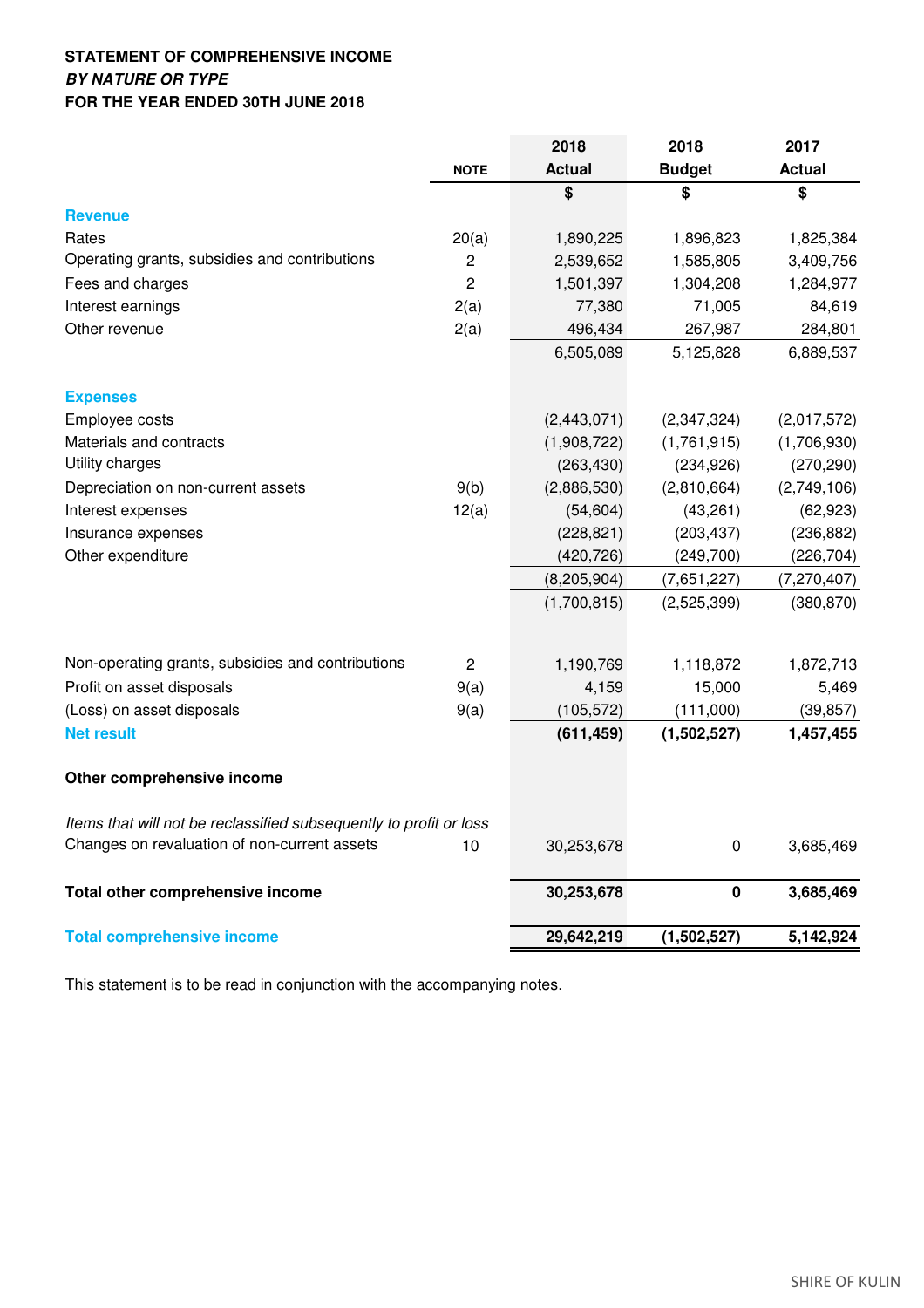## **STATEMENT OF COMPREHENSIVE INCOME BY PROGRAM FOR THE YEAR ENDED 30TH JUNE 2018**

|                                                                    | <b>NOTE</b>    | 2018<br><b>Actual</b> | 2018<br><b>Budget</b> | 2017<br><b>Actual</b> |
|--------------------------------------------------------------------|----------------|-----------------------|-----------------------|-----------------------|
|                                                                    |                | \$                    | \$                    | \$                    |
| <b>Revenue</b>                                                     | 2(a)           |                       |                       |                       |
| Governance                                                         |                | 60,947                | 47,128                | 110,048               |
| General purpose funding                                            |                | 3,910,237             | 2,964,112             | 4,623,013             |
| Law, order, public safety                                          |                | 40,031                | 37,425                | 32,366                |
| Health                                                             |                | 76,243                | 0                     | 225                   |
| Education and welfare                                              |                | 190,956               | 251,580               | 190,672               |
| Housing                                                            |                | 117,117               | 129,016               | 148,189               |
| Community amenities                                                |                | 89,026                | 93,250                | 87,825                |
| Recreation and culture                                             |                | 198,608               | 223,850               | 231,440               |
| Transport                                                          |                | 112,841               | 112,782               | 189,609               |
| Economic services                                                  |                | 1,511,823             | 1,318,268             | 1,259,839             |
| Other property and services                                        |                | 291,157               | 95,916                | 120,908               |
|                                                                    |                | 6,598,987             | 5,273,327             | 6,994,134             |
| <b>Expenses</b>                                                    | 2(a)           |                       |                       |                       |
| Governance                                                         |                | (164, 565)            | (249, 867)            | (287, 168)            |
| General purpose funding                                            |                | (178, 384)            | (168, 112)            | (160, 137)            |
| Law, order, public safety                                          |                | (144, 745)            | (140,090)             | (130, 140)            |
| Health                                                             |                | (88, 415)             | (112, 325)            | (90, 539)             |
| Education and welfare                                              |                | (228, 828)            | (287, 490)            | (209, 330)            |
| Housing                                                            |                | (225, 933)            | (139,680)             | (250, 774)            |
| Community amenities                                                |                | (303, 458)            | (351, 305)            | (308, 544)            |
| Recreation and culture                                             |                | (1, 126, 305)         | (1, 138, 959)         | (1, 120, 976)         |
| Transport                                                          |                | (3,295,476)           | (3,485,133)           | (3,092,301)           |
| Economic services                                                  |                | (1,834,510)           | (1,622,137)           | (1,587,675)           |
| Other property and services                                        |                | (654, 578)            | (60, 367)             | (74, 497)             |
|                                                                    |                | (8, 245, 199)         | (7, 755, 465)         | (7,312,081)           |
|                                                                    |                |                       |                       |                       |
| <b>Finance Costs</b>                                               | 12(a)          |                       |                       |                       |
| Governance                                                         |                | (54, 604)             | (43, 261)             | (55, 624)             |
| Housing                                                            |                | 0                     | 0                     | (7, 299)              |
|                                                                    |                | (54, 604)             | (43, 261)             | (62, 923)             |
|                                                                    |                | (1,700,815)           | (2,525,399)           | (380, 870)            |
| Non-operating grants, subsidies and                                |                |                       |                       |                       |
| contributions                                                      | $\overline{c}$ | 1,190,769             | 1,118,872             | 1,872,713             |
| Profit on disposal of assets                                       | 9(a)           | 4,159                 | 15,000                | 5,469                 |
| (Loss) on disposal of assets                                       | 9(a)           | (105, 572)            | (111,000)             | (39, 857)             |
|                                                                    |                | 1,089,356             | 1,022,872             | 1,838,325             |
| <b>Net result</b>                                                  |                | (611, 459)            | (1,502,527)           | 1,457,455             |
|                                                                    |                |                       |                       |                       |
| Other comprehensive income                                         |                |                       |                       |                       |
| Items that will not be reclassified subsequently to profit or loss |                |                       |                       |                       |
| Changes on revaluation of non-current assets                       | 10             | 30,253,678            | 0                     | 3,685,469             |
| Total other comprehensive income                                   |                | 30,253,678            | $\pmb{0}$             | 3,685,469             |
| <b>Total comprehensive income</b>                                  |                | 29,642,219            | (1,502,527)           | 5,142,925             |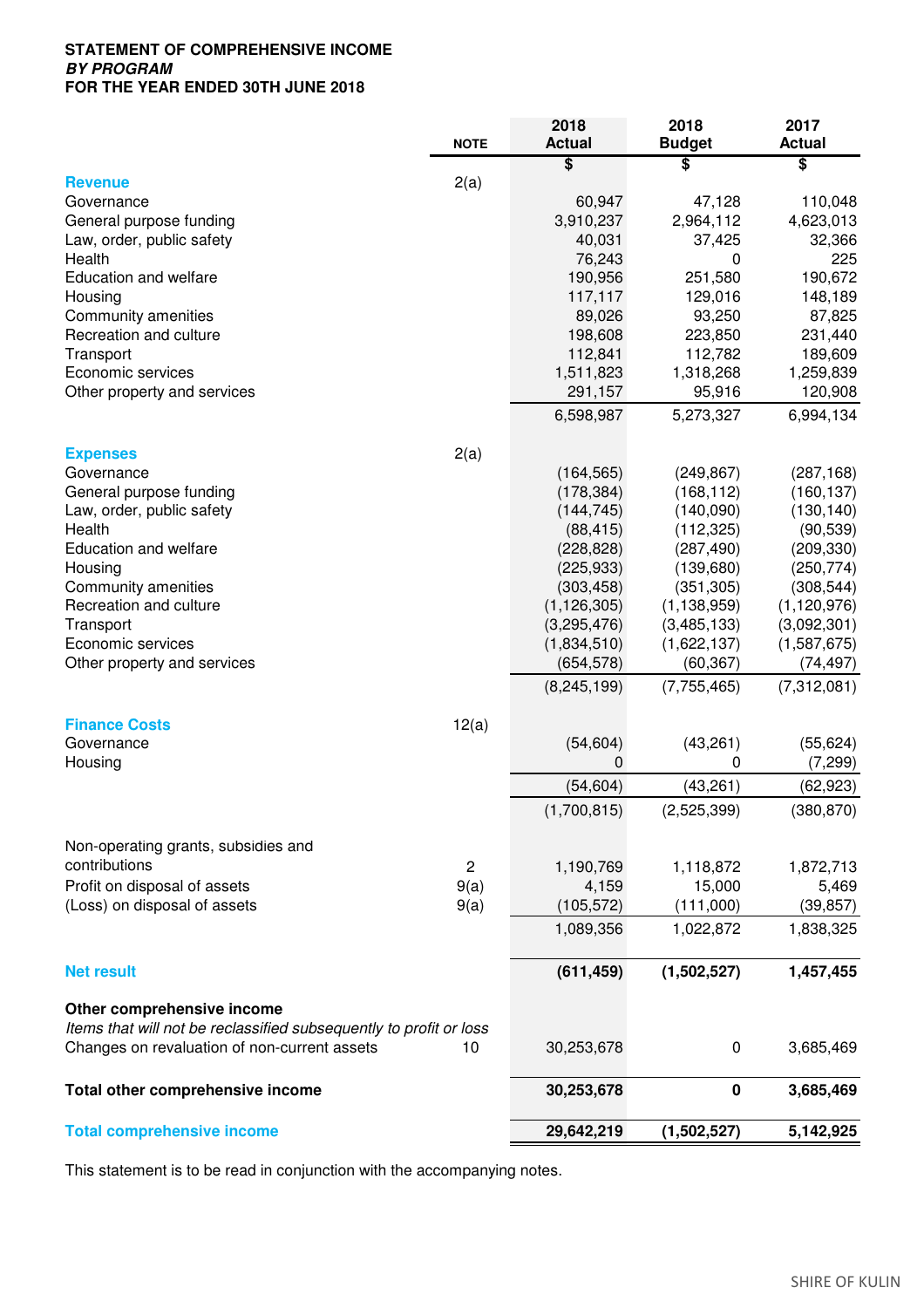# **STATEMENT OF FINANCIAL POSITION AS AT 30TH JUNE 2018**

|                                         | <b>NOTE</b>    | 2018        | 2017         |
|-----------------------------------------|----------------|-------------|--------------|
|                                         |                | \$          | \$           |
| <b>CURRENT ASSETS</b>                   |                |             |              |
| Cash and cash equivalents               | 3              | 4,338,821   | 4,002,773    |
| Trade and other receivables             | 5              | 189,228     | 385,101      |
| Inventories                             | 6              | 29,123      | 45,459       |
| <b>TOTAL CURRENT ASSETS</b>             |                | 4,557,173   | 4,433,333    |
| <b>NON-CURRENT ASSETS</b>               |                |             |              |
| Other receivables                       | 5              | 5,000       | 5,000        |
| Property, plant and equipment           | $\overline{7}$ | 28,923,993  | 29,251,272   |
| Infrastructure                          | 8              | 80,835,115  | 51,272,648   |
| TOTAL NON-CURRENT ASSETS                |                | 109,764,108 | 80,528,920   |
| <b>TOTAL ASSETS</b>                     |                | 114,321,281 | 84,962,253   |
| <b>CURRENT LIABILITIES</b>              |                |             |              |
| Trade and other payables                | 11             | 284,104     | 489,939      |
| Current portion of long term borrowings | 12(a)          | 85,177      | 111,326      |
| Provisions                              | 13             | 312,752     | 299,350      |
| <b>TOTAL CURRENT LIABILITIES</b>        |                | 682,033     | 900,615      |
| <b>NON-CURRENT LIABILITIES</b>          |                |             |              |
| Long term borrowings                    | 12(a)          | 1,251,498   | 1,337,212    |
| Provisions                              | 13             | 85,924      | 64,820       |
| TOTAL NON-CURRENT LIABILITIES           |                | 1,337,422   | 1,402,032    |
| <b>TOTAL LIABILITIES</b>                |                | 2,019,455   | 2,302,647    |
|                                         |                |             |              |
| <b>NET ASSETS</b>                       |                | 112,301,826 | 82,659,606   |
| <b>EQUITY</b>                           |                |             |              |
| Retained surplus                        |                | 41,339,200  | 42, 161, 398 |
| Reserves - cash backed                  | 4              | 2,073,818   | 1,863,077    |
| Revaluation surplus                     | 10             | 68,888,809  | 38,635,131   |
| <b>TOTAL EQUITY</b>                     |                | 112,301,826 | 82,659,606   |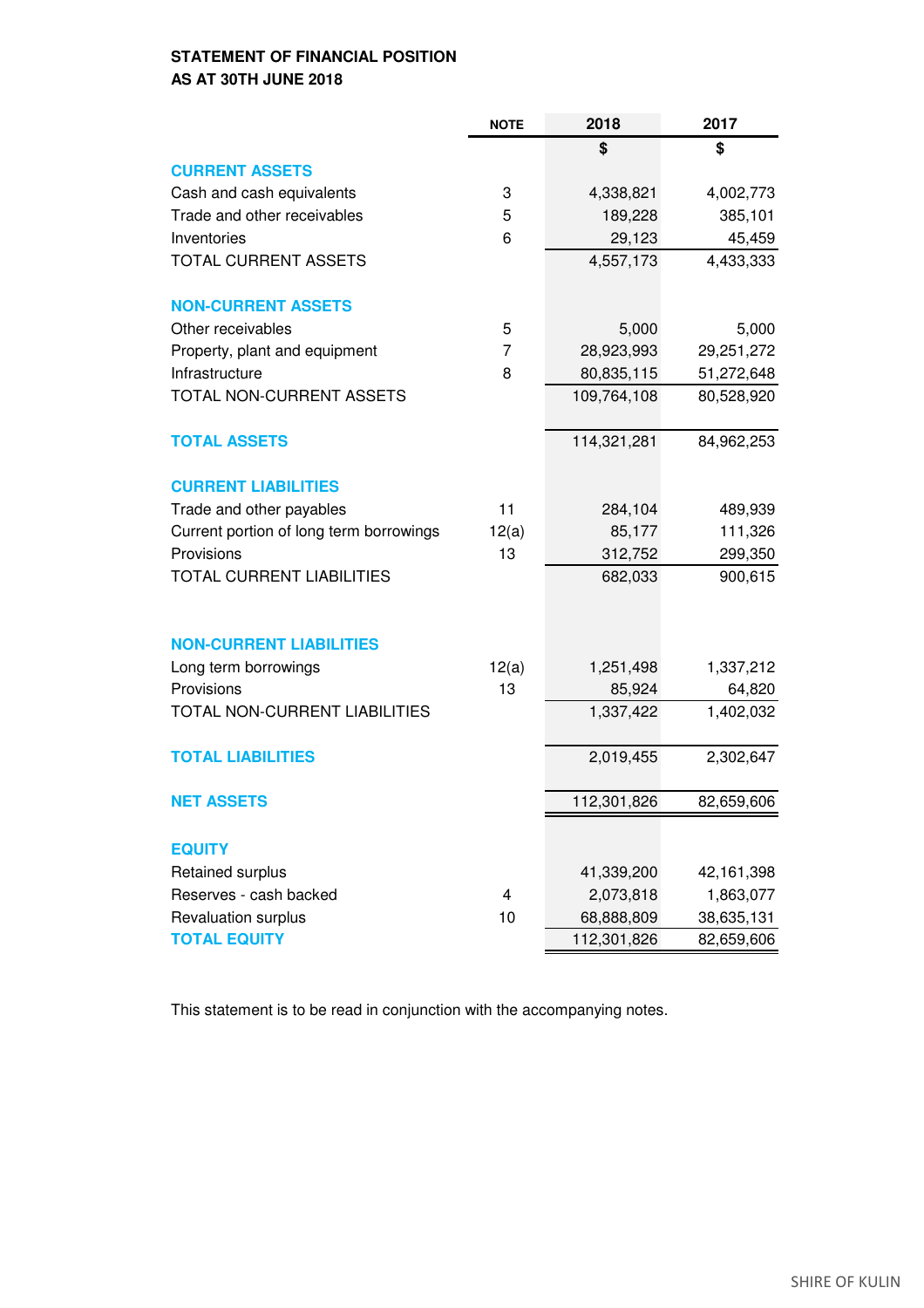# **STATEMENT OF CHANGES IN EQUITY FOR THE YEAR ENDED 30TH JUNE 2018**

|                                    |             |                 | <b>RESERVES</b> |                    |               |
|------------------------------------|-------------|-----------------|-----------------|--------------------|---------------|
|                                    |             | <b>RETAINED</b> | <b>CASH</b>     | <b>REVALUATION</b> | <b>TOTAL</b>  |
|                                    | <b>NOTE</b> | <b>SURPLUS</b>  | <b>BACKED</b>   | <b>SURPLUS</b>     | <b>EQUITY</b> |
|                                    |             | \$              | \$              | \$                 | \$            |
| <b>Balance as at 1 July 2016</b>   |             | 40,342,919      | 2,224,101       | 34,949,662         | 77,516,682    |
| Comprehensive income               |             |                 |                 |                    |               |
| Net result                         |             | 1,457,455       | $\pmb{0}$       | $\pmb{0}$          | 1,457,455     |
| Other Comprehensive Income         | 10          | 0               | 0               | 3,685,469          | 3,685,469     |
| Total comprehensive income         |             | 1,457,455       | 0               | 3,685,469          | 5,142,924     |
| Transfers from/(to) reserves       |             | 361,024         | (361, 024)      | 0                  | 0             |
| <b>Balance as at 30 June 2017</b>  |             | 42,161,398      | 1,863,077       | 38,635,131         | 82,659,606    |
| Comprehensive income<br>Net result |             | (611, 459)      | $\pmb{0}$       | $\pmb{0}$          | (611, 459)    |
| Other Comprehensive Income         | 10          | 0               | 0               | 30,253,678         | 30,253,678    |
| Total comprehensive income         |             | (611, 459)      | $\mathbf 0$     | 30,253,678         | 29,642,219    |
| Transfers from/(to) reserves       |             | (210, 741)      | 210,741         | 0                  | $\mathbf 0$   |
| <b>Balance as at 30 June 2018</b>  |             | 41,339,200      | 2,073,818       | 68,888,809         | 112,301,825   |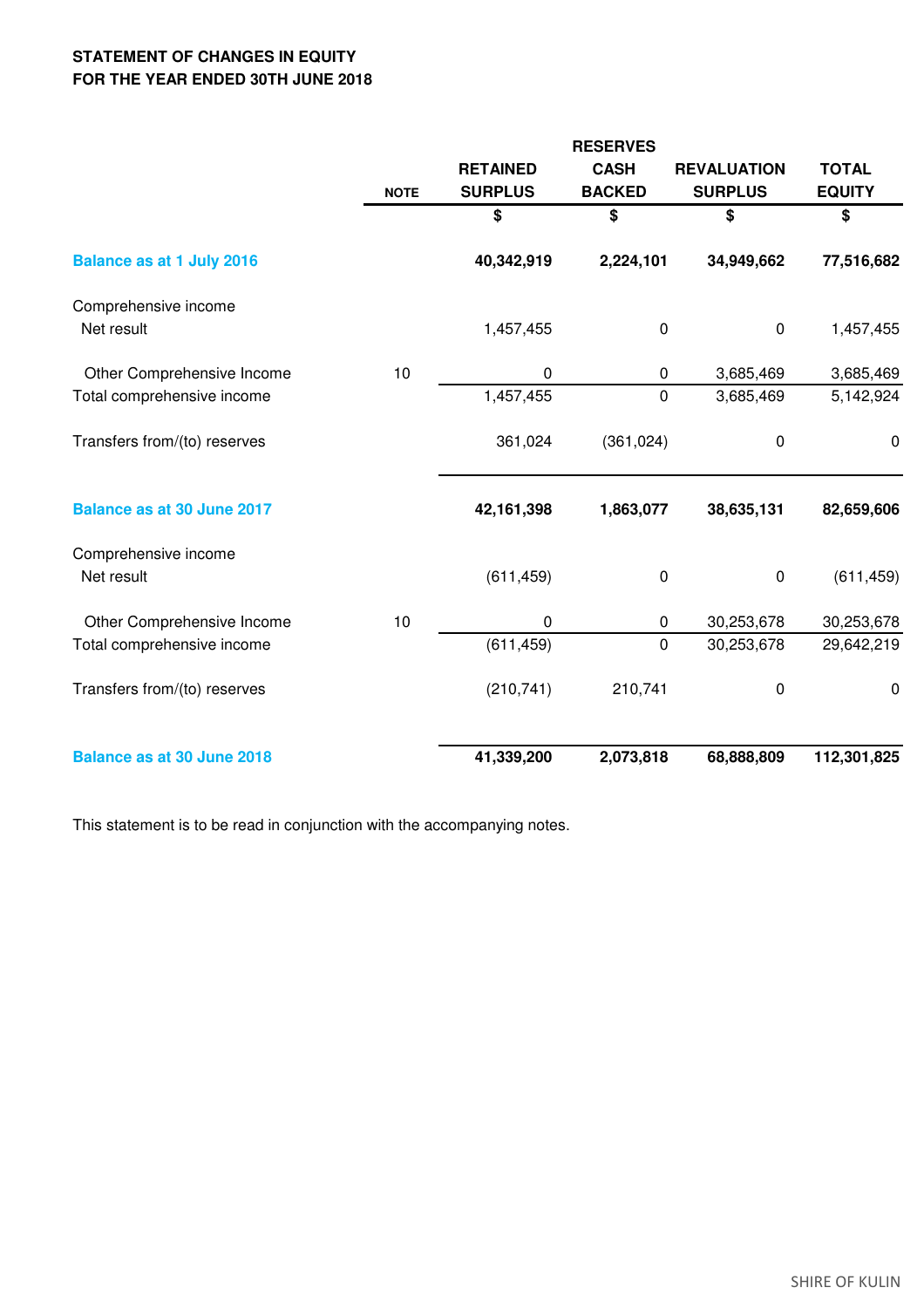# **STATEMENT OF CASH FLOWS FOR THE YEAR ENDED 30TH JUNE 2018**

|                                               |             | 2018          | 2018          | 2017          |
|-----------------------------------------------|-------------|---------------|---------------|---------------|
|                                               | <b>NOTE</b> | <b>Actual</b> | <b>Budget</b> | <b>Actual</b> |
| <b>CASH FLOWS FROM OPERATING ACTIVITIES</b>   |             | \$            | \$            | \$            |
| <b>Receipts</b>                               |             |               |               |               |
| Rates                                         |             | 1,872,471     | 1,881,823     | 1,827,178     |
| Operating grants, subsidies and contributions |             | 2,700,177     | 1,625,805     | 3,206,668     |
| Fees and charges                              |             | 1,501,397     | 1,304,208     | 1,284,977     |
| Interest earnings                             |             | 77,380        | 71,005        | 84,619        |
| Goods and services tax                        |             | 7,617         | 5,000         | 0             |
| Other revenue                                 |             | 496,434       | 267,987       | 284,801       |
|                                               |             | 6,655,476     | 5,155,828     | 6,688,244     |
| <b>Payments</b>                               |             |               |               |               |
| Employee costs                                |             | (2,421,045)   | (2,307,324)   | (1,955,291)   |
| Materials and contracts                       |             | (2,040,254)   | (1,746,915)   | (1, 575, 179) |
| Utility charges                               |             | (263, 430)    | (234, 926)    | (270, 290)    |
| Interest expenses                             |             | (54, 604)     | (43, 261)     | (62, 923)     |
| Insurance expenses                            |             | (228, 821)    | (203, 437)    | (236, 882)    |
| Goods and services tax                        |             | 0             | 0             | 5,144         |
| Other expenditure                             |             | (420, 726)    | (249, 700)    | (222, 115)    |
|                                               |             | (5,428,882)   | (4,785,563)   | (4,317,536)   |
| Net cash provided by (used in)                |             |               |               |               |
| operating activities                          | 14          | 1,226,594     | 370,265       | 2,370,708     |
|                                               |             |               |               |               |
| <b>CASH FLOWS FROM INVESTING ACTIVITIES</b>   |             |               |               |               |
| Payments for purchase of                      |             |               |               |               |
| property, plant & equipment                   |             | (1,062,476)   | (1,915,800)   | (1,806,954)   |
| Payments for construction of                  |             |               |               |               |
| infrastructure                                |             | (1, 152, 130) | (1,792,788)   | (1,998,894)   |
| Non-operating grants,                         |             |               |               |               |
| subsidies and contributions                   |             | 1,190,769     | 1,118,872     | 1,872,713     |
| Proceeds from sale of fixed assets            |             | 245,155       | 258,000       | 336,579       |
| Net cash provided by (used in)                |             |               |               |               |
| investment activities                         |             | (778, 683)    | (2,331,716)   | (1,596,555)   |
|                                               |             |               |               |               |
| <b>CASH FLOWS FROM FINANCING ACTIVITIES</b>   |             |               |               |               |
| Repayment of long term borrowings             |             | (111, 863)    | (106, 814)    | (213, 971)    |
| Proceeds from new long term borrowings        |             | 0             | 500,000       | 0             |
| Net cash provided by (used In)                |             |               |               |               |
| financing activities                          |             | (111, 863)    | 393,186       | (213, 971)    |
|                                               |             |               |               |               |
| Net increase (decrease) in cash held          |             | 336,048       | (1,568,265)   | 560,182       |
| Cash at beginning of year                     |             | 4,002,773     | 4,079,054     | 3,442,592     |
| <b>Cash and cash equivalents</b>              |             |               |               |               |
| at the end of the year                        | 14          | 4,338,821     | 2,510,789     | 4,002,774     |
|                                               |             |               |               |               |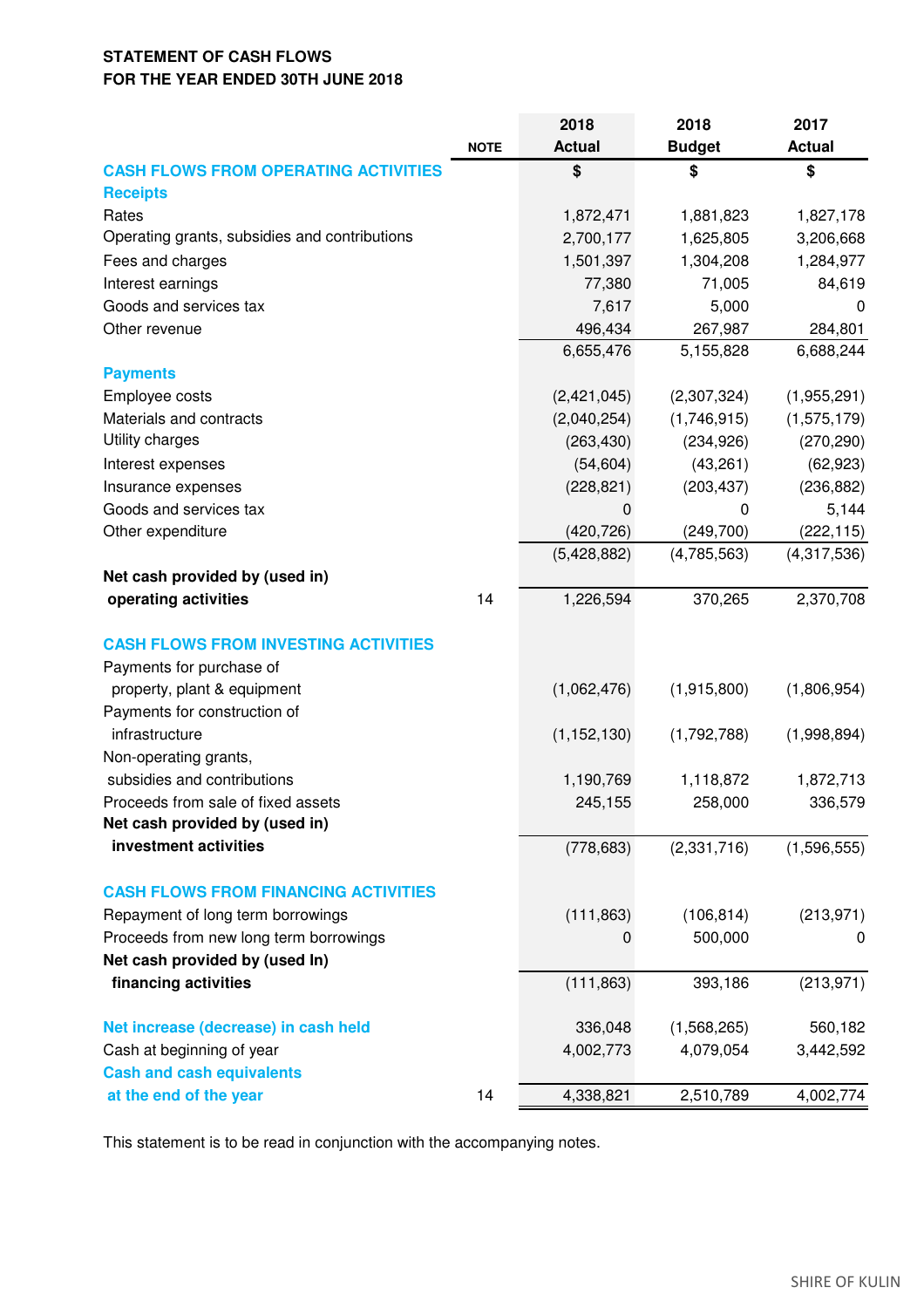# **RATE SETTING STATEMENT FOR THE YEAR ENDED 30TH JUNE 2018**

|                                                                                            |             | 2018                         | 2018                   | 2017                       |
|--------------------------------------------------------------------------------------------|-------------|------------------------------|------------------------|----------------------------|
|                                                                                            | <b>NOTE</b> | <b>Actual</b>                | <b>Budget</b>          | <b>Actual</b>              |
|                                                                                            |             | \$                           | \$                     | \$                         |
| <b>OPERATING ACTIVITIES</b>                                                                |             |                              |                        |                            |
| Net current assets at start of financial year - surplus/(deficit)                          |             | 1,780,966                    | 1,528,224              | 836,239                    |
|                                                                                            |             | 1,780,966                    | 1,528,224              | 836,239                    |
| <b>Revenue from operating activities (excluding rates)</b>                                 |             |                              |                        |                            |
| Governance                                                                                 |             | 60,947                       | 53,128                 | 88,771                     |
| General purpose funding                                                                    |             | 2,020,010                    | 1,067,289              | 2,818,906                  |
| Law, order, public safety                                                                  |             | 40,031                       | 37,425                 | 32,366                     |
| Health                                                                                     |             | 76,243                       | 0                      | 225                        |
| <b>Education and welfare</b>                                                               |             | 190,956                      | 251,580                | 190,672                    |
| Housing                                                                                    |             | 117,117                      | 133,016                | 148,189                    |
| Community amenities                                                                        |             | 89,026                       | 93,250                 | 87,825                     |
| Recreation and culture                                                                     |             | 198,608                      | 223,850                | 231,440                    |
| Transport                                                                                  |             | 116,999                      | 117,782                | 189,609                    |
| Economic services                                                                          |             | 1,511,823                    | 1,318,268              | 1,259,839                  |
| Other property and services                                                                |             | 291,158                      | 95,916                 | 126,377                    |
| <b>Expenditure from operating activities</b>                                               |             | 4,712,918                    | 3,391,504              | 5,174,219                  |
| Governance                                                                                 |             | (229, 728)                   | (253, 867)             | (342, 792)                 |
| General purpose funding                                                                    |             | (178, 384)                   | (168, 112)             | (160, 137)                 |
| Law, order, public safety                                                                  |             | (144, 745)                   | (140,090)              | (130, 140)                 |
| Health                                                                                     |             | (88, 415)                    | (112, 325)             | (90, 539)                  |
| <b>Education and welfare</b>                                                               |             | (228, 828)                   | (287, 490)             | (209, 330)                 |
| Housing                                                                                    |             | (225, 933)                   | (182, 941)             | (258,073)                  |
| Community amenities                                                                        |             | (303, 458)                   | (351, 305)             | (308, 544)                 |
| Recreation and culture                                                                     |             | (1, 126, 305)                | (1, 138, 959)          | (1, 120, 976)              |
| Transport                                                                                  |             | (3,390,489)                  | (3,592,133)            | (3,092,301)                |
| Economic services                                                                          |             | (1,834,510)                  | (1,622,137)            | (1,587,675)                |
| Other property and services                                                                |             | (654, 578)                   | (60, 367)              | (114,354)                  |
| <b>Operating activities excluded</b>                                                       |             | (8, 405, 373)                | (7,909,726)            | (7,414,861)                |
| (Profit) on disposal of assets                                                             | 9(a)        | (4, 159)                     | (15,000)               | (5, 469)                   |
| Loss on disposal of assets                                                                 | 9(a)        | 105,572                      | 111,000                | 39,857                     |
| <b>Realisation of Prepaid Asset</b>                                                        |             |                              |                        | 4,588                      |
| Movement in employee benefit provisions (non-current)                                      |             | 21,104                       | 0                      | 21,404                     |
| Depreciation and amortisation on assets                                                    | 9(b)        | 2,886,530                    | 2,810,664              | 2,749,106                  |
| Amount attributable to operating activities                                                |             | 1,097,558                    | (83, 334)              | 1,405,083                  |
|                                                                                            |             |                              |                        |                            |
| <b>INVESTING ACTIVITIES</b>                                                                |             |                              |                        |                            |
| Non-operating grants, subsidies and contributions<br>Proceeds from disposal of assets      | 9(a)        | 1,190,769                    | 1,118,872              | 1,872,713                  |
| Purchase of property, plant and equipment                                                  | 7(b)        | 245,155                      | 258,000<br>(1,915,800) | 336,580                    |
| Purchase and construction of infrastructure                                                | 8(b)        | (1,062,476)<br>(1, 152, 130) | (1,792,788)            | (1,806,953)<br>(1,998,894) |
| Amount attributable to investing activities                                                |             | (778, 684)                   | (2,331,716)            | (1,596,554)                |
|                                                                                            |             |                              |                        |                            |
| <b>FINANCING ACTIVITIES</b>                                                                |             |                              |                        |                            |
| Repayment of long term borrowings                                                          | 12(a)       | (111, 863)                   | (106, 814)             | (213, 971)                 |
| Proceeds from new long term borrowings                                                     | 12(b)       | 0                            | 500,000                | U                          |
| Transfers to reserves (restricted assets)                                                  | 4           | (420, 739)                   | (202,005)              | (196, 890)                 |
| Transfers from reserves (restricted assets)<br>Amount attributable to financing activities | 4           | 210,000                      | 385,000                | 557,914                    |
|                                                                                            |             | (322, 603)                   | 576,181                | 147,054                    |
| Surplus(deficiency) before general rates                                                   |             | (3,729)                      | (1,838,869)            | (44, 417)                  |
| Total amount raised from general rates                                                     | 20          | 1,890,227                    | 1,896,823              | 1,825,384                  |
| Net current assets at June 30 c/fwd - surplus/(deficit)                                    | 21          | 1,886,498                    | 57,954                 | 1,780,968                  |
|                                                                                            |             |                              |                        |                            |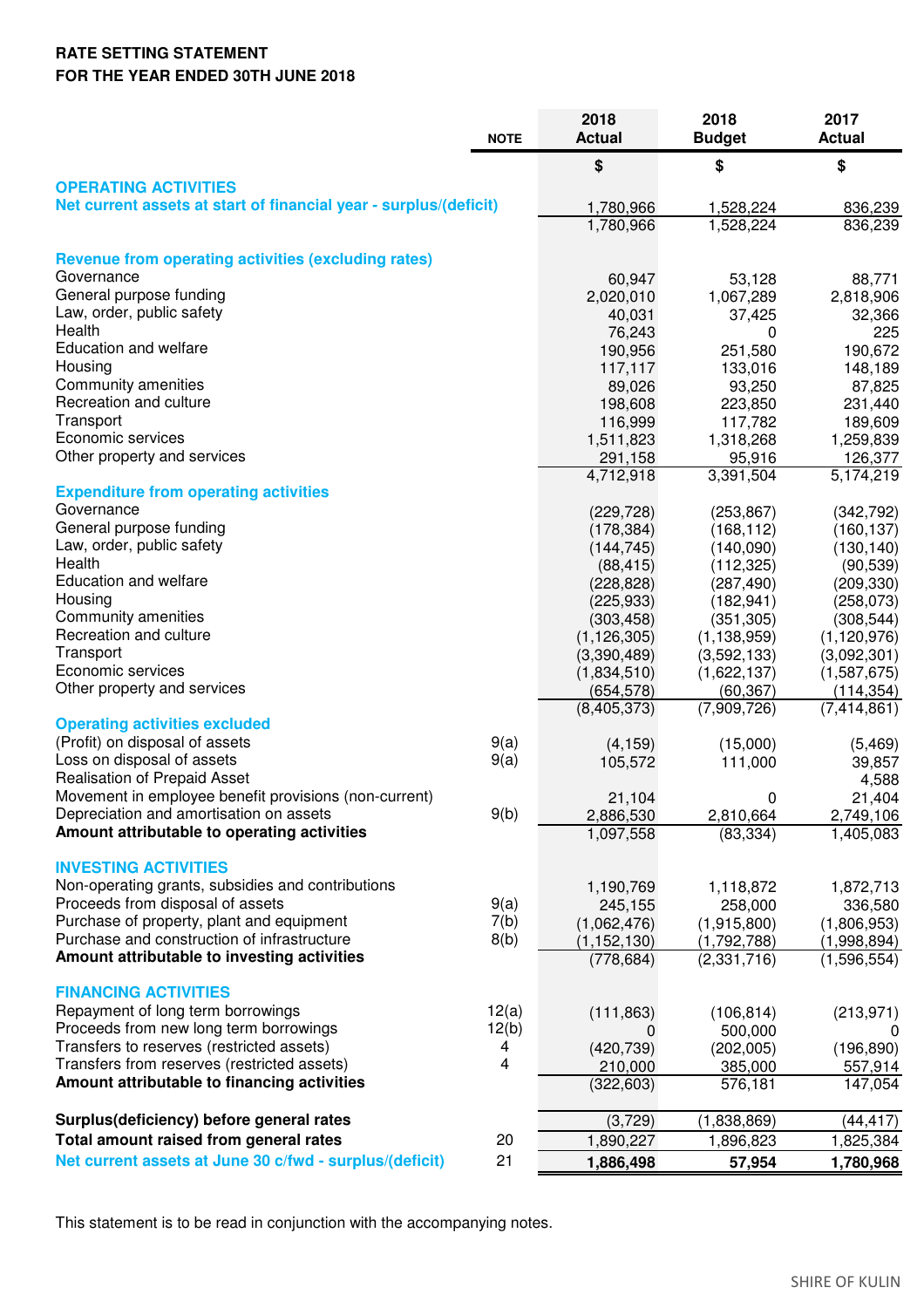# **1. BASIS OF PREPARATION**

The financial report comprises general purpose financial **CRITICAL ACCOUNTING ESTIMATES** Australian Accounting Standards (as they apply to local Accounting Standards requires management to make governments and not-for-profit entities). Australian Accounting judgements, estimates and assumptions that effect the Interpretations, other authoritative pronouncements of the application of policies and reported amounts of assets and Australian Accounting Standards Board, the *Local Government* liabilities, income and expenses. *Act 1995* and accompanying regulations. Accounting policies which have been adopted in the preparation of this The estimates and associated assumptions are based on financial report have been consistently applied unless stated historical experience and various other factors that are believed otherwise. to be reasonable under the circumstances; the results of which

The Local Government (Financial Management) Regulation of assets and liabilities that are not readily apparent from other 1996 take precedence over Australian Accounting Standards. sources. Actual results may differ from these estimates. Regulation 16 prohibits a local government from recognising as assets Crown land that is a public thoroughfare, such as **THE LOCAL GOVERNMENT REPORTING ENTITY** land under roads, and land not owned by but under the control All funds through which the Shire controls resources to carry or management of the local government, unless it is a golf on its functions have been included in the financial statements course, showground, racecourse or any other sporting or forming part of this financial report. recreation facility of State or regional significance. Consequently some assets, including land under roads acquired on or after In the process of reporting on the local government as a single 1 July 2008, have not been recognised in this financial report. unit, all transactions and balances between those funds (for This is not in accordance with the requirements of AASB 1051 example, loans and transfers between funds) have been Land Under Roads, paragraph 15 and AASB 116 Property, eliminated. Plant and Equipment paragraph 7.

Except for cash flow and rate setting information, the report has statements. A separate statement of those monies appears been prepared on the accrual basis and is based on historical at Note 23 to these financial statements. costs, modified, where applicable, by the measurement at fair value of selected non-current assets, financial assets and liabilities.

statements which have been prepared in accordance with The preparation of a financial report in conformity with Australian

form the basis of making the judgements about carrying values

All monies held in the Trust Fund are excluded from the financial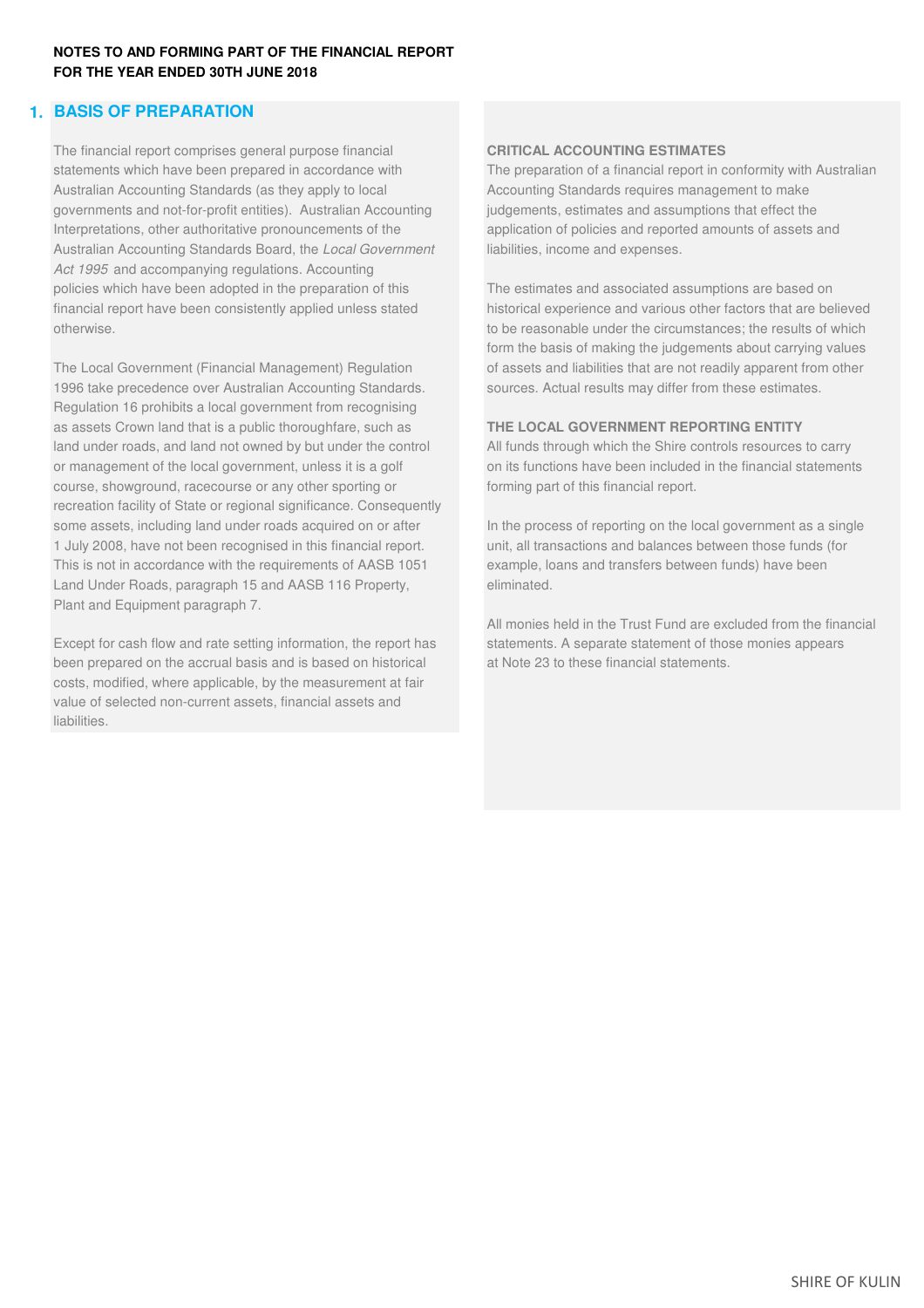# **2. REVENUE AND EXPENSES**

|                                | 2018          | 2017          |
|--------------------------------|---------------|---------------|
| <b>Revenue</b><br>(a)          | <b>Actual</b> | <b>Actual</b> |
|                                | \$            | \$            |
| <b>Other revenue</b>           |               |               |
| Kulin Bush Races Income        | 482,096       | 284,801       |
| <b>Community Contributions</b> | 14,178        | 0             |
| Other                          | 160           | 0             |
|                                | 496,434       | 284,801       |
| <b>Fees and Charges</b>        |               |               |
| Governance                     | 4,943         | 3,472         |
| General purpose funding        | 6,926         | 7,849         |
| Law, order, public safety      | 3,273         | 3,574         |
| Health                         | 0             | 225           |
| Education and welfare          | 125,394       | 132,038       |
| Housing                        | 116,932       | 143,000       |
| Community amenities            | 89,026        | 85,925        |
| Recreation and culture         | 183,499       | 178,218       |
| Transport                      | 0             | 288           |
| Economic services              | 728,855       | 661,508       |
| Other property and services    | 242,548       | 68,879        |
|                                | 1,501,397     | 1,284,977     |

There were no changes during the year to the amount of the fees or charges detailed in the original budget.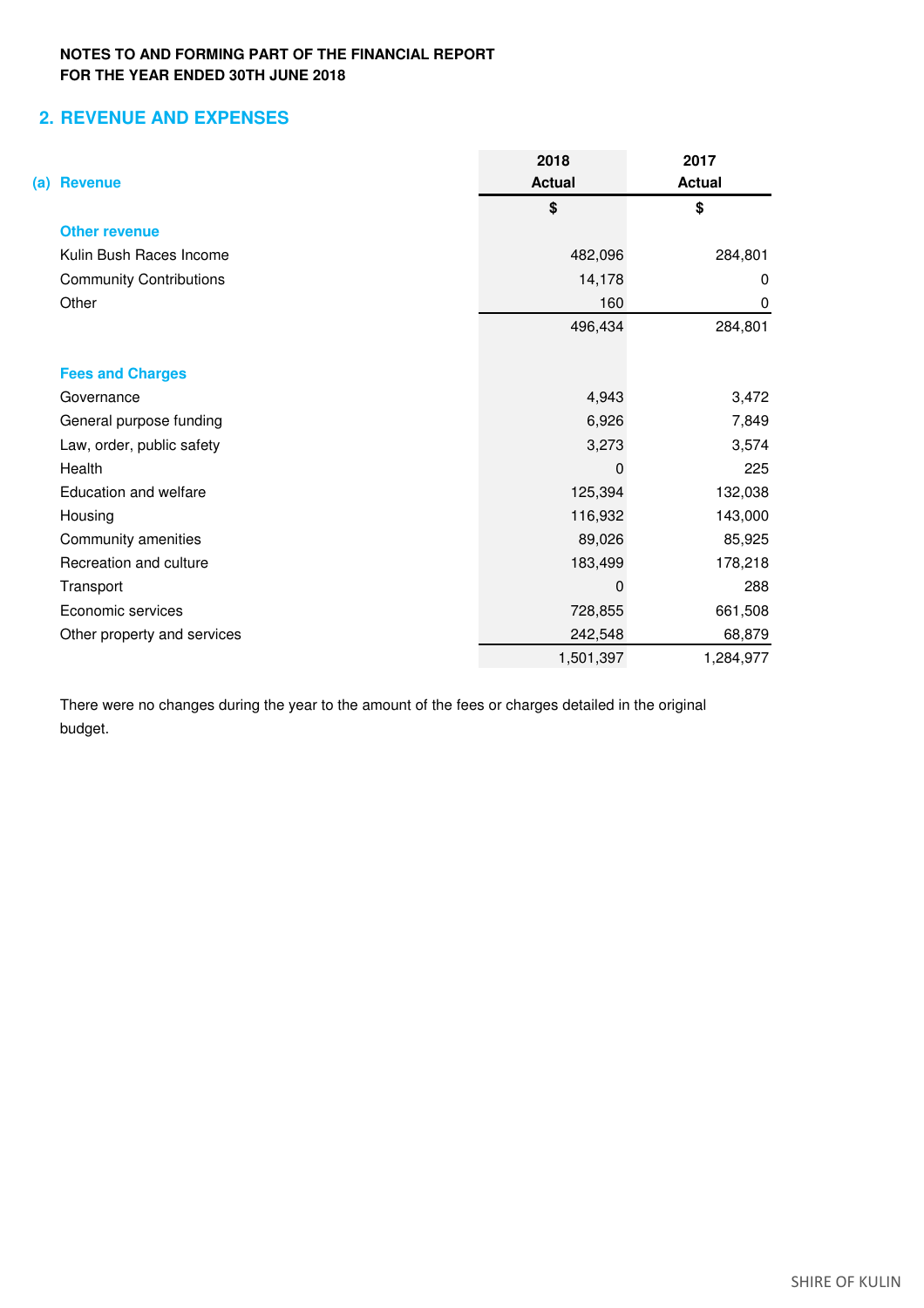# **2. REVENUE AND EXPENSES (Continued)**

### **(a) Revenue (Continued)**

### **Grant Revenue**

Grants, subsidies and contributions are included as operating and non-operating revenues in the Statement of Comprehensive Income:

|                                                   | 2018      | 2017      |
|---------------------------------------------------|-----------|-----------|
|                                                   | \$        | \$        |
| Operating grants, subsidies and contributions     |           |           |
| Governance                                        | 55,825    | 96,593    |
| General purpose funding                           | 1,841,807 | 2,595,162 |
| Law, order, public safety                         | 36,759    | 28,793    |
| Health                                            | 76,243    | 0         |
| Education and welfare                             | 65,561    | 58,633    |
| Housing                                           | 184       | 5,189     |
| Community amenities                               | 0         | 1,900     |
| Recreation and culture                            | 950       | 33,850    |
| Transport                                         | 112,841   | 194,723   |
| Economic services                                 | 300,872   | 342,885   |
| Other property and services                       | 48,610    | 52,029    |
|                                                   | 2,539,652 | 3,409,756 |
| Non-operating grants, subsidies and contributions |           |           |
| Community amenities                               | 28,033    | 0         |
| Transport                                         | 1,162,736 | 1,872,713 |
|                                                   | 1,190,769 | 1,872,713 |
| Total grants, subsidies and contributions         | 3,730,421 | 5,282,469 |

### **SIGNIFICANT ACCOUNTING POLICIES**

Grants, donations and other contributions are a particular period, and those conditions were undischarged obtains control over the assets comprising the contributions. to those undischarged conditions are disclosed in Note 19.

reporting period were obtained on the condition that they were obtained in respect of the local government's be expended in a particular manner or used over **operations** for the current period.

**Grants, Donations and Other Contributions Grants, Donations and Other Contributions (Continued)** recognised as revenues when the local government as at the reporting date, the nature of and amounts pertaining That note also discloses the amount of contributions Where contributions recognised as revenues during the recognised as revenues in a previous reporting period which

|                                           | 2018          | 2018          | 2017          |
|-------------------------------------------|---------------|---------------|---------------|
|                                           | <b>Actual</b> | <b>Budget</b> | <b>Actual</b> |
|                                           | \$            | \$            | \$            |
| <b>Interest earnings</b>                  |               |               |               |
| - Reserve funds                           | 44,846        | 37,006        | 46,891        |
| - Other funds                             | 20,313        | 25,000        | 24,487        |
| Other interest revenue (refer note 20(c)) | 12.221        | 9,000         | 13,241        |
|                                           | 77,380        | 71.006        | 84,619        |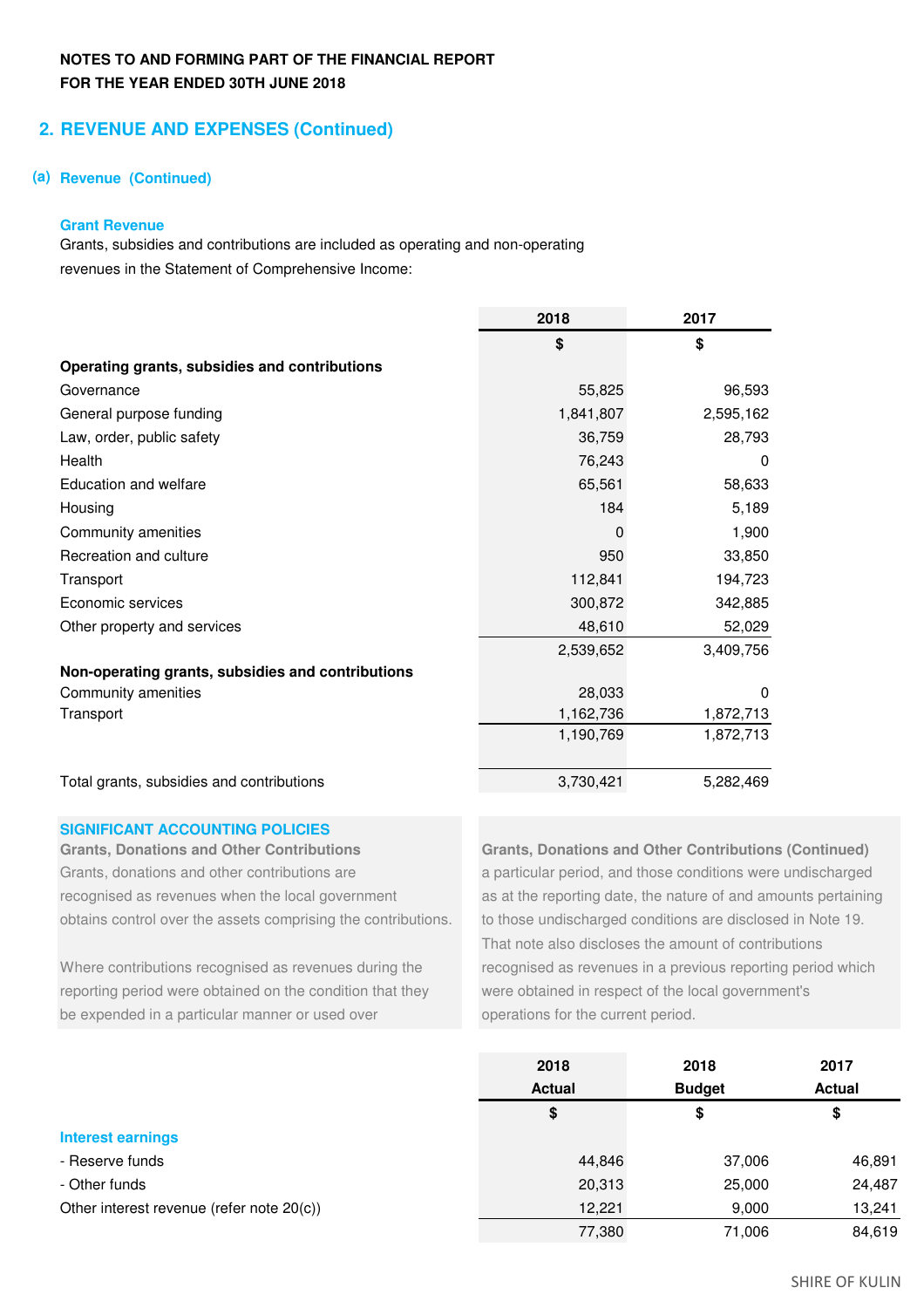# **2. REVENUE AND EXPENSES (Continued)**

| (b) | <b>Expenses</b>                         | 2018   | 2017   |
|-----|-----------------------------------------|--------|--------|
|     |                                         | S      | \$     |
|     | <b>Auditors remuneration</b>            |        |        |
|     | - Audit of the Annual Financial Report  | 15,100 | 15,850 |
|     |                                         | 15,100 | 15,850 |
|     | Interest expenses (finance costs)       |        |        |
|     | Long term borrowings (refer Note 12(a)) | 54,604 | 62,923 |
|     |                                         | 54,604 | 62,923 |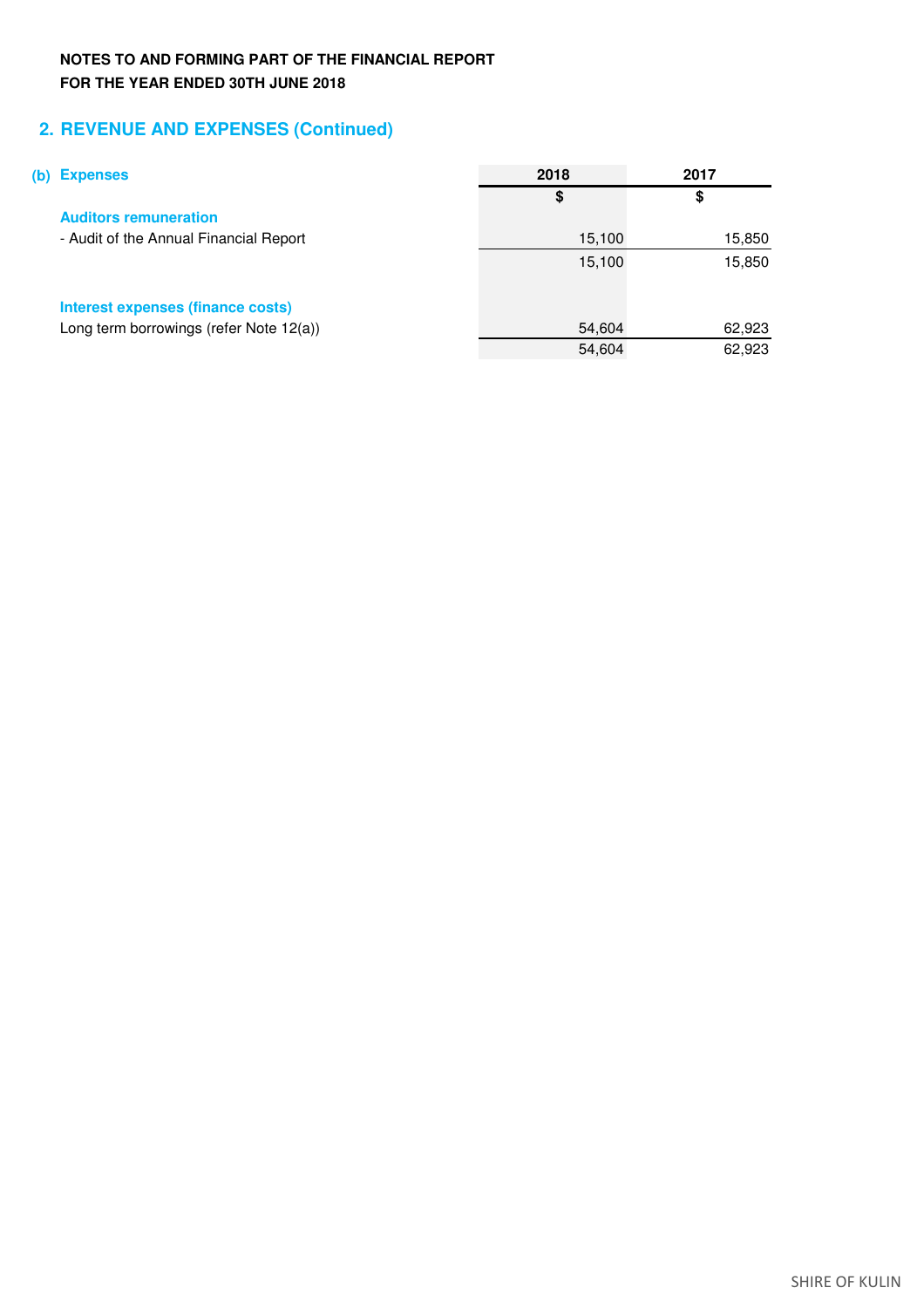|                                                       | <b>NOTE</b> | 2018      | 2017         |
|-------------------------------------------------------|-------------|-----------|--------------|
| <b>3. CASH AND CASH EQUIVALENTS</b>                   |             | \$        | \$           |
| Unrestricted                                          |             | 2,030,863 | 1,968,614    |
| Restricted                                            |             | 2,307,958 | 2,034,159    |
|                                                       |             | 4,338,821 | 4,002,773    |
| The following restrictions have been imposed by       |             |           |              |
| regulations or other externally imposed requirements: |             |           |              |
| Reserves cash backed - Camp Kulin                     | 4           |           | 25,000       |
| Reserves cash backed - Natural Disaster               | 4           | 138,065   | 134,820      |
| Reserves cash backed - Freebairn Recreation           | 4           | 204,075   | 169,983      |
| Reserves cash backed - Plant Reserve                  | 4           | 464,415   | 482,548      |
| Reserves cash backed - Medical Services               | 4           | 76,243    | <sup>0</sup> |
| Reserves cash backed - Fuel Facility                  | 4           | 25,000    | O            |
| Reserves cash backed - Road Replacement               | 4           | 100,000   | <sup>0</sup> |
| Reserves cash backed - Leave                          | 4           | 246,175   | 274,566      |
| Reserves cash backed - Building                       | 4           | 488,579   | 477,095      |
| Reserves cash backed - Admin Equipment                | 4           | 73,462    | 71,735       |
| Reserves cash backed - Joint Venture Housing          | 4           | 92,881    | 90,697       |
| Reserves cash backed - FRC Surface & Equipment        | 4           | 152,790   | 124,786      |
| Reserves cash backed - Freebairn Estate Sportsper     | 4           | 12,133    | 11,847       |
| <b>Restricted Funds - Kulin Bush Races</b>            | 4           | 234,142   | 167,456      |
| Unspent grants                                        | 19          | $\Omega$  | 3,625        |
|                                                       |             | 2,307,960 | 2,034,158    |

### **SIGNIFICANT ACCOUNTING POLICIES**

deposits available on demand with banks and other short term reported as short term borrowings in current liabilities in the highly liquid investments that are readily convertible to known statement of financial position. amounts of cash and which are subject to an insignificant risk

### **Cash and cash equivalents Cash and cash equivalents (Continued)**

Cash and cash equivalents include cash on hand, cash at bank, of changes in value and bank overdrafts. Bank overdrafts are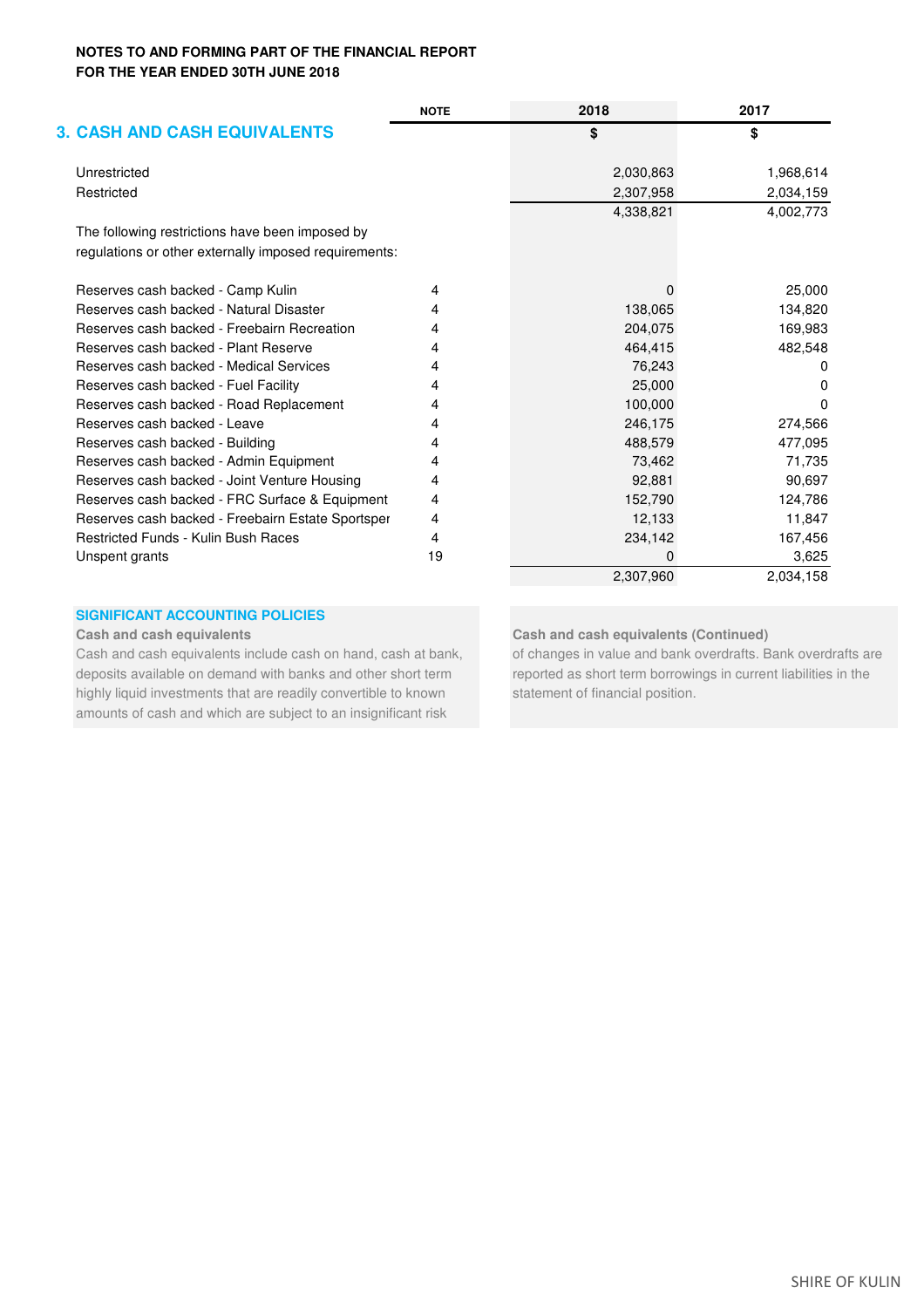### **4. RESERVES - CASH BACKED**

|                                                                  | 2018      | 2018            | 2018            |           | 2018           | 2018          | 2018          | 2018           | 2017           | 2017     | 2017            | 2017           |
|------------------------------------------------------------------|-----------|-----------------|-----------------|-----------|----------------|---------------|---------------|----------------|----------------|----------|-----------------|----------------|
|                                                                  | Actual    | Actual          | Actual          |           | <b>Budget</b>  | <b>Budget</b> | <b>Budget</b> | <b>Budget</b>  | Actual         | Actual   | Actual          | Actual         |
|                                                                  | Opening   | <b>Transfer</b> | <b>Transfer</b> | 2018      | Opening        | Transfer      | Transfer      | Closing        | Opening        | Transfer | <b>Transfer</b> | Closing        |
|                                                                  | Balance   | to              | (from)          | Actual    | <b>Balance</b> | to            | (from)        | <b>Balance</b> | <b>Balance</b> | to       | (from)          | <b>Balance</b> |
|                                                                  |           |                 |                 |           |                |               |               |                |                |          |                 |                |
| Reserves cash backed - Camp Kulin                                | 25,000    |                 | (25,000)        |           | 25,000         | 500           |               | 25,500         | 0              | 25,000   |                 | 25,000         |
| Reserves cash backed - Natural Disaster                          | 134,820   | 3,245           |                 | 138,066   | 134,820        | 2,441         |               | 137,261        | 131,558        | 3.261    |                 | 134,819        |
| Reserves cash backed - Freebairn Recreation                      | 169,983   | 34,092          |                 | 204,075   | 169,983        | 33,400        |               | 203,383        | 141,477        | 28,507   |                 | 169,984        |
| Reserves cash backed - Plant Reserve                             | 482,548   | 131,867         | (150,000)       | 464,416   | 482,548        | 119,650       | (150,000)     | 452,198        | 470,875        | 11,673   |                 | 482,548        |
| Reserves cash backed - Medical Services                          |           | 76,243          |                 | 76,243    |                |               |               |                | 0              |          |                 |                |
| Reserves cash backed - Fuel Facility                             |           | 25,000          |                 | 25,000    |                |               |               |                |                |          |                 |                |
| Reserves cash backed - Road Replacement                          |           | 100,000         |                 | 100,000   |                |               |               |                |                |          |                 |                |
| Reserves cash backed - Leave                                     | 274,566   | 6,609           | (35,000)        | 246,175   | 477,095        | 9,542         | (200,000)     | 286,637        | 243,529        | 31,037   |                 | 274,566        |
| Reserves cash backed - Building                                  | 477,095   | 11.484          |                 | 488,579   | 274,566        | 5,491         | (35,000)      | 245,057        | 1,010,294      | 16,801   | (550,000)       | 477,095        |
| Reserves cash backed - Admin Equipment                           | 71,735    | 1.727           |                 | 73,462    | 71,736         | 1,434         |               | 73,170         | 70,000         | 1,735    |                 | 71,735         |
| Reserves cash backed - Joint Venture Housing                     | 90,697    | 2,183           |                 | 92,880    | 90,697         | 1,814         |               | 92,511         | 88,503         | 2,194    |                 | 90,697         |
| Reserves cash backed - FRC Surface & Equipment Replacement       | 124,786   | 28,004          |                 | 152,790   | 124,786        | 27,496        |               | 152,282        | 48,582         | 76,204   |                 | 124,786        |
| Reserves cash backed - Freebairn Estate Sportsperson Scholarship | 11,847    | 285             |                 | 12,132    | 11,847         | 237           |               | 12,084         | 11,561         | 287      |                 | 11,848         |
| Reserves cash backed - Town planning Reserve                     |           |                 |                 |           |                |               |               |                | 7,723          | 191      | (7, 914)        |                |
|                                                                  | 1,863,077 | 420,738         | (210,000)       | 2,073,818 | 1,863,078      | 202,005       | (385,000)     | 1,680,083      | 2,224,102      | 196,890  | (557, 914)      | .863,078       |

this financial report.All of the reserve accounts are supported by money held in financial institutions and match the amount shown as restricted cash in Note 3 to

In accordance with council resolutions in relation to each reserve account, the purpose for which the reserves are set aside and their anticipated date of use are as follows:

|                                                                  | Anticipated |                                                                                                                           |
|------------------------------------------------------------------|-------------|---------------------------------------------------------------------------------------------------------------------------|
| Name of Reserve                                                  | date of use | Purpose of the reserve                                                                                                    |
| Reserves cash backed - Camp Kulin                                |             | When Required To restrict surplus funds from previous years programs to fund future projects                              |
| Reserves cash backed - Natural Disaster                          |             | When Required To fund the restoration of roads and infrastrcture in the event of a natural disaster.                      |
| Reserves cash backed - Freebairn Recreation                      |             | When Required To be used to fund maintenance projects at the Freebairn Recreation Centre.                                 |
| Reserves cash backed - Plant Reserve                             |             | When Required To fund the purchase of major plant.                                                                        |
| Reserves cash backed - Medical Services                          |             | When Required To fund the provision of medical services in the future                                                     |
| Reserves cash backed - Fuel Facility                             |             | When Required To fund the replacement of the fuel facility                                                                |
| Reserves cash backed - Road Replacement                          |             | When Required To fund the construction of roads in the 2018/2019 financial year                                           |
| Reserves cash backed - Leave                                     |             | When Required To fund the annual leave and long service leave requirements.                                               |
| Reserves cash backed - Building                                  |             | When Required To fund the development of future housing.                                                                  |
| Reserves cash backed - Admin Equipment                           |             | When Required To ensure that administration equipment can be maintained.                                                  |
| Reserves cash backed - Joint Venture Housing                     |             | When Required To be used when maintaining buildings previously constructed under joint venture housing arrangements.      |
| Reserves cash backed - FRC Surface & Equipment Replacement       |             | When Required To fund the replacement of equipment and sports surfaces at the Freebairn Recreation Facility as necessary. |
| Reserves cash backed - Freebairn Estate Sportsperson Scholarship |             | When Required To help fund local sportspeople develop their talent.                                                       |
| Reserves cash backed - Town planning Reserve                     |             | When Required To fund the preparation of the Local Planning Strategy for the Shire.                                       |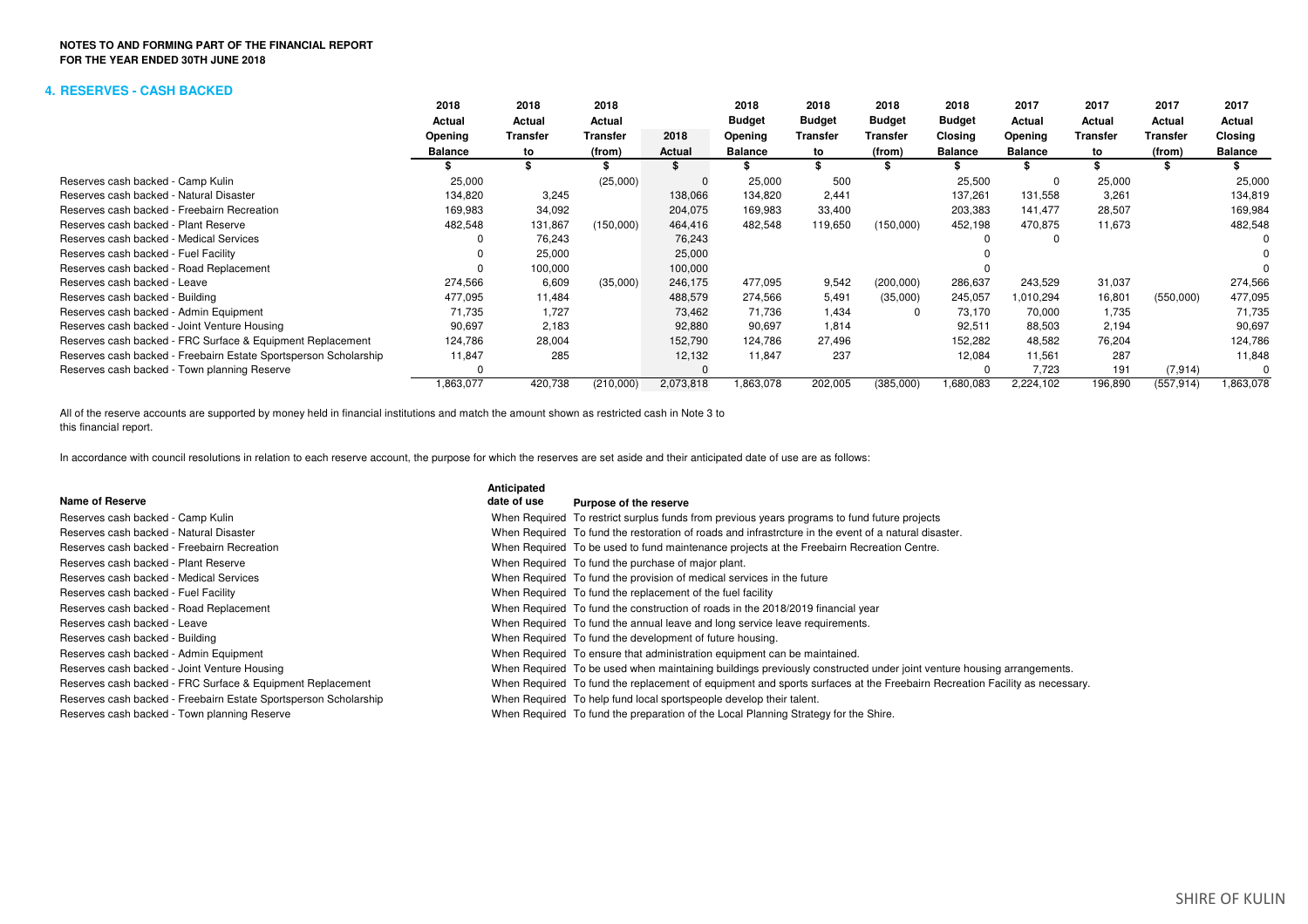| <b>5. TRADE AND OTHER RECEIVABLES</b>                 | 2018    | 2017     |
|-------------------------------------------------------|---------|----------|
|                                                       | \$      | \$       |
| <b>Current</b>                                        |         |          |
| Rates outstanding                                     | 102,162 | 84,408   |
| Sundry debtors                                        | 63,131  | 223,901  |
| <b>GST</b> receivable                                 | 21,212  | 28,829   |
| <b>Fuel Tax Credit Receivable</b>                     | 2,723   | 2,478    |
| <b>Prepaid Assets</b>                                 | 0       | 45,485   |
|                                                       | 189,228 | 385,101  |
| <b>Non-current</b>                                    |         |          |
| Bendigo Bank Shares                                   | 5,000   | 5,000    |
|                                                       | 5,000   | 5,000    |
| Information with respect the impairment or otherwise  |         |          |
| of the totals of rates outstanding and sundry debtors |         |          |
| is as follows:                                        |         |          |
| <b>Rates outstanding</b>                              |         |          |
| Includes:                                             |         |          |
| Past due and not impaired                             | 44,255  | 51,992   |
| Impaired                                              | 0       | $\Omega$ |
| <b>Sundry debtors</b>                                 |         |          |
| Includes:                                             |         |          |
| Past due and not impaired                             | 14,245  | 161,480  |
| Impaired                                              | 0       | 0        |

# **SIGNIFICANT ACCOUNTING POLICIES**

Trade and other receivables include amounts due from Loans and receivables are non-derivative financial ratepayers for unpaid rates and service charges and other assets with fixed or determinable payments that are amounts due from third parties for goods sold and not quoted in an active market and are subsequently services performed in the ordinary course of business. The measured at amortised cost. Gains or losses are

Receivables expected to be collected within 12 months of the end of the reporting period are classified as current Loans and receivables are included in current assets assets. All other receivables are classified as non-current where they are expected to mature within 12 months assets. after the end of the reporting period.

Collectability of trade and other receivables is reviewed on an ongoing basis. Debts that are known to be uncollectible are written off when identified. An allowance for doubtful debts is raised when there is objective evidence that they will not be collectible.

**Trade and other receivables Classification and subsequent measurement**  recognised in profit or loss.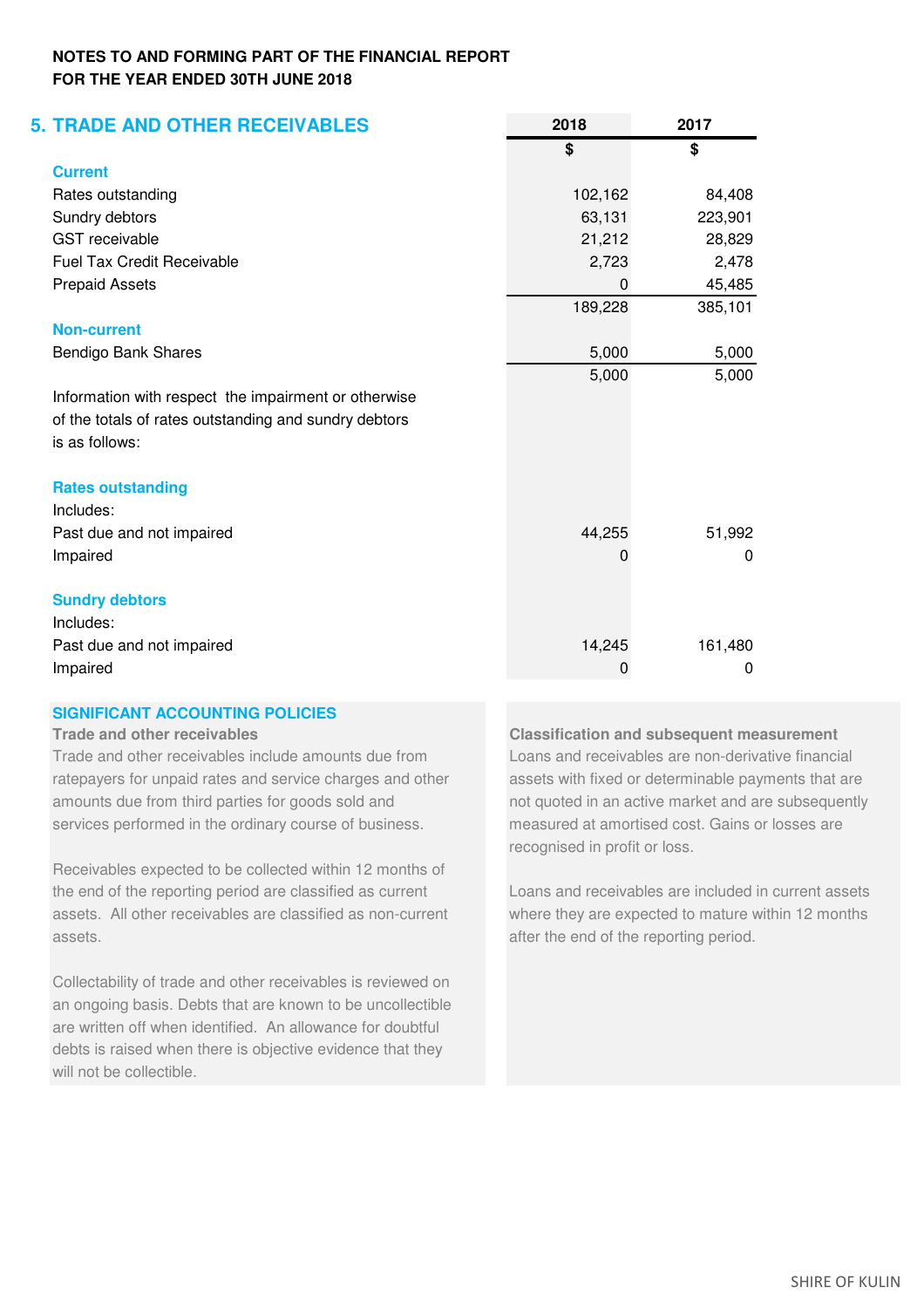| <b>6. INVENTORIES</b>                    | 2018   | 2017   |
|------------------------------------------|--------|--------|
|                                          | S      | \$     |
| <b>Current</b>                           |        |        |
| Fuel & Materials                         | 17.871 | 34,274 |
| <b>Freebairn Recreation Centre Stock</b> | 11,252 | 11,185 |
|                                          | 29,123 | 45,459 |

# **SIGNIFICANT ACCOUNTING POLICIES**

**General**

Inventories are measured at the lower of cost and net realisable value.

Net realisable value is the estimated selling price in the ordinary course of business less the estimated costs of completion and the estimated costs necessary to make the sale.

# **Land held for sale**

Land held for development and sale is valued at the lower of Land held for sale is classified as current except cost and net realisable value. Cost includes the cost of where it is held as non-current based on the acquisition, development, borrowing costs and holding costs Council's intentions to release for sale. until completion of development.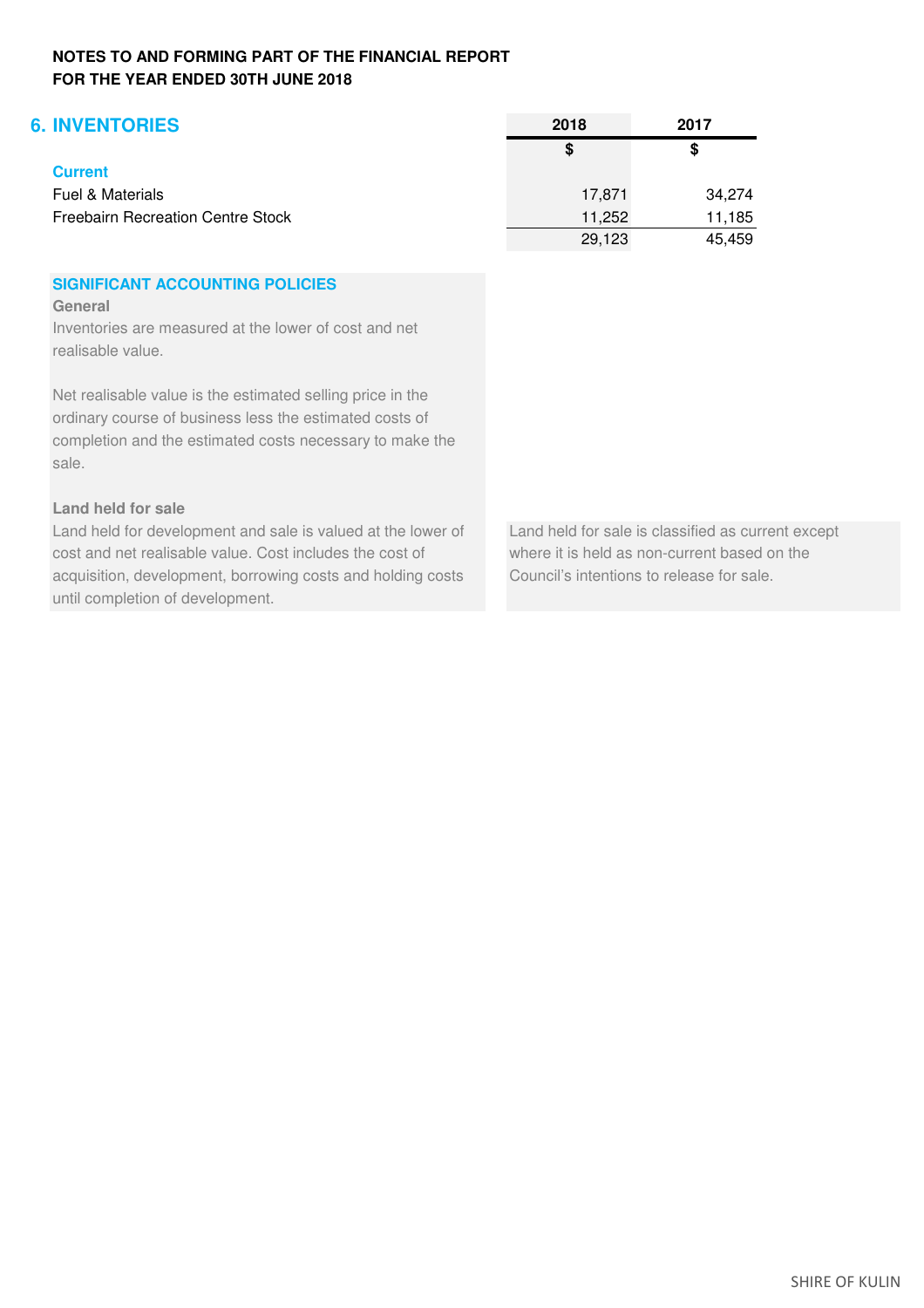# **7 (a). PROPERTY, PLANT AND EQUIPMENT**

| Land and buildings                     | 2018        | 2017       |  |
|----------------------------------------|-------------|------------|--|
|                                        | \$          | \$         |  |
| Land at:                               |             |            |  |
| - Independent valuation 2017           | 2,975,000   | 2,975,000  |  |
| - Additions after valuation - cost     | 0           |            |  |
|                                        | 2,975,000   | 2,975,000  |  |
| <b>Total land</b>                      | 2,975,000   | 2,975,000  |  |
| Buildings at:                          |             |            |  |
| - Independent valuation 2017 - level 2 | 20,836,588  | 20,836,587 |  |
| - Additions after valuation - cost     | 87,809      | 0          |  |
| Less: accumulated depreciation         | (453, 832)  | 0          |  |
|                                        | 20,470,565  | 20,836,587 |  |
| Construction Other Than Buildings at:  |             |            |  |
| - Independent valuation 2017 - level 2 | 653,727     | 653,727    |  |
| - Additions after valuation - cost     | 61,589      | 0          |  |
| Less: accumulated depreciation         | (15, 820)   | 0          |  |
|                                        | 699,496     | 653,727    |  |
| <b>Total buildings</b>                 | 21,170,061  | 21,490,314 |  |
| Total land and buildings               | 24,145,061  | 24,465,314 |  |
| Furniture and equipment at:            |             |            |  |
| - Management valuation 2016 - Level 3  | 98,362      | 98,362     |  |
| - Additions after valuation - cost     | 57,178      | 40,240     |  |
| Less: accumulated depreciation         | (36, 158)   | (8,895)    |  |
|                                        | 119,382     | 129,707    |  |
| Plant and equipment at:                |             |            |  |
| - Management valuation 2016 - Level 3  | 2,445,159   | 2,445,159  |  |
| - Additions after valuation - cost     | 928,845     | 462,549    |  |
| Less: accumulated depreciation         | (1,074,260) | (687, 592) |  |
|                                        | 2,299,744   | 2,220,116  |  |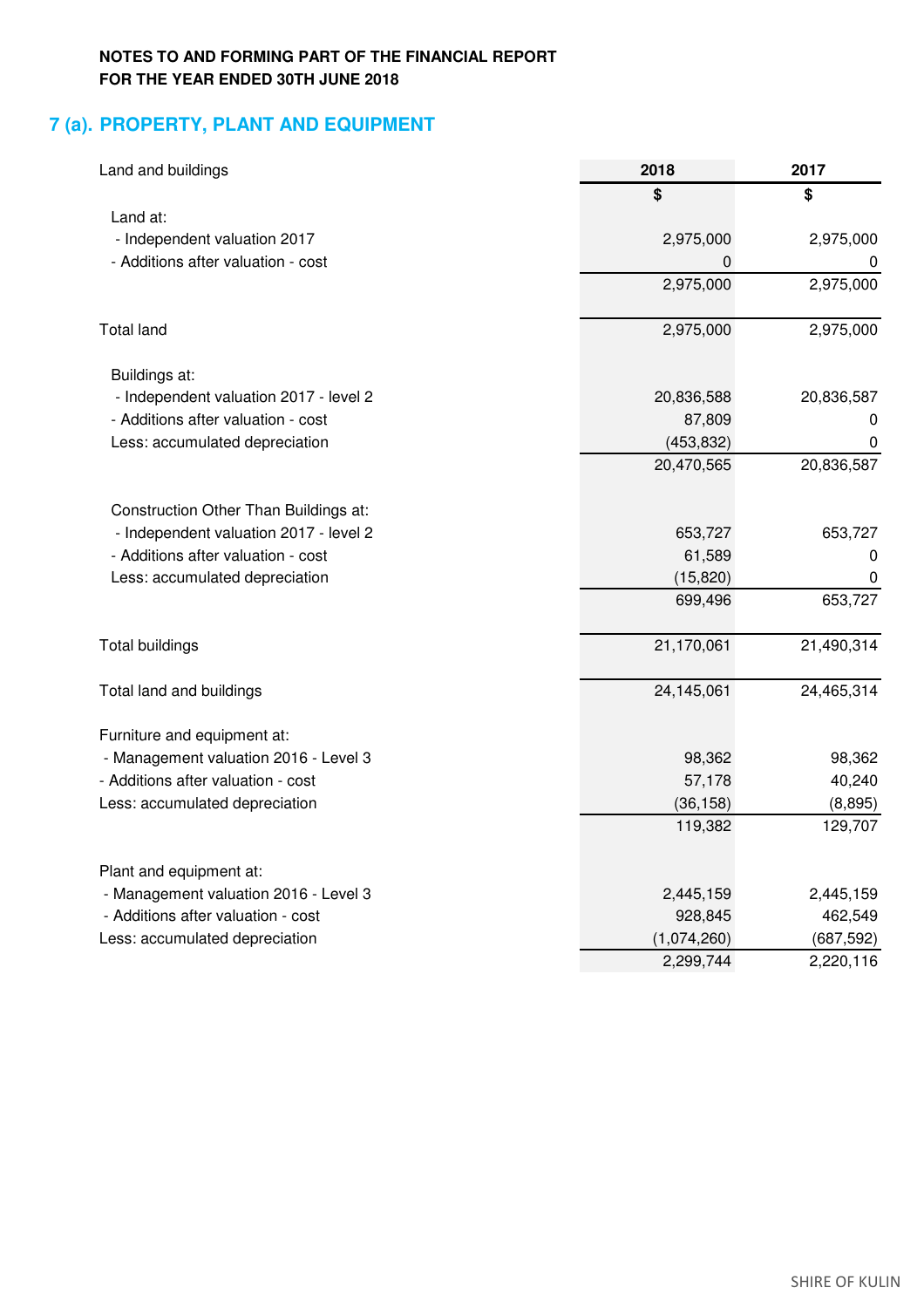| 7 (a). PROPERTY, PLANT AND EQUIPMENT (Continued) | 2018       | 2017       |
|--------------------------------------------------|------------|------------|
|                                                  | \$         | \$         |
| Motor Vehicles at:                               |            |            |
| - Management valuation 2016 - Level 2            | 739,965    | 739,965    |
| - Additions after valuation - cost               | 325,003    | 304,795    |
| Less: accumulated depreciation                   | (196, 162) | (99, 625)  |
|                                                  | 868,806    | 945,135    |
| Land held for resale at:                         |            |            |
| - Independent valuation 2017 - Level 2           | 1,491,000  | 1,491,000  |
| Less: accumulated depreciation                   | 0          | 0          |
|                                                  | 1,491,000  | 1,491,000  |
|                                                  |            |            |
| <b>Total property, plant and equipment</b>       | 28,923,993 | 29,251,272 |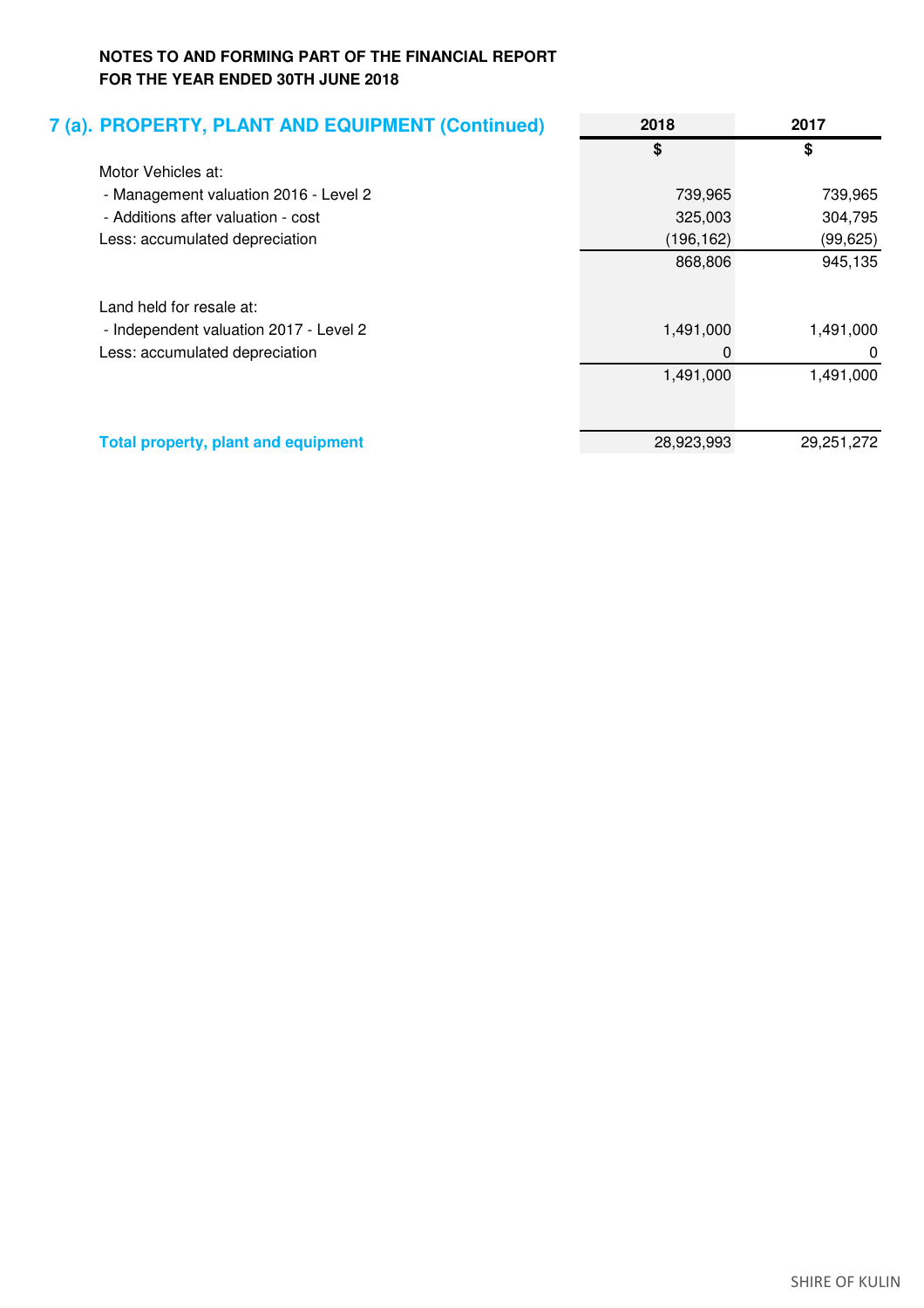### **7. PROPERTY, PLANT AND EQUIPMENT (Continued)**

### **(b) Movements in Carrying Amounts**

Movement in the carrying amounts of each class of property, plant and equipment between the beginning and the end of the current financial year.

|                                      | Land      | <b>Total land</b> | <b>Buildings</b> | <b>Construction</b><br><b>Other Than</b><br><b>Buildings</b> | <b>Total</b><br>buildings | <b>Total land</b><br>and<br>buildings | <b>Furniture</b><br>and<br>equipment | <b>Plant and</b><br>equipment | <b>Motor</b><br><b>Vehicles</b> | Land held<br>for resale | Work In<br><b>Progress</b> | Total<br>property,<br>plant and<br>equipment |
|--------------------------------------|-----------|-------------------|------------------|--------------------------------------------------------------|---------------------------|---------------------------------------|--------------------------------------|-------------------------------|---------------------------------|-------------------------|----------------------------|----------------------------------------------|
|                                      |           |                   |                  |                                                              |                           |                                       |                                      |                               |                                 |                         |                            |                                              |
| <b>Balance at 1 July 2016</b>        | 2,975,000 | 2,975,000         | 14,221,093       | 490,388                                                      | 14,711,481                | 17,686,481                            | 136,848                              | 2,173,418                     | 929,991                         | 1,525,000               | 1,585,127                  | 24,036,866                                   |
| Additions                            |           | 0                 | 823,811          | 24,802                                                       | 848,612                   | 848,612                               | 1,755                                | 550,339                       | 406,249                         |                         |                            | 1,806,954                                    |
| (Disposals)                          |           | 0                 |                  |                                                              | 0                         | 0                                     |                                      | (109, 643)                    | (261, 322)                      |                         |                            | (370,966)                                    |
| Transfers                            |           | 0                 | 1,580,538        |                                                              | 1,580,538                 | 1,580,538                             |                                      |                               |                                 |                         | (1,585,127)                | (4,589)                                      |
| Revaluation increments/ (decrements) |           |                   |                  |                                                              |                           |                                       |                                      |                               |                                 |                         |                            |                                              |
| transferred to revaluation surplus   |           | 0                 | 4,587,460        | 160,078                                                      | 4,747,538                 | 4,747,538                             |                                      |                               |                                 | (34,000)                |                            | 4,713,538                                    |
| Depreciation (expense)               |           | 0                 | (376, 315)       | (21, 540)                                                    | (397, 855)                | (397, 855)                            | (8,895)                              | (393, 997)                    | (129,782)                       |                         |                            | (930, 530)                                   |
| Carrying amount at 30 June 2017      | 2,975,000 | 2,975,000         | 20,836,587       | 653,727                                                      | 21,490,314                | 24,465,314                            | 129,707                              | 2,220,116                     | 945,135                         | 1,491,000               |                            | 29,251,272                                   |
| Additions                            |           | 0                 | 87,809           | 61,589                                                       | 149,398                   | 149,398                               | 16,938                               | 686,295                       | 209,845                         |                         |                            | 1,062,476                                    |
| (Disposals)                          |           | $\mathbf 0$       |                  |                                                              | $\Omega$                  | 0                                     |                                      | (173, 167)                    | (173, 399)                      |                         |                            | (346, 566)                                   |
| Depreciation (expense)               |           | 0                 | (453, 831)       | (15, 820)                                                    | (469, 651)                | (469, 651)                            | (27, 263)                            | (433,500)                     | (112, 773)                      |                         |                            | (1,043,187)                                  |
| Carrying amount at 30 June 2018      | 2,975,000 | 2,975,000         | 20,470,565       | 699,496                                                      | 21,170,061                | 24,145,061                            | 119,382                              | 2,299,744                     | 868,806                         | 1,491,000               |                            | 0 28,923,993                                 |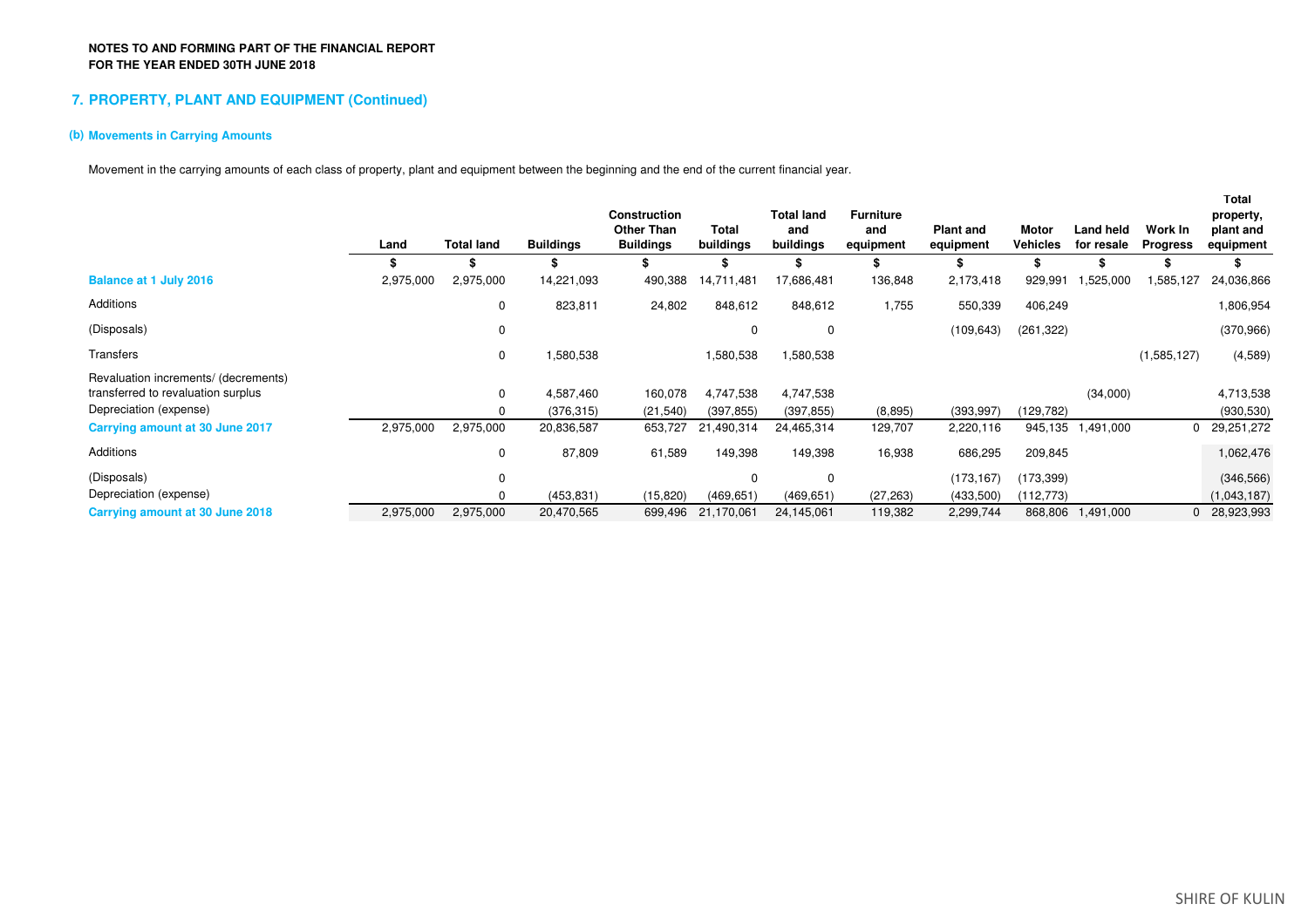### **7. PROPERTY, PLANT AND EQUIPMENT (Continued)**

### **(c) Fair Value Measurements**

| <b>Asset Class</b>                       | <b>Fair Value</b><br>Hierarchy | <b>Valuation Technique</b>                                                                                                           | <b>Basis of</b><br>Valuation | Date of Last<br>Valuation | <b>Inputs Used</b>                                                                                                                                           |
|------------------------------------------|--------------------------------|--------------------------------------------------------------------------------------------------------------------------------------|------------------------------|---------------------------|--------------------------------------------------------------------------------------------------------------------------------------------------------------|
| <b>Land and buildings</b>                |                                |                                                                                                                                      |                              |                           |                                                                                                                                                              |
| Land                                     | $\overline{c}$                 | Observable open market values of<br>similar assets, adjusted for conditions<br>and compariability, at their highest<br>and best use. | Independent<br>Valuer        | June 2017                 | Improvements to land using construction costs and<br>current conditions (Level 2), residual values and<br>remaining useful life assessments (Level3) inputs. |
| <b>Buildings</b>                         | $\overline{c}$                 | Observable open market values of<br>similar assets, adjusted for conditions<br>and compariability, at their highest<br>and best use. | Independent<br>Valuer        | June 2017                 | Improvements to land using construction costs and<br>current conditions (Level 2), residual values and<br>remaining useful life assessments (Level3) inputs. |
| <b>Construction Other than Buildings</b> | 2                              | Observable open market values of<br>similar assets, adjusted for conditions<br>and compariability, at their highest<br>and best use. | Independent<br>Valuer        | June 2017                 | Improvements to land using construction costs and<br>current conditions (Level 2), residual values and<br>remaining useful life assessments (Level3) inputs. |
| <b>Furniture and equipment</b>           |                                |                                                                                                                                      |                              |                           |                                                                                                                                                              |
| <b>Plant and equipment</b>               |                                |                                                                                                                                      |                              |                           |                                                                                                                                                              |
| - Management Valuation 2016              | $\overline{c}$                 | Market approach is determined by<br>comparison to actual sales data for<br>the same or similar assets.                               | Management<br>Valuation      | June 2016                 | Market data, sales data and vehicle guides                                                                                                                   |
| <b>Motor Vehicles</b>                    | $\overline{2}$                 | Market approach is determined by<br>comparison to actual sales data for<br>the same or similar assets.                               | Management<br>Valuation      | June 2016                 | Market data, sales data and vehicle guides                                                                                                                   |
| <b>Land held for resale</b>              | $\overline{c}$                 | Observable open market values of<br>similar assets, adjusted for conditions<br>and compariability, at their highest<br>and best use. | Independent<br>Valuer        | June 2017                 | Market data                                                                                                                                                  |

Level 3 inputs are based on assumptions with regards to future values and patterns of consumption utilising current information. If the basis of these assumptions were varied, they have the potential to result in a significantly higher or lower fair value measurement.

During the period there were no changes in the valuation techniques used by the local government to determine the fair value of property, plant and equipment using either level 2 or level 3 inputs.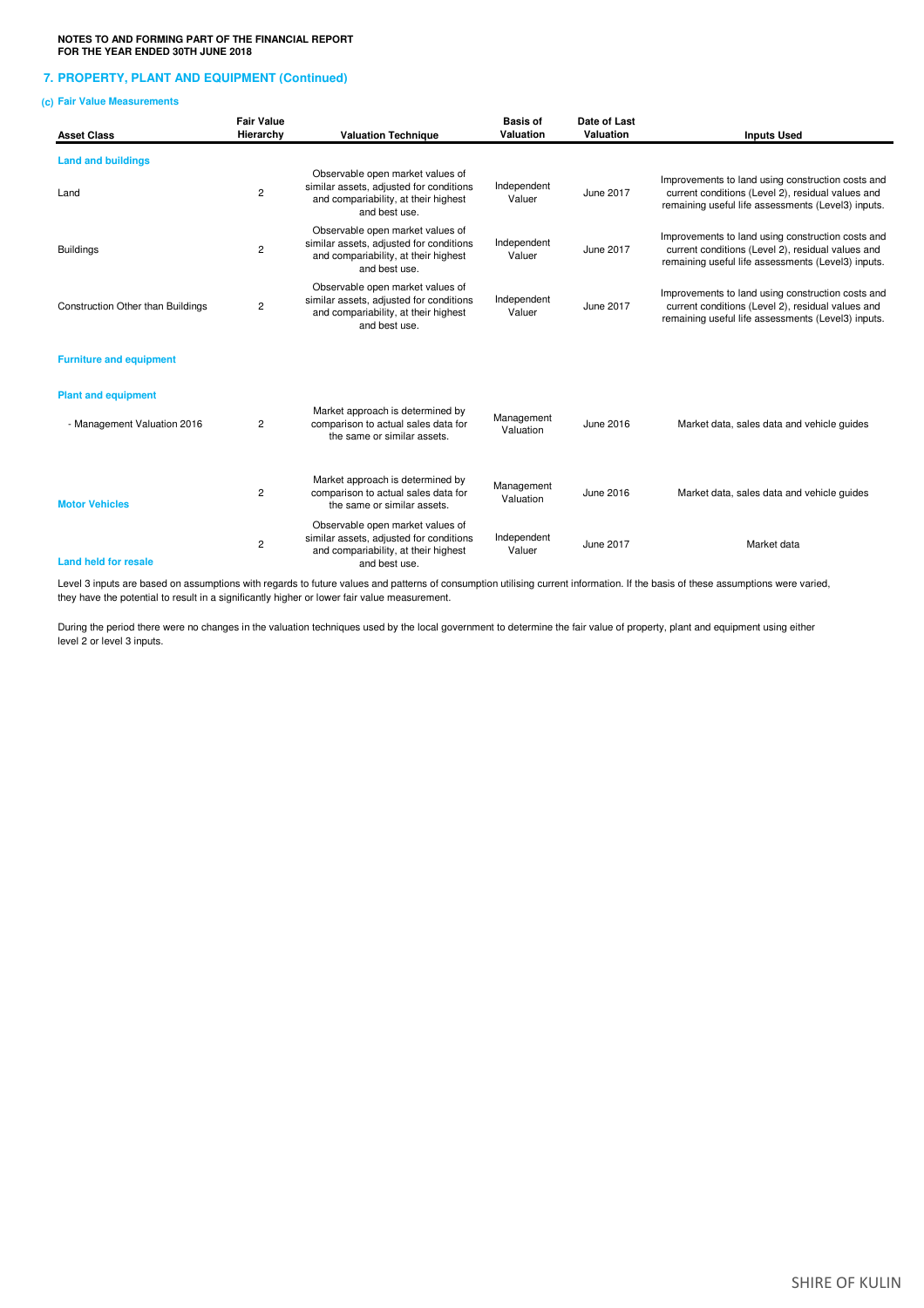| <b>8 (a). INFRASTRUCTURE</b>           | 2018           | 2017           |
|----------------------------------------|----------------|----------------|
|                                        | \$             | \$             |
| Infrastructure - Roads & Kerbing       |                |                |
| - Management valuation 2015 - Level 3  | 0              | 77,264,879     |
| - Independent valuation 2018 - Level 3 | 118,015,819    | 0              |
| - Additions after valuation            |                | 4,150,065      |
| Less: accumulated depreciation         | (42, 635, 496) | (35, 641, 237) |
|                                        | 75,380,323     | 45,773,707     |
| Infrastructure - Footpaths             |                |                |
| - Management valuation 2015 - Level 3  | 0              | 1,008,740      |
| - Management Valuation 2018 - Level 3  | 1,094,950      | 0              |
| Less: accumulated depreciation         | (547, 475)     | (573, 166)     |
|                                        | 547,475        | 435,574        |
| Infrastructure - Recreation            |                |                |
| - Independent Valuation 2017 - Level 3 | 4,002,172      | 4,002,172      |
| - Additions after valuation            | O              | $\Omega$       |
| Less: accumulated depreciation         | (135, 588)     | $\Omega$       |
|                                        | 3,866,584      | 4,002,172      |
| Infrastructure - Other                 |                |                |
| - Management Valuation 2015 - Level 3  | 1,189,888      | 1,189,888      |
| - Additions after valuation            | 14,557         | $\Omega$       |
| Less: accumulated depreciation         | (163, 712)     | (128, 693)     |
|                                        | 1,040,733      | 1,061,195      |
|                                        |                |                |
| <b>Total infrastructure</b>            | 80,835,115     | 51,272,648     |
|                                        |                |                |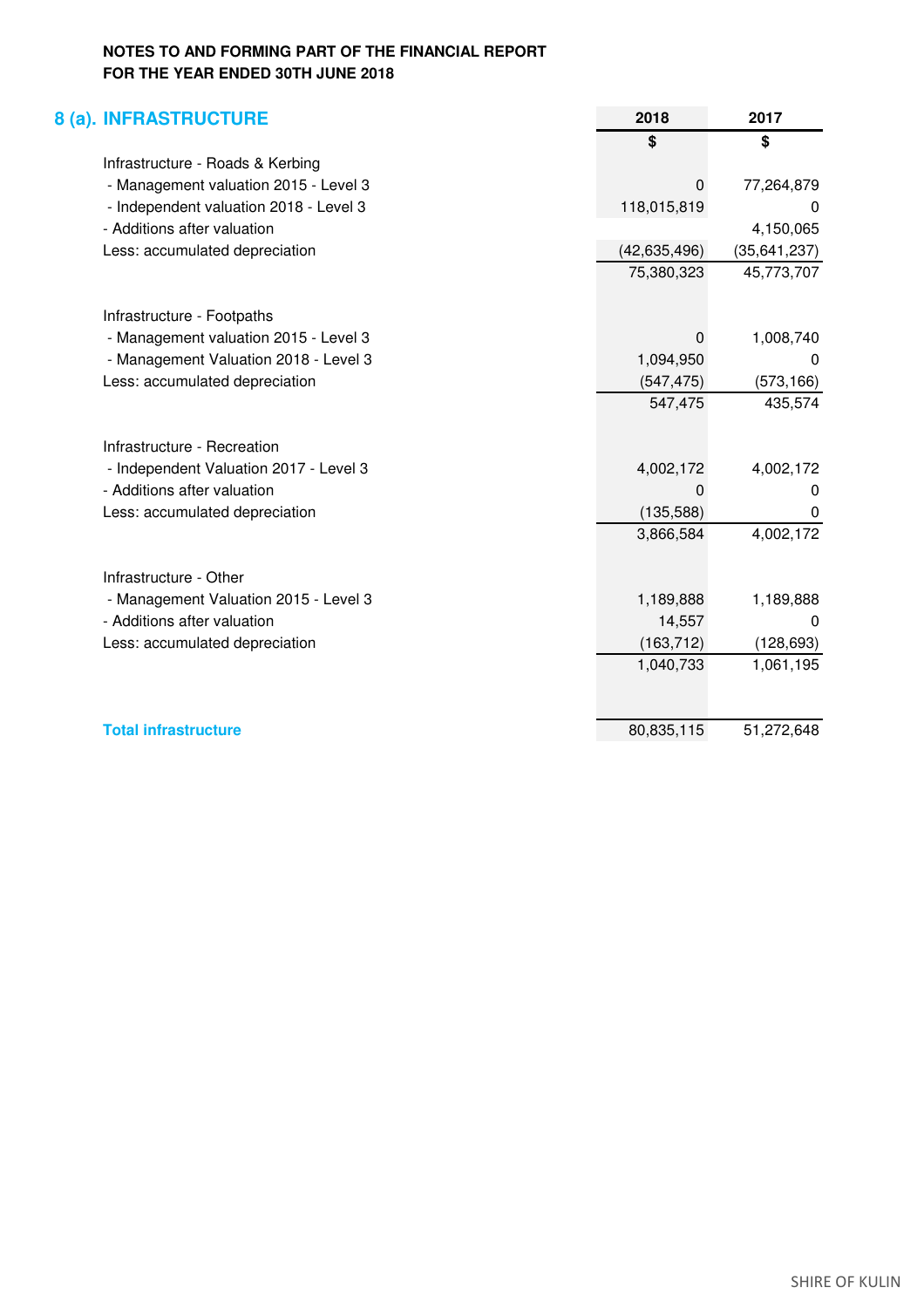## **8. INFRASTRUCTURE (Continued)**

### **(b) Movements in Carrying Amounts**

Movement in the carrying amounts of each class of infrastructure between the beginning and the end of the current financial year.

|                                                                            | Infrastructure -   |                  |                                                 |                                  |                                |
|----------------------------------------------------------------------------|--------------------|------------------|-------------------------------------------------|----------------------------------|--------------------------------|
|                                                                            | Roads &<br>Kerbing | <b>Footpaths</b> | Infrastructure - Infrastructure -<br>Recreation | Infrastructure -<br><b>Other</b> | <b>Total</b><br>Infrastructure |
|                                                                            | \$                 | \$               | \$                                              | \$                               | \$                             |
| <b>Balance at 1 July 2016</b>                                              | 45,381,882         | 475,992          | 5,176,653                                       | 1,085,872                        | 52,120,399                     |
| Additions                                                                  | 1,998,894          |                  |                                                 |                                  | 1,998,894                      |
| (Disposals)                                                                |                    |                  |                                                 |                                  | 0                              |
| Revaluation increments/ (decrements) transferred<br>to revaluation surplus |                    |                  | (1,028,068)                                     |                                  | (1,028,068)                    |
| Revaluation (loss)/ reversals transferred to profit<br>or loss             |                    |                  |                                                 |                                  | 0                              |
| Impairment (losses)/reversals                                              |                    |                  |                                                 |                                  | 0                              |
| Depreciation (expense)                                                     | (1,607,069)        | (40, 418)        | (146, 413)                                      | (24, 677)                        | (1,818,577)                    |
| <b>Transfers</b>                                                           |                    |                  |                                                 |                                  | 0                              |
| <b>Carrying amount at 30 June 2017</b>                                     | 45,773,707         | 435,574          | 4,002,172                                       | 1,061,195                        | 51,272,648                     |
| Additions                                                                  | 1,137,573          |                  |                                                 | 14,557                           | 1,152,130                      |
| (Disposals)                                                                |                    |                  |                                                 |                                  | 0                              |
| Revaluation increments/ (decrements) transferred<br>to revaluation surplus | 30,107,380         | 146,298          |                                                 |                                  | 30,253,679                     |
| Revaluation (loss)/ reversals transferred to profit<br>or loss             |                    |                  |                                                 |                                  | 0                              |
| Impairment (losses)/reversals                                              |                    |                  |                                                 |                                  | $\mathbf 0$                    |
| Depreciation (expense)                                                     | (1,638,338)        | (34, 397)        | (135,588)                                       | (35,019)                         | (1,843,342)                    |
| <b>Transfers</b>                                                           |                    |                  |                                                 |                                  | 0                              |
| <b>Carrying amount at 30 June 2018</b>                                     | 75,380,322         | 547,475          | 3,866,584                                       | 1,040,733                        | 80,835,115                     |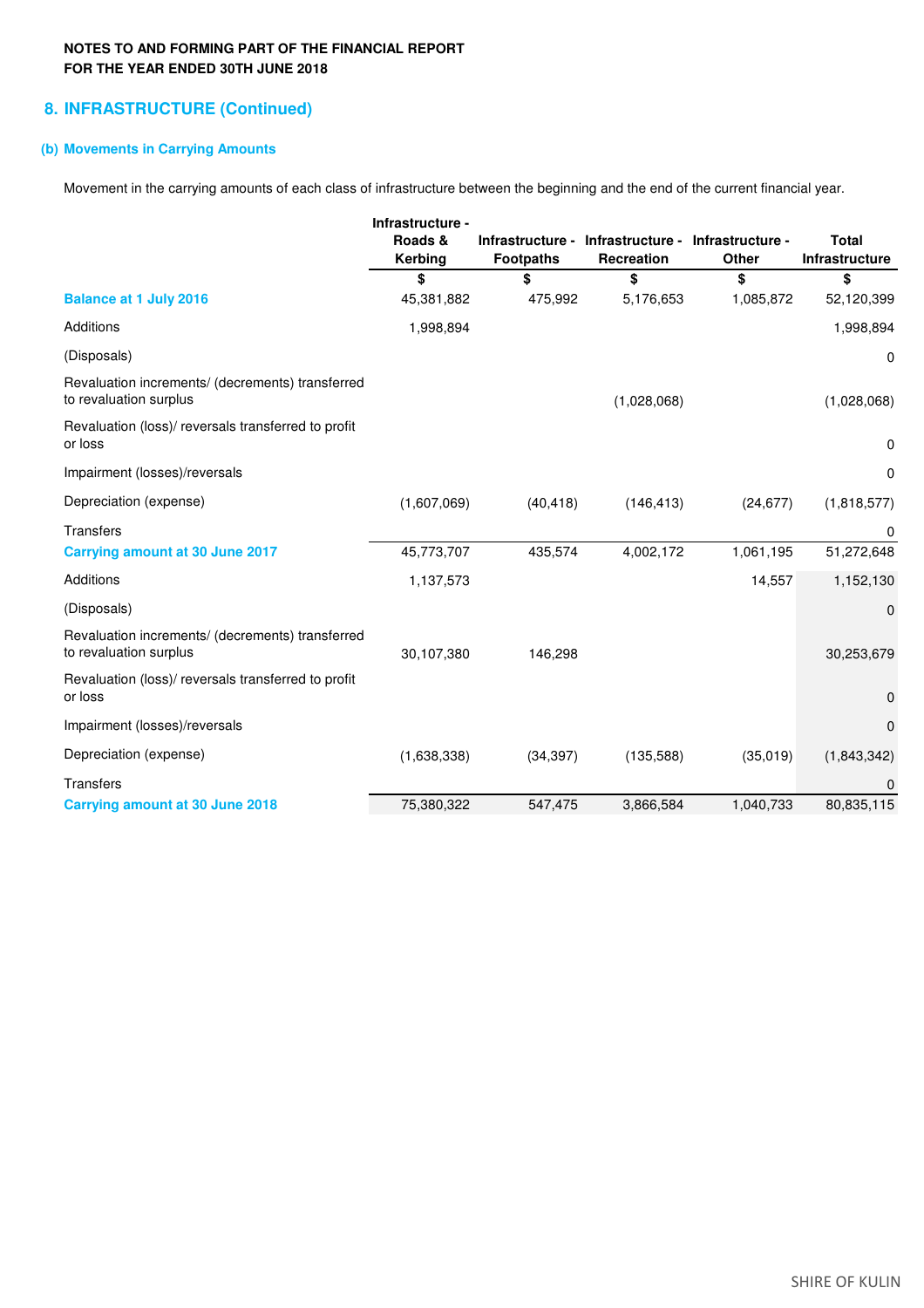## **8. INFRASTRUCTURE (Continued)**

### **(c) Fair Value Measurements**

| <b>Asset Class</b>                          | <b>Fair Value</b><br><b>Hierarchy</b> | <b>Valuation Technique</b>                          | <b>Basis of Valuation</b>   | Date of Last<br><b>Valuation</b> | <b>Inputs Used</b>                                                                                                                |
|---------------------------------------------|---------------------------------------|-----------------------------------------------------|-----------------------------|----------------------------------|-----------------------------------------------------------------------------------------------------------------------------------|
| <b>Infrastructure - Roads &amp; Kerbing</b> | 3                                     | Cost approach using depreciated<br>replacement cost | Independent Valuation       | June 2018                        | Construction costs and current condition (Level 3),<br>residual values and remaining useful life assessments<br>(Level 3) inputs. |
| <b>Infrastructure - Footpaths</b>           | 3                                     | Cost approach using depreciated<br>replacement cost | <b>Management Valuation</b> | June 2018                        | Construction costs and current condition (Level 3),<br>residual values and remaining useful life assessments<br>(Level 3) inputs. |
| <b>Infrastructure - Recreation</b>          | 3                                     | Cost approach using depreciated<br>replacement cost | Independent Valuation       | June 2017                        | Construction costs and current condition (Level 3),<br>residual values and remaining useful life assessments<br>(Level 3) inputs. |
| <b>Infrastructure - Other</b>               | 3                                     | Cost approach using depreciated<br>replacement cost | <b>Management Valuation</b> | June 2015                        | Construction costs and current condition (Level 3),<br>residual values and remaining useful life assessments<br>(Level 3) inputs. |

Level 3 inputs are based on assumptions with regards to future values and patterns of consumption utilising current information. If the basis of these assumptions were varied, theyhave the potential to result in a significantly higher or lower fair value measurement.

During the period there were no changes in the valuation techniques used to determine the fair value of infrastructure using level 3 inputs.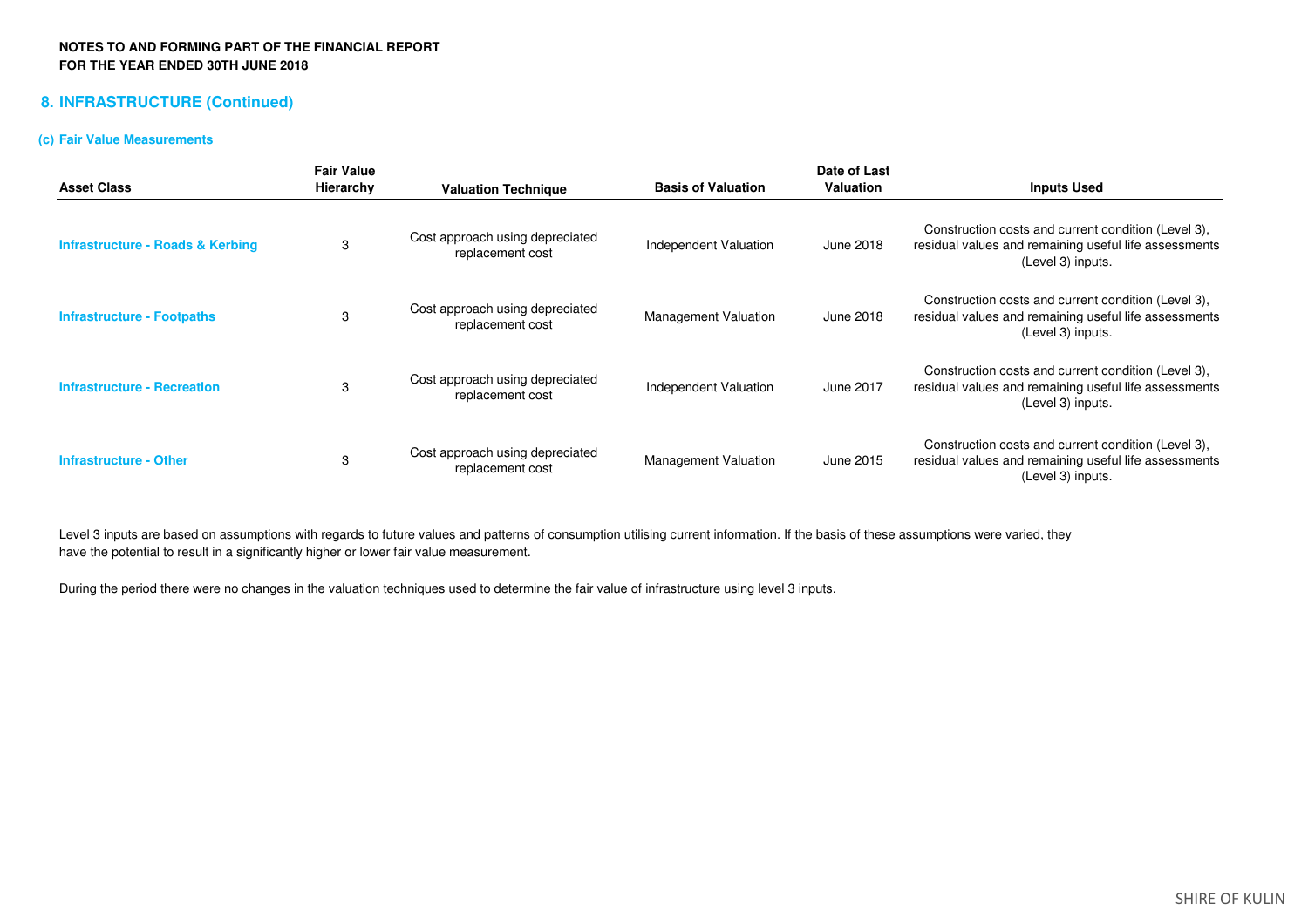## **9. FIXED ASSETS**

### **SIGNIFICANT ACCOUNTING POLICIES**

### **Fixed assets Revaluation**

indicated less, where applicable, any accumulated depreciation each period the valuation is reviewed and where appropriate and impairment losses. the fair value is updated to reflect current market conditions.

All assets are initially recognised at cost and subsequently revalued value. in accordance with the mandatory measurement framework.

In relation to this initial measurement, cost is determined as the fair assets are credited to a revaluation surplus in equity. Decreases value of the assets given as consideration plus costs incidental to that offset previous increases of the same class of asset are the acquisition. For assets acquired at no cost or for nominal recognised against revaluation surplus directly in equity. All other consideration, cost is determined as fair value at the date of decreases are recognised in profit or loss. acquisition. The cost of non-current assets constructed by the Shire includes the cost of all materials used in construction, **Land under control** direct labour on the project and an appropriate proportion of variable In accordance with *Local Government (Financial Management)* and fixed overheads.  $\Box$  Regulation 16(a)(ii), the Shire was required to include as an

Individual assets acquired between initial recognition and the next local government as a golf course, showground, racecourse revaluation of the asset class in accordance with the mandatory or other sporting or recreational facility of State or Regional measurement framework, are recognised at cost and disclosed as significance. being at fair value as management believes cost approximates fair value. They are subject to subsequent revaluation at the Upon initial recognition, these assets were recorded at cost in next anniversary date in accordance with the mandatory accordance with AASB 116. They were then classified as Land measurement framework. The comparison of the comparison of the comparison of the other land in accordance with the other

Each class of fixed assets within either property, plant and The fair value of fixed assets is determined at least every three equipment or infrastructure, is carried at cost or fair value as years in accordance with the regulatory framework. At the end of This process is considered to be in accordance with **Initial recognition and measurement between** *Local Government (Financial Management) Regulation 17A (2)*  **mandatory revaluation dates** and **review of the state of the state of the shown at fair** which requires property, plant and equipment to be shown at fair

Increases in the carrying amount arising on revaluation of

asset (by 30 June 2013), Crown Land operated by the

policies detailed in this Note.

### **AUSTRALIAN ACCOUNTING STANDARDS - INCONSISTENCY Land under roads**

In Western Australia, all land under roads is Crown Land, the responsibility for managing which, is vested in the local government.

Effective as at 1 July 2008, Council elected not to recognise any value for land under roads acquired on or before 30 June 2008. This accords with the treatment available in *Australian Accounting Standard AASB 1051 Land Under Roads* and the fact *Local Government (Financial Management) Regulation 16(a)(i)* prohibits local governments from recognising such land as an asset.

In respect of land under roads acquired on or after 1 July 2008, as detailed above, *Local Government (Financial Management) Regulation 16(a)(i)* prohibits local governments from recognising such land as an asset.

Whilst such treatment is inconsistent with the requirements of *AASB 1051, Local Government (Financial Management) Regulation 4(2)* provides, in the event of such an inconsistency, the Local Government (Financial Management) Regulations prevail.

Consequently, any land under roads acquired on or after 1 July 2008 is not included as an asset of the Shire.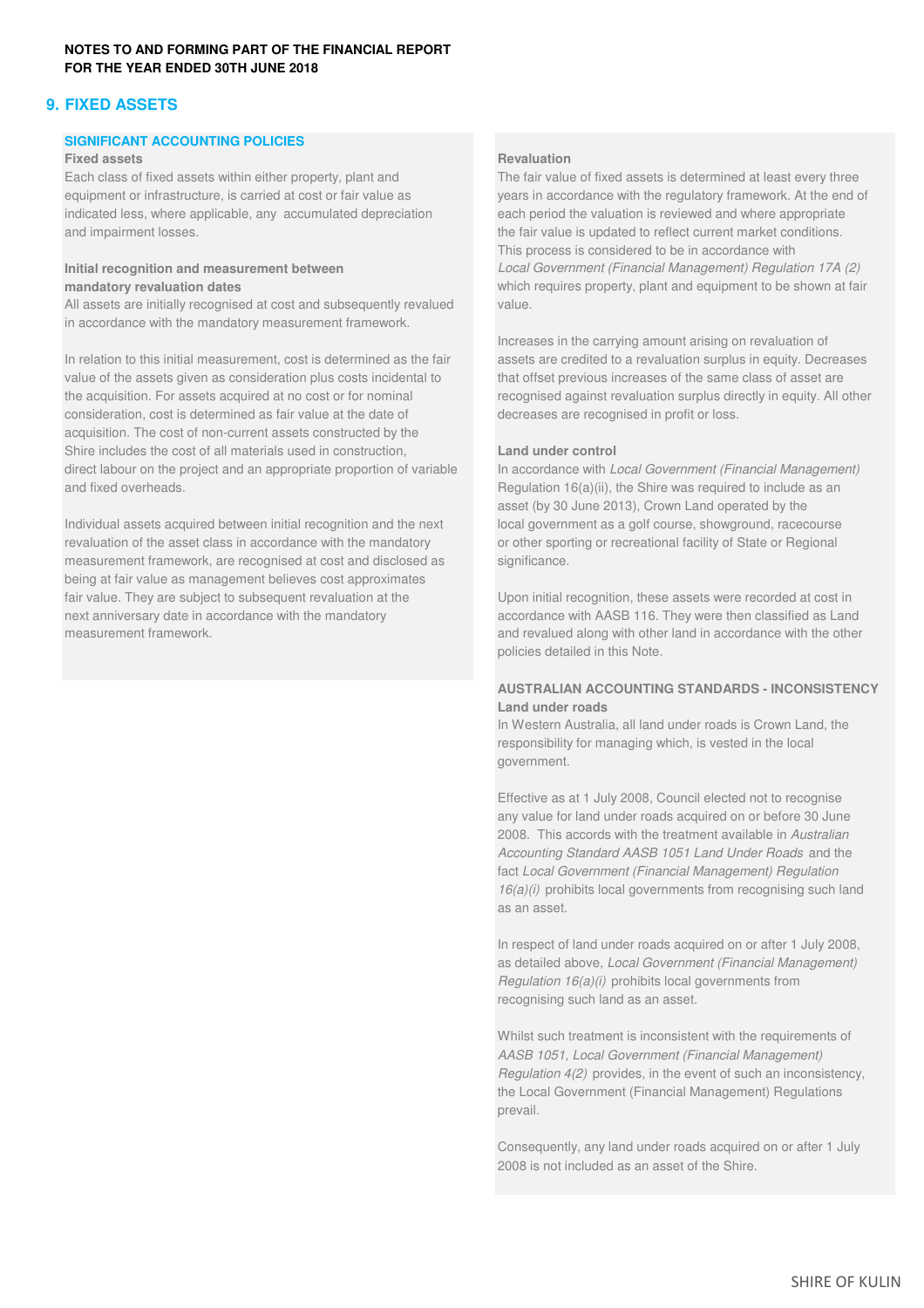### **9. FIXED ASSETS (Continued)**

### **(a) Disposals of Assets**

The following assets were disposed of during the year.

|                                   | Actual<br><b>Net Book</b><br>Value | <b>Actual</b><br>Sale<br><b>Proceeds</b> | Actual<br><b>Profit</b> | Actual<br>Loss | <b>Budget</b><br><b>Net Book</b><br>Value | <b>Budget</b><br>Sale<br><b>Proceeds</b> | <b>Budget</b><br><b>Profit</b> | <b>Budget</b><br>Loss |
|-----------------------------------|------------------------------------|------------------------------------------|-------------------------|----------------|-------------------------------------------|------------------------------------------|--------------------------------|-----------------------|
| <b>Plant and Equipment</b>        | \$                                 | \$                                       | \$                      | \$             | \$                                        | \$                                       | \$                             | \$                    |
| Governance                        |                                    |                                          |                         |                |                                           |                                          |                                |                       |
| 2017 Toyota Kluger                | 33,950                             | 28,182                                   | 0                       | (5,768)        | 34,000                                    | 30,000                                   | 0                              | (4,000)               |
| 2017 Holden Caprice               | 43,048                             | 38,256                                   | 0                       | (4,791)        | 40,000                                    | 44,000                                   | 4,000                          | 0                     |
| <b>Community amenities</b>        |                                    |                                          |                         |                |                                           |                                          |                                |                       |
| <b>Proudview Estate</b>           | $\mathbf 0$                        | 0                                        | 0                       | 0              | 26,000                                    | 30,000                                   | 4,000                          | 0                     |
| Other property and services       |                                    |                                          |                         |                |                                           |                                          |                                |                       |
| 2012 Holden Colorado 4x4 Crew Cab | 20,465                             | 15,687                                   | 0                       | (4,778)        | 5,000                                     | 10,000                                   | 5,000                          | $\Omega$              |
| 2014 Holden Colorado Wagon        | 21,646                             | 20,984                                   | 0                       | (662)          | 20,000                                    |                                          | 0                              | (20,000)              |
| 2017 Toyota Prado DSL             | 54,293                             | 44,545                                   | 0                       | (9,747)        | 45,000                                    | 40,000                                   | 0                              | (5,000)               |
| CAT 928HZ Loader                  | 70.841                             | 75,000                                   | 4,159                   | 0              | 82,000                                    | 60,000                                   | $\mathbf 0$                    | (22,000)              |
| Ammann Padfoot Roller             | 102,326                            | 22,500                                   | 0                       | (79, 826)      | 80,000                                    | 20,000                                   | 0                              | (60,000)              |
|                                   | 346,568                            | 245,155                                  | 4,159                   | (105, 572)     | 354,000                                   | 258,000                                  | 15,000                         | (111,000)             |

### **(b) Depreciation**

|                                          | 2018      | 2017      |
|------------------------------------------|-----------|-----------|
|                                          | \$        | \$        |
|                                          |           |           |
| Buildings                                | 453,831   | 376,315   |
| <b>Construction Other Than Buildings</b> | 15,820    | 21,540    |
| Furniture and equipment                  | 27,263    | 8,895     |
| Plant and equipment                      | 433,500   | 393,997   |
| Motor Vehicles                           | 112,773   | 129,782   |
| Infrastructure - Roads & Kerbing         | 1,638,338 | 1,607,069 |
| Infrastructure - Footpaths               | 34,397    | 40,418    |
| Infrastructure - Recreation              | 135,588   | 146,413   |
| Infrastructure - Other                   | 35,019    | 24,677    |
|                                          | 2,886,529 | 2,749,106 |
|                                          |           |           |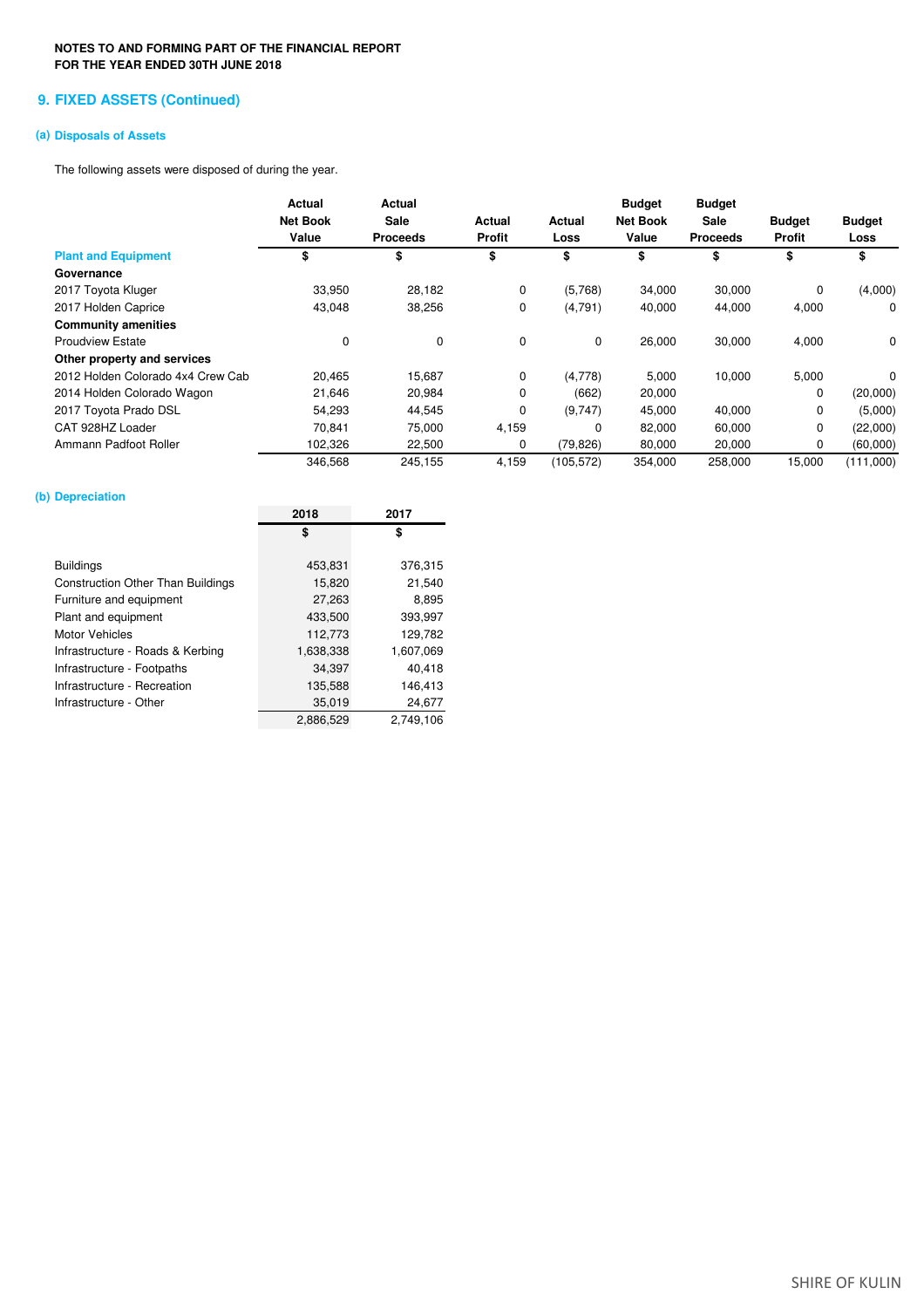### **9. FIXED ASSETS (Continued)**

### **(b) Depreciation (Continued)**

### **SIGNIFICANT ACCOUNTING POLICIES**

The depreciable amount of all fixed assets including buildings but The assets residual values and useful lives are reviewed, and excluding freehold land and vested land, are depreciated on a adjusted if appropriate, at the end of each reporting period. straight-line basis over the individual asset's useful life from the time the asset is held ready for use. Leasehold improvements are An asset's carrying amount is written down immediately to its depreciated over the shorter of either the unexpired period of the recoverable amount if the asset's carrying amount is greater than its lease or the estimated useful life of the improvements. estimated recoverable amount.

When an item of property, plant and equipment is revalued, any Gains and losses on disposals are determined by comparing accumulated depreciation at the date of the revaluation is treated proceeds with the carrying amount. These gains and losses are

- a) The gross carrying amount is adjusted in a manner that is which they arise. consistent with the revaluation of the carrying amount of the asset. For example, the gross carrying amount may be restated by reference to observable market data or it may be restated proportionately to the change in the carrying amount. The accumulated depreciation at the date of the revaluation is adjusted to equal the difference between the gross carrying amount and the carrying amount of the asset after taking into account accumulated impairment losses; or
- b) Eliminated against the gross carrying amount of the asset and the net amount restated to the revalued amount of the asset.

### **Depreciation rates**

Major depreciation periods used for each class of depreciable asset are:

| <b>Buildings</b>                               | 30 to 50 years  |
|------------------------------------------------|-----------------|
| Furniture and equipment                        | 4 to 10 years   |
| Plant and equipment                            | 5 to 15 years   |
| Sealed roads and streets                       |                 |
| formation                                      | not depreciated |
| pavement                                       | 50 years        |
| seal                                           |                 |
| - bituminous seals                             | 20 years        |
| - asphalt surfaces                             | 25 years        |
| Gravel roads                                   |                 |
| formation                                      | not depreciated |
| pavement                                       | 50 years        |
| Formed roads (unsealed)                        |                 |
| formation                                      | not depreciated |
| pavement                                       | 50 years        |
| Footpaths - slab                               | 20 years        |
| Sewerage piping                                | 100 years       |
| Infratstructure Recreation                     | 30 to 50 years  |
| Infratstructure Other                          | 30 to 50 years  |
| Water supply piping and drainage syst 75 years |                 |

### **Depreciation Depreciation Depreciation Depreciation Continued**)

in one of the following ways: included in the statement of comprehensive income in the period in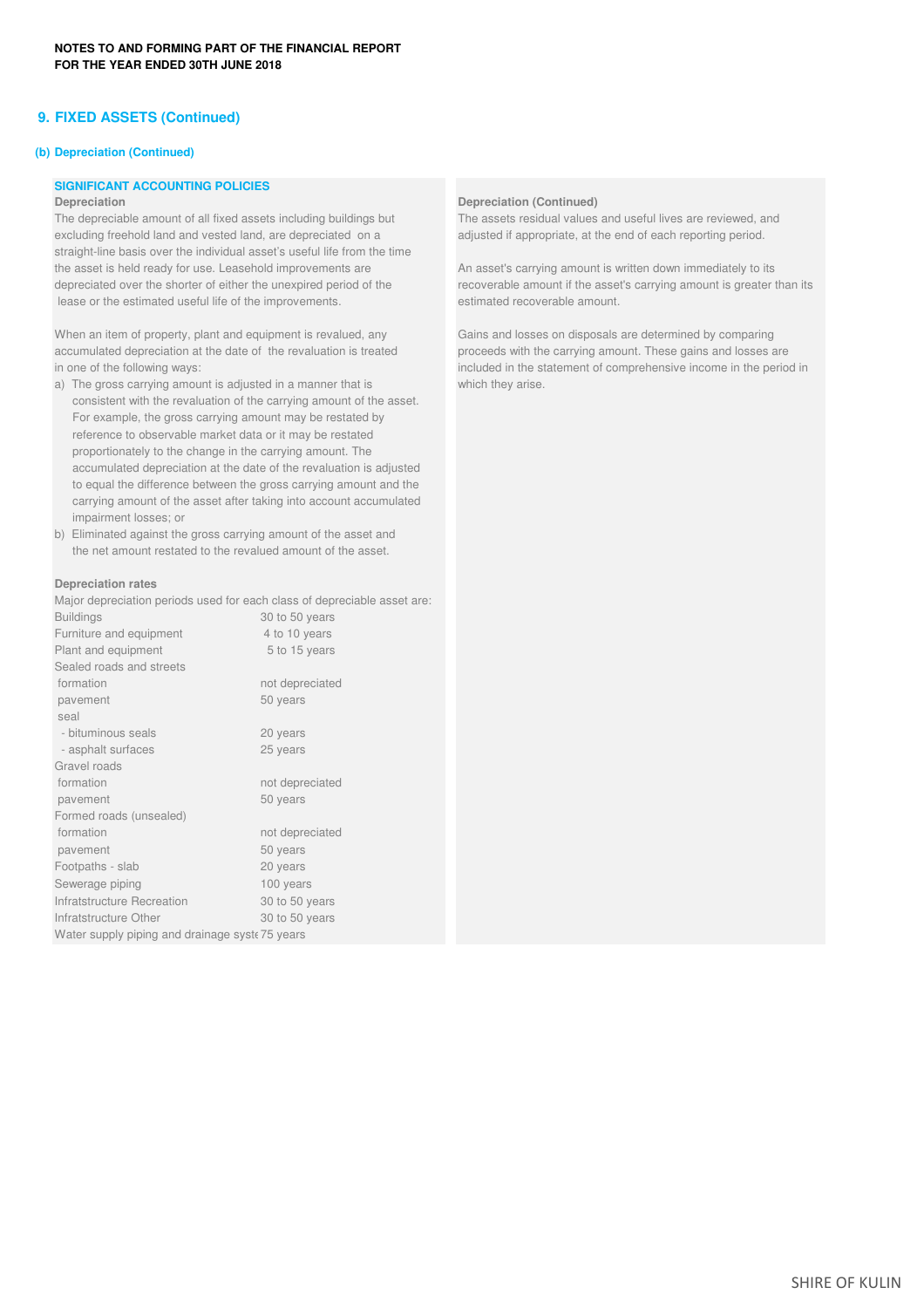### **10. REVALUATION SURPLUS**

|                                                        |                |             |             | 2018                           |                |                |             |             | 2017                           |                |
|--------------------------------------------------------|----------------|-------------|-------------|--------------------------------|----------------|----------------|-------------|-------------|--------------------------------|----------------|
|                                                        | 2018           | 2018        | 2018        | Total                          | 2018           | 2017           | 2017        | 2017        | Total                          | 2017           |
|                                                        | Opening        | Revaluation |             | <b>Revaluation Movement on</b> | <b>Closing</b> | Opening        | Revaluation |             | <b>Revaluation Movement on</b> | <b>Closing</b> |
|                                                        | <b>Balance</b> | Increment   | (Decrement) | Revaluation                    | <b>Balance</b> | <b>Balance</b> | Increment   | (Decrement) | Revaluation                    | <b>Balance</b> |
|                                                        |                |             |             |                                |                |                |             |             |                                |                |
| Revaluation surplus - Land & Buildings                 | 15,730,792     |             |             |                                | 15,730,792     | 12,045,322     | 4,747,538   | (1,062,068) | 3,685,470                      | 15,730,792     |
| Revaluation surplus - Plant and equipment              | .192.820       |             |             |                                | 192,820        | 1,192,820      |             |             |                                | .192,820       |
| Revaluation surplus - Infrastructure - Roads & Kerbing | 21,711,519     | 30,107,380  |             | 30,107,380                     | 51,818,900     | 21,711,519     |             |             | 0                              | 21,711,519     |
| Revaluation surplus - Infrastructure - Footpaths       |                | 146.298     |             | 146.298                        | 146.298        |                |             |             |                                | 0              |
|                                                        | 38,635,131     | 30,253,679  |             | 30,253,679                     | 68,888,809     | 34,949,661     | 4,747,538   | (1,062,068) | 3,685,470                      | 38,635,131     |
|                                                        |                |             |             |                                |                |                |             |             |                                |                |

Movements on revaluation of fixed assets are not able to be reliably attributed to a program as the assets were revalued by class as provided for by AASB 116 Aus 40.1.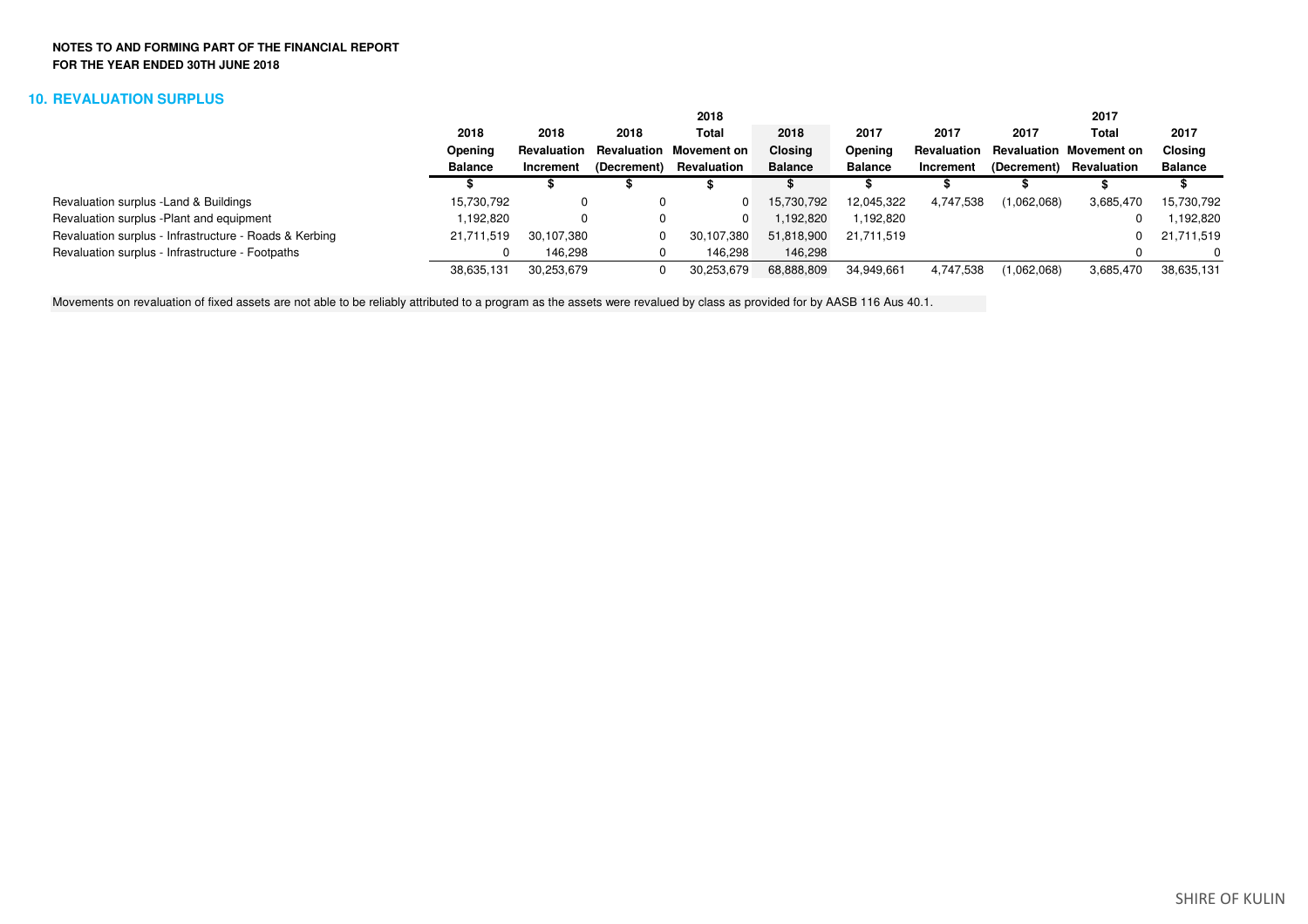# **11. TRADE AND OTHER PAYABLES 2018 2017**

|     | ٠  |  |
|-----|----|--|
|     |    |  |
| ___ | __ |  |

Sundry creditors Accrued salaries and wages ATO liabilities

# **SIGNIFICANT ACCOUNTING POLICIES**

financial year that are unpaid and arise when the Shire normally paid within 30 days of recognition. becomes obliged to make future payments in respect

| 2018    | 2017    |
|---------|---------|
| \$      | \$      |
| 116,258 | 309,613 |
| 114,055 | 89,883  |
| 53,791  | 90,443  |
| 284,104 | 489,939 |
|         |         |

**Trade and other payables Trade and other payables (Continued)**

Trade and other payables represent liabilities for goods of the purchase of these goods and services. The amounts and services provided to the Shire prior to the end of the are unsecured, are recognised as a current liability and are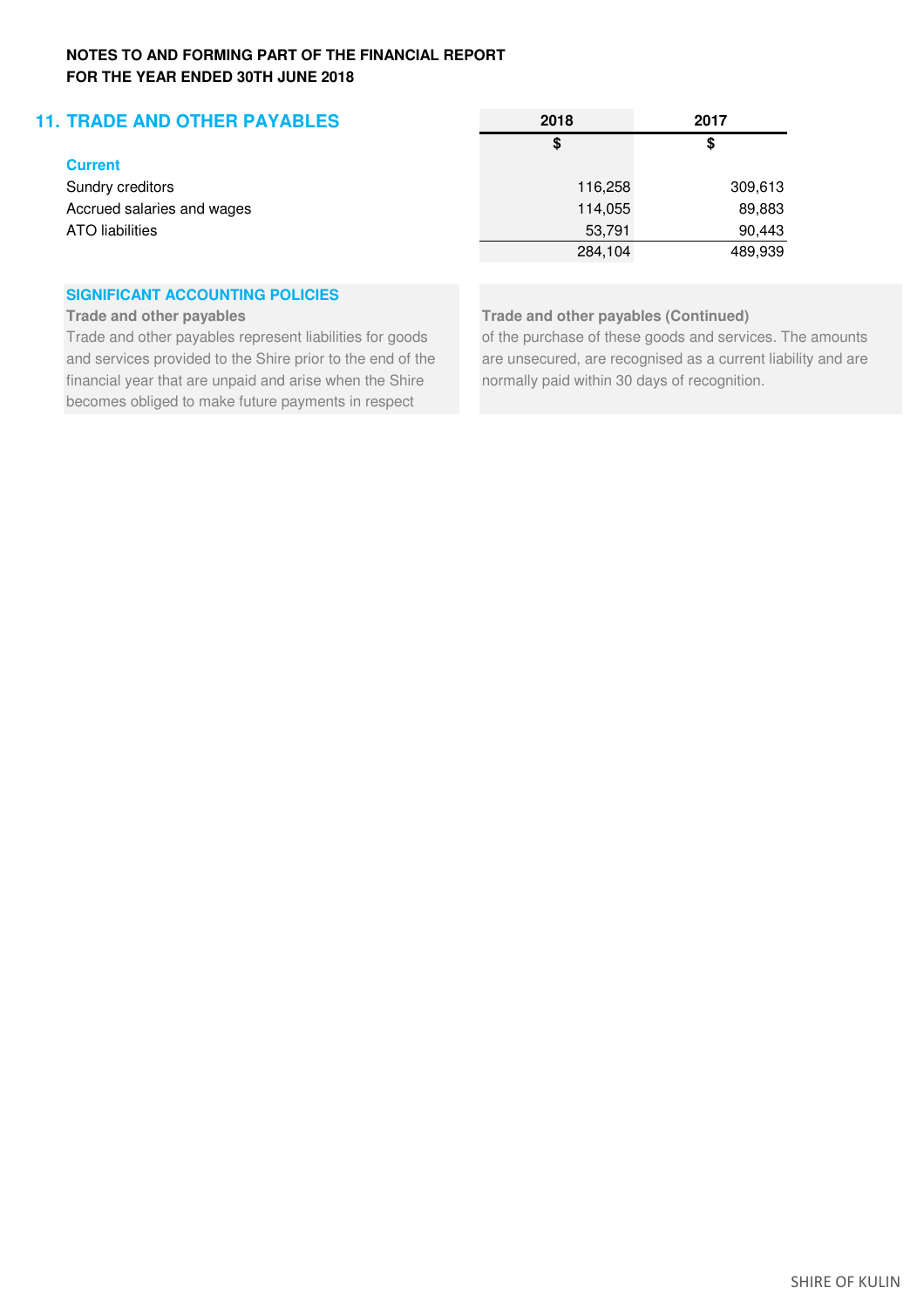# **12. INFORMATION ON BORROWINGS**

### **(a) Repayments - Borrowings**

|                              | Principal | <b>New</b> | <b>Principal</b><br>Repayments |               | <b>Principal</b><br>30 June 2018 |               | <b>Interest</b><br>Repayments |               |
|------------------------------|-----------|------------|--------------------------------|---------------|----------------------------------|---------------|-------------------------------|---------------|
|                              | July 2017 | Loans      | <b>Actual</b>                  | <b>Budget</b> | Actual                           | <b>Budget</b> | <b>Actual</b>                 | <b>Budget</b> |
| <b>Particulars</b>           |           | œ<br>จ     | \$                             |               | Φ                                | \$            | Φ                             |               |
| Governance                   |           |            |                                |               |                                  |               |                               |               |
| <b>Administration Centre</b> | ,419,842  | 0          | 82,630                         | 82,630        | 1,337,212                        | 1,337,212     | 53,920                        | 42,820        |
| <b>Housing</b>               |           |            |                                |               |                                  |               |                               |               |
| <b>GEHA Housing</b>          | 28,572    |            | 29,233                         | 24,184        | (661)                            | 4,388         | 684                           | 441           |
|                              | .448,414  | 0          | 111,863                        | 106,814       | 1,336,551                        | .341,600      | 54,604                        | 43,261        |
|                              |           |            |                                |               |                                  |               |                               |               |
| <b>Borrowings</b>            |           |            |                                |               | 2018                             | 2017          |                               |               |

| <b>Borrowings</b> | 2018      | 2017      |
|-------------------|-----------|-----------|
|                   | \$        | \$        |
| Current           | 85,177    | 111,326   |
| Non-current       | 1,251,498 | 1,337,212 |
|                   | 1,336,675 | 1,448,538 |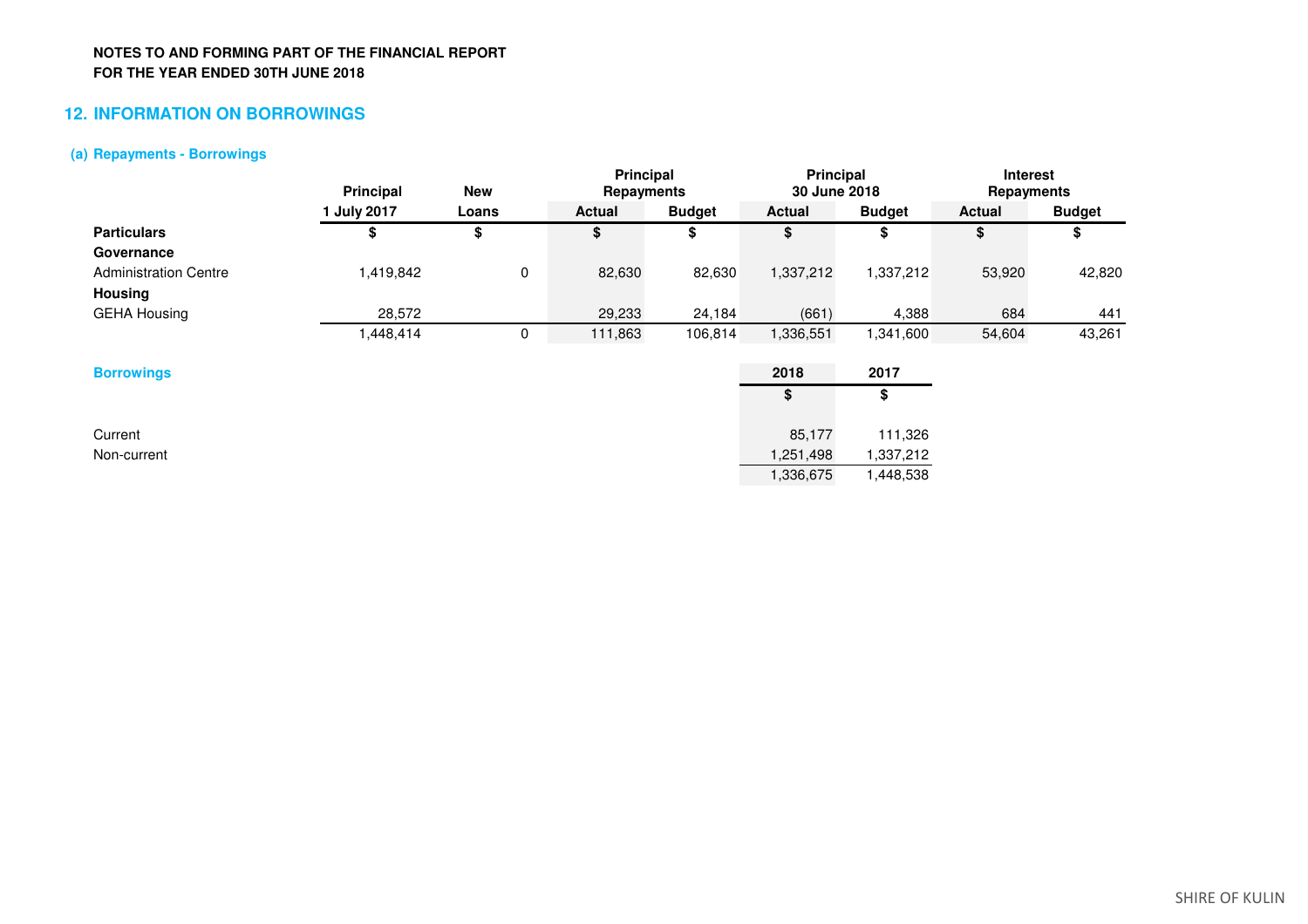## **12. INFORMATION ON BORROWINGS (Continued)**

### **(b) New Borrowings - 2017/18**

|                                         |                        |               |             |             |       | Total          |                 |                      |               |                |
|-----------------------------------------|------------------------|---------------|-------------|-------------|-------|----------------|-----------------|----------------------|---------------|----------------|
|                                         | <b>Amount Borrowed</b> |               |             | Loan        | Term  | Interest &     | <b>Interest</b> | <b>Amount (Used)</b> |               | <b>Balance</b> |
|                                         | <b>Actual</b>          | <b>Budget</b> | Institution | <b>Type</b> | Years | <b>Charges</b> | Rate            | <b>Actual</b>        | <b>Budget</b> | <b>Unspent</b> |
| <b>Particulars/Purpose</b>              | \$                     | \$            |             |             |       | S              | %               | \$                   | \$            | \$             |
| <b>Staff Housing</b>                    | 0                      | 500,000       | Treasury    | Loan        | 20    |                | $0.00\%$        | 0                    | 500,000       | 0              |
|                                         | 0                      | 500,000       |             |             |       | $\mathbf 0$    |                 | $\mathbf{0}$         | 500,000       | 0              |
|                                         |                        |               |             |             |       | 2018           | 2017            |                      |               |                |
| (c) Undrawn Borrowing Facilities        |                        |               |             |             |       | \$             | \$              |                      |               |                |
| <b>Credit Standby Arrangements</b>      |                        |               |             |             |       |                |                 |                      |               |                |
| Bank overdraft limit                    |                        |               |             |             |       |                |                 |                      |               |                |
| Bank overdraft at balance date          |                        |               |             |             |       |                |                 |                      |               |                |
| Credit card limit                       |                        |               |             |             |       | 10,000         | 10,000          |                      |               |                |
| Credit card balance at balance date     |                        |               |             |             |       | (2,716)        | (2, 129)        |                      |               |                |
| Total amount of credit unused           |                        |               |             |             |       | 7,284          | 7,871           |                      |               |                |
| <b>Loan facilities</b>                  |                        |               |             |             |       |                |                 |                      |               |                |
| Loan facilities - current               |                        |               |             |             |       | 85,177         | 111,326         |                      |               |                |
| Loan facilities - non-current           |                        |               |             |             |       | 251,498,       | 1,337,212       |                      |               |                |
| Total facilities in use at balance date |                        |               |             |             |       | 1,336,675      | 1,448,538       |                      |               |                |
| Unused Ioan facilities at balance date  |                        |               |             |             |       | <b>NIL</b>     | <b>NIL</b>      |                      |               |                |
|                                         |                        |               |             |             |       |                |                 |                      |               |                |

### **SIGNIFICANT ACCOUNTING POLICIES**

### **Financial liabilities**

**Financial liabilities**<br>Financial liabilities are recognised at fair value when the Shire<br>Borrowing costs are

are subsequently measured at amortised cost. Gains or losses the asset is substantially ready for its intended use or sale. are recognised in profit or loss.

Financial liabilities are derecognised where the related obligations are discharged, cancelled or expired. The difference between the carrying amount of the financial liability extinguished or transferred to another party and the fair value of the consideration paid, including the transfer of non-cash assets or liabilities assumed, is recognised in profit or loss.

Borrowing costs are recognised as an expense when incurred except becomes a party to the contractual provisions to the instrument. where they are directly attributable to the acquisition, construction or production of a qualifying asset. Where this is the case, they are Non-derivative financial liabilities (excluding financial guarantees) capitalised as part of the cost of the particular asset until such time as

**Total Total Total**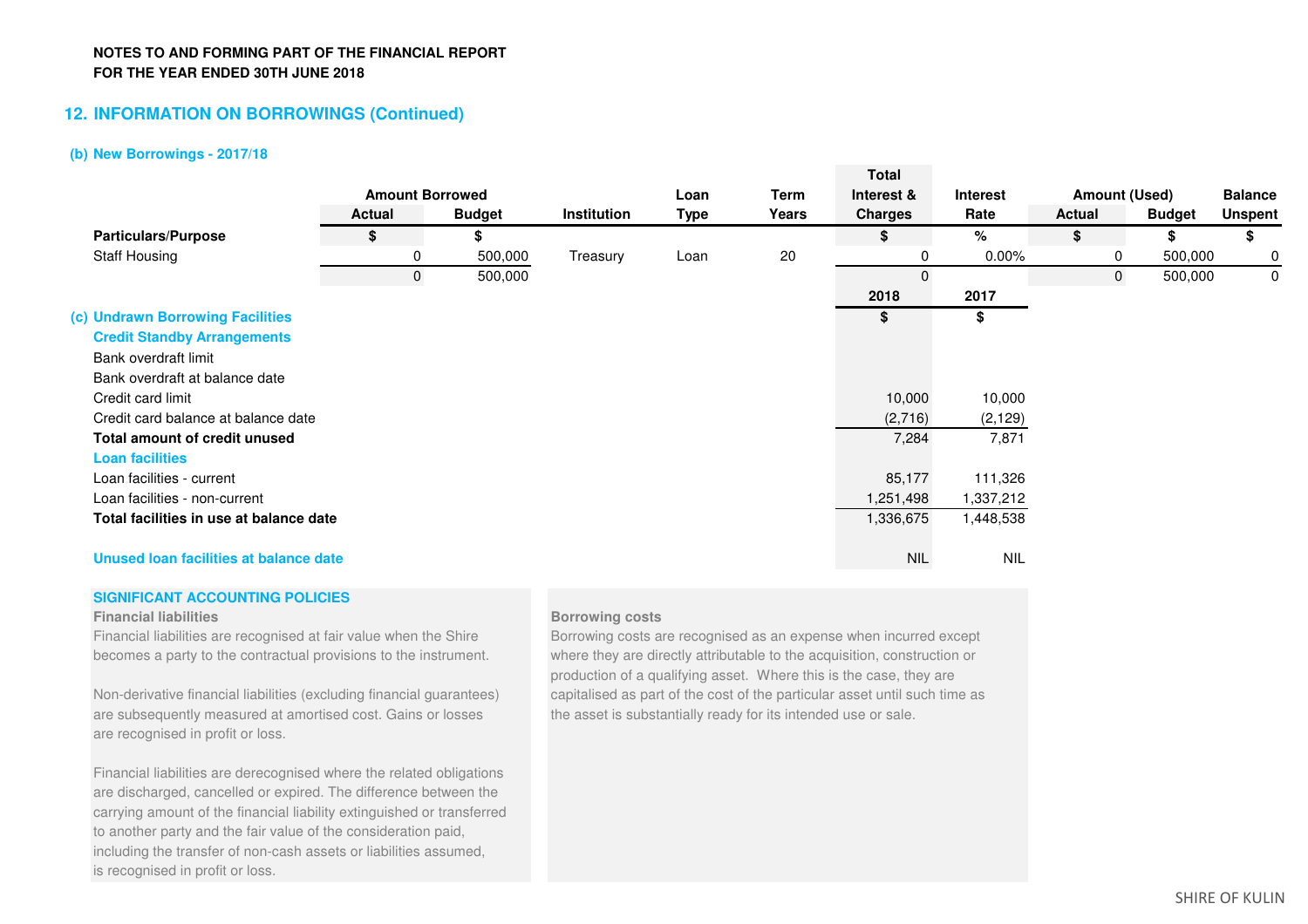# **13. PROVISIONS**

|                                       | <b>Provision for</b><br>Annual | <b>Provision for</b><br><b>Long Service</b> |              |
|---------------------------------------|--------------------------------|---------------------------------------------|--------------|
|                                       | Leave                          | Leave                                       | <b>Total</b> |
|                                       | \$                             | \$                                          | \$           |
| <b>Opening balance at 1 July 2017</b> |                                |                                             |              |
| Current provisions                    | 202,646                        | 96,704                                      | 299,350      |
| Non-current provisions                |                                | 64,820                                      | 64,820       |
|                                       | 202,646                        | 161,524                                     | 364,170      |
| Additional provision                  | (53, 042)                      | 20,148                                      | (32, 894)    |
| Amounts used                          | 26,521                         | 40,879                                      | 67,400       |
| <b>Balance at 30 June 2018</b>        | 176,125                        | 222,551                                     | 398,676      |
| <b>Comprises</b>                      |                                |                                             |              |
| Current                               | 176,125                        | 136,627                                     | 312,752      |
| Non-current                           |                                | 85,924                                      | 85,924       |
|                                       | 176,125                        | 222,551                                     | 398,676      |

### **SIGNIFICANT ACCOUNTING POLICIES**

### **Employee benefits**

Provision is made for the Shire's obligations for short-term rates determined by reference to market yields at the end employee benefits. Short-term employee benefits are of the reporting period on government bonds that have to be settled wholly before 12 months after the end of the Any remeasurements for changes in assumptions of annual reporting period in which the employees render the obligations for other long-term employee benefits are related service, including wages, salaries and sick leave. recognised in profit or loss in the periods in which the Short-term employee benefits are measured at the changes occur. (undiscounted) amounts expected to be paid when the

a part of current trade and other payables in the statement after the end of the reporting period, in which case the of financial position. obligations are presented as current provisions.

### **Other long-term employee benefits Provisions**

Long-term employee benefits are measured at the present value of the expected future payments to be made to Provisions are measured using the best estimate of the employees. Expected future payments incorporate amounts required to settle the obligation at the end of the anticipated future wage and salary levels, durations of reporting period. service and employee departures and are discounted at

**Short-term employee benefits Other long-term employee benefits (Continued)** benefits (other than termination benefits) that are expected maturity dates that approximate the terms of the obligations.

obligation is settled. The Shire's obligations for long-term employee benefits are presented as non-current provisions in its statement of The Shire's obligations for short-term employee benefits financial position, except where the Shire does not have an such as wages, salaries and sick leave are recognised as unconditional right to defer settlement for at least 12 months

The Shire's obligations for employees' annual leave and Provisions are recognised when the Shire has a present long service leave entitlements are recognised as legal or constructive obligation, as a result of past events, provisions in the statement of financial position. For which it is probable that an outflow of economic benefits will result and that outflow can be reliably measured.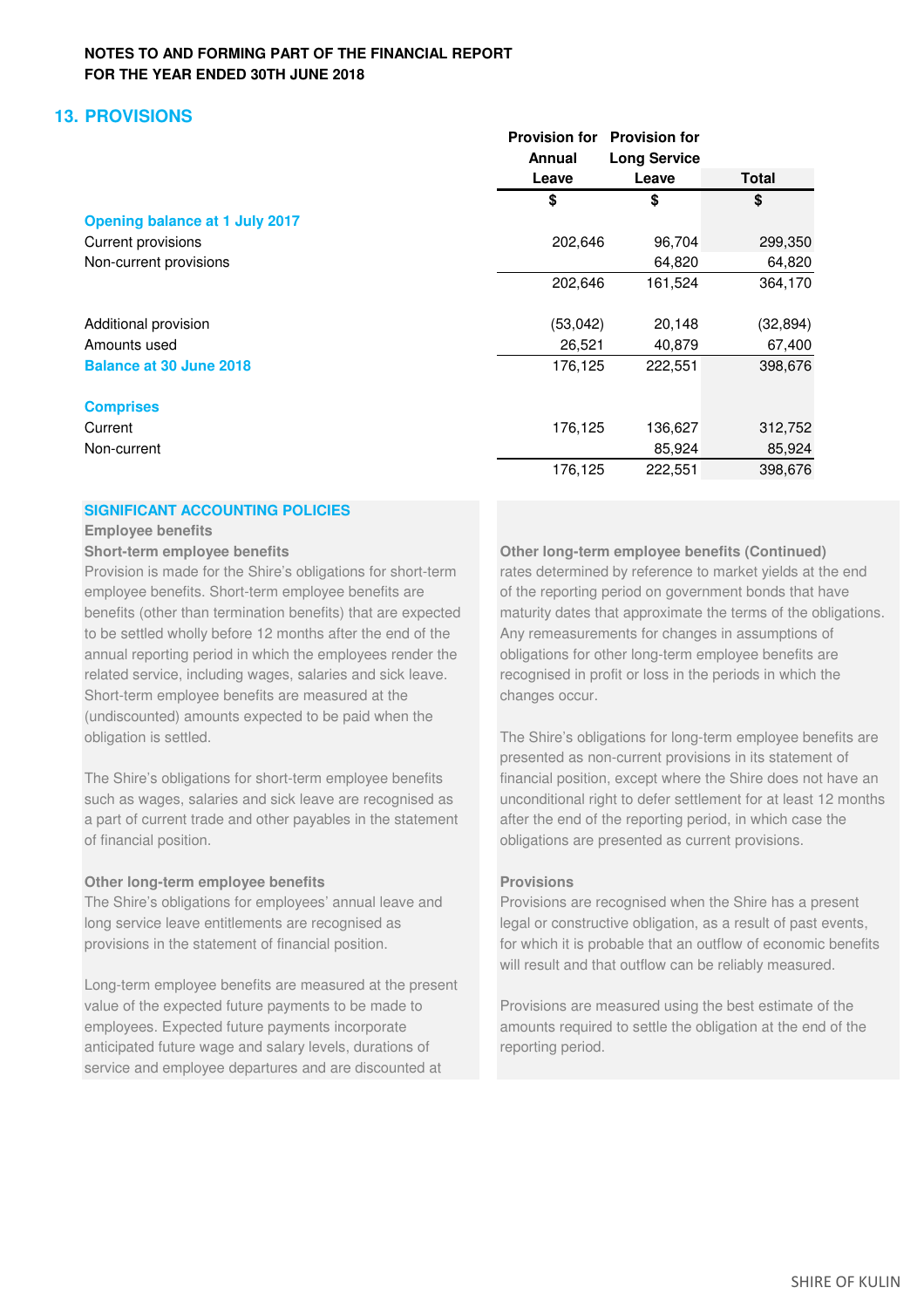# **14. NOTES TO THE STATEMENT OF CASH FLOWS**

## **Reconciliation of Cash**

For the purposes of the Statement of Cash Flows, cash includes cash and cash equivalents, net of outstanding bank overdrafts. Cash at the end of the reporting period is reconciled to the related items in the Statement of Financial Position as follows:

|                                                                                            | 2018<br><b>Actual</b> | 2018<br><b>Budget</b> | 2017<br><b>Actual</b> |
|--------------------------------------------------------------------------------------------|-----------------------|-----------------------|-----------------------|
|                                                                                            | \$                    | \$                    | \$                    |
| Cash and cash equivalents                                                                  | 4,338,821             | 2,510,789             | 4,002,773             |
| <b>Reconciliation of Net Cash Provided By</b><br><b>Operating Activities to Net Result</b> |                       |                       |                       |
| Net result                                                                                 | (611, 459)            | (1,502,527)           | 1,457,455             |
| Non-cash flows in Net result:                                                              |                       |                       |                       |
| Depreciation                                                                               | 2,886,529             | 2,810,664             | 2,749,106             |
| (Profit)/loss on sale of asset                                                             | 101,413               | 96,000                | 34,388                |
| Non-Current Assets recognised                                                              | 0                     |                       | 4,588                 |
| Changes in assets and liabilities:                                                         |                       |                       |                       |
| (Increase)/decrease in receivables                                                         | 195,873               | 30,000                | (241, 635)            |
| (Increase)/decrease in inventories                                                         | 16,336                | 10,000                | (21, 115)             |
| Increase/(decrease) in payables                                                            | (205, 835)            | 5,000                 | 233,682               |
| Increase/(decrease) in provisions                                                          | 34,506                | 40,000                | 26,950                |
| Grants contributions for                                                                   |                       |                       |                       |
| the development of assets                                                                  | (1, 190, 769)         | (1, 118, 872)         | (1,872,713)           |
| Net cash from operating activities                                                         | 1,226,594             | 370,265               | 2,370,706             |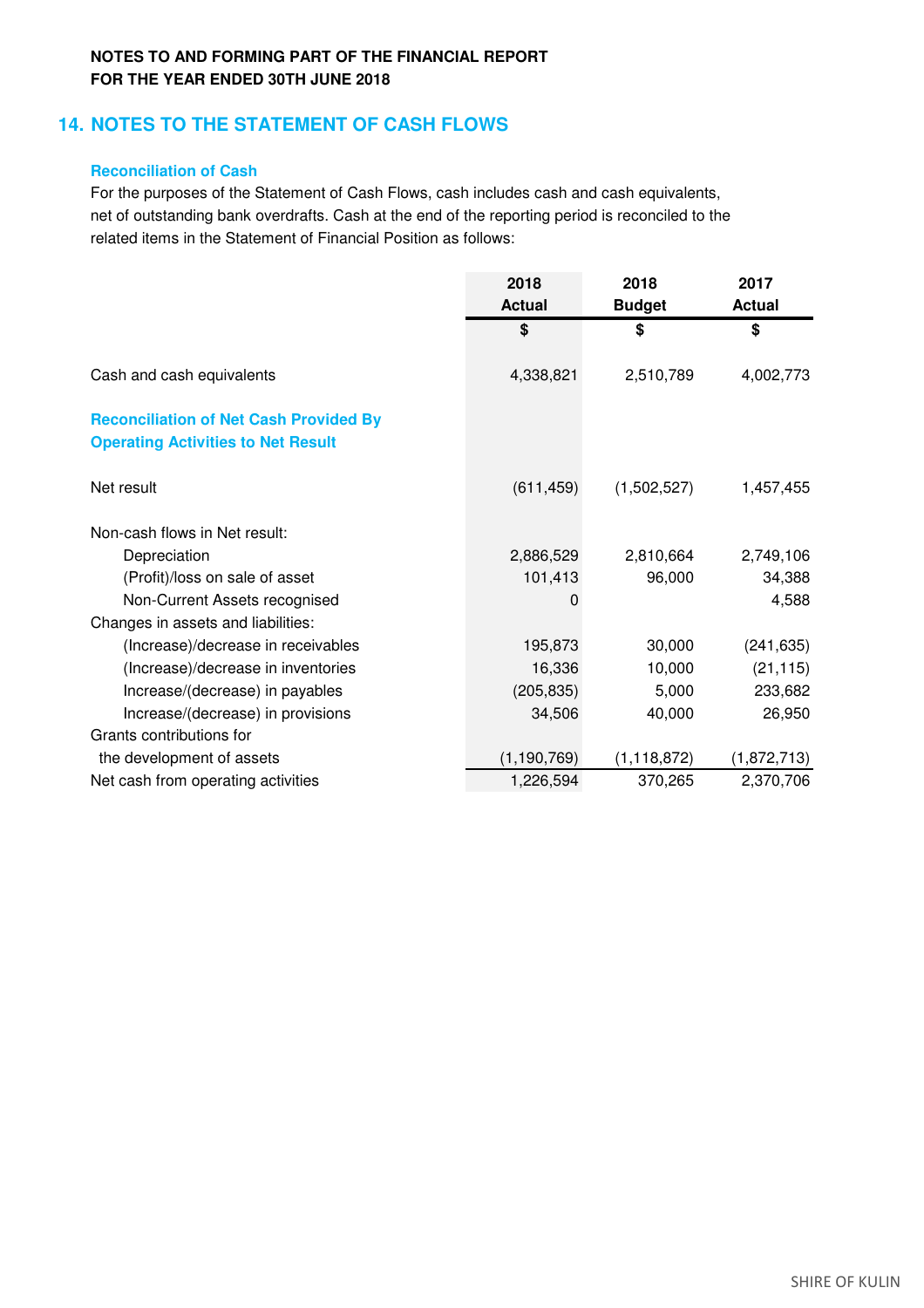# **15. TOTAL ASSETS CLASSIFIED BY FUNCTION AND ACTIVITY**

|                             | 2018        | 2017       |
|-----------------------------|-------------|------------|
|                             | \$          | \$         |
| Governance                  | 1,264,945   | 1,264,910  |
| Law, order, public safety   | 704,944     | 767,278    |
| Health                      | 3,849       | 4,051      |
| Education and welfare       | 20,398      | 7,754      |
| Housing                     | 3,506,117   | 3,493,950  |
| Community amenities         | 908,006     | 881,025    |
| Recreation and culture      | 15,266,425  | 15,638,135 |
| Transport                   | 76,887,674  | 47,173,218 |
| Economic services           | 5,520,808   | 5,614,915  |
| Other property and services | 3,618,807   | 3,578,501  |
| Unallocated                 | 6,619,307   | 6,538,517  |
|                             | 114,321,280 | 84,962,253 |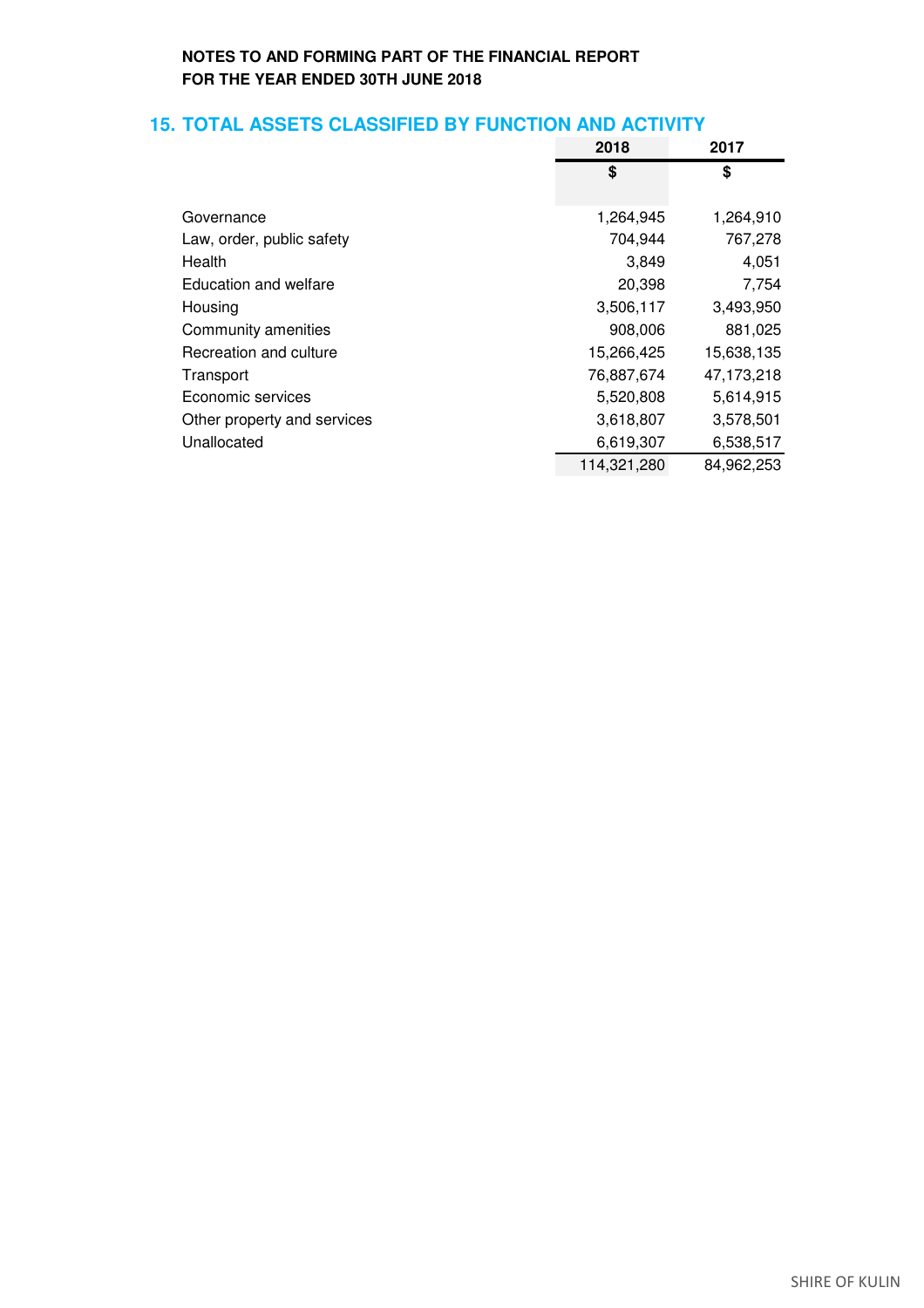| <b>16. CAPITAL AND LEASING COMMITMENTS</b> | 2018 | 2017   |
|--------------------------------------------|------|--------|
| (a) Capital Expenditure Commitments        | \$   | \$     |
| Contracted for:                            |      |        |
| - capital expenditure projects             |      | 57,613 |
| - plant & equipment purchases              |      | 0      |
| Payable:                                   |      |        |
| - not later than one year                  |      | 57,613 |

The are no capital expenditure projects outstanding at the end of the current reporting period. The prior year commitment was for the construction of the new recreation centre.

## **(b) Operating Lease Commitments**

Non-cancellable operating leases contracted for but

### Payable:

| Payable:                                            |          |        |
|-----------------------------------------------------|----------|--------|
| - not later than one year                           | 17.575   | 22,686 |
| - later than one year but not later than five years | 9.677    | 27.077 |
| - later than five years                             | $\Omega$ |        |
|                                                     | 27.252   | 49.763 |

# **SIGNIFICANT ACCOUNTING POLICIES**

Leases of fixed assets where substantially all the Leased assets are depreciated on a straight risks and benefits incidental to the ownership of line basis over the shorter of their estimated the asset, but not legal ownership, are transferred useful lives or the lease term. to the Shire, are classified as finance leases.

Finance leases are capitalised recording an asset with the lessor, are charged as expenses on a and a liability at the lower of the fair value of the straight line basis over the lease term. leased property or the present value of the minimum lease payments, including any **Lease** incentives under operating leases are guaranteed residual values. Lease payments recognised as a liability and amortised on a are allocated between the reduction of the lease straight line basis over the life of the lease term. liability and the lease interest expense for the period.

### **Leases Leases (Continued)**

Lease payments for operating leases, where substantially all the risks and benefits remain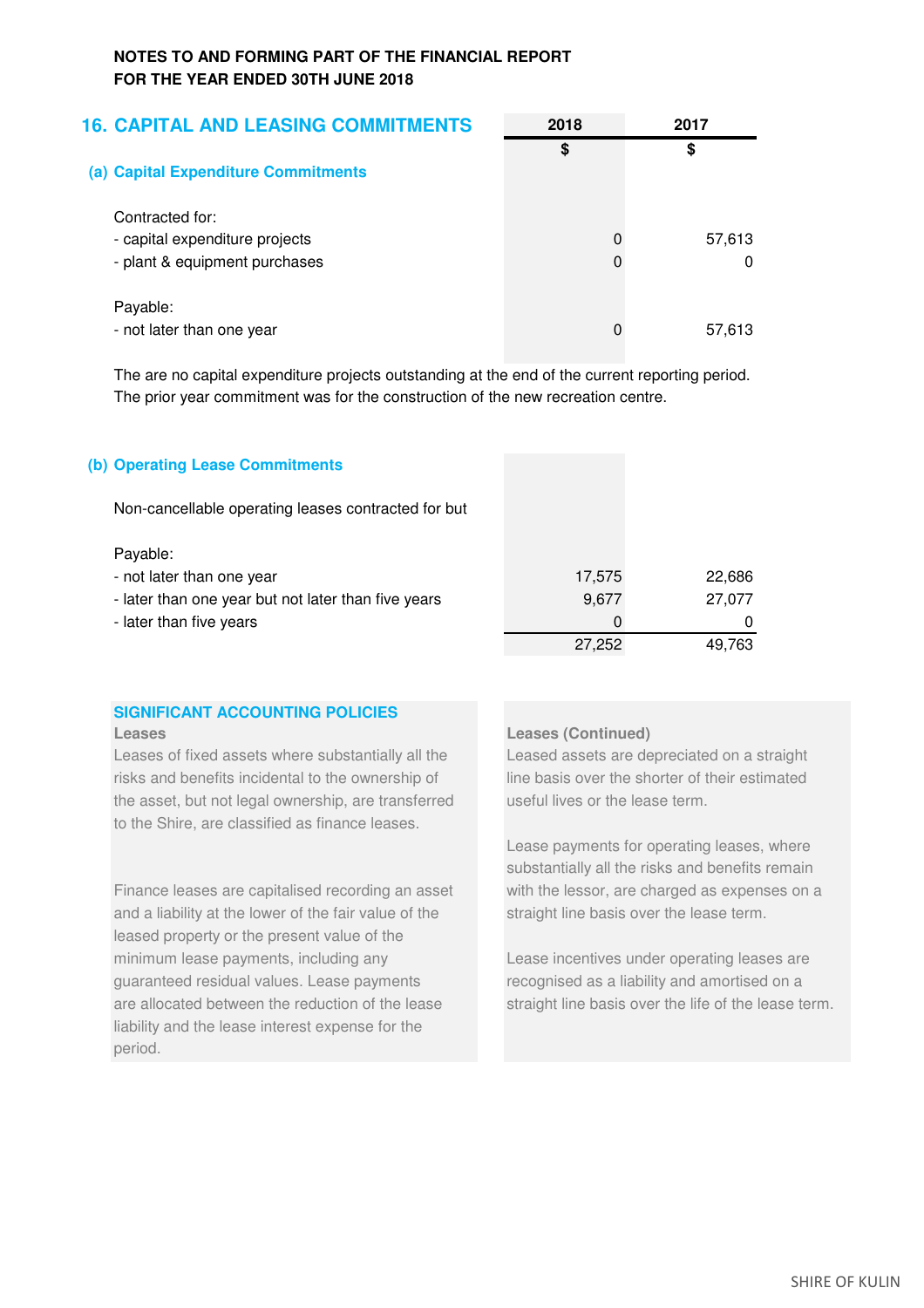# **17. JOINT ARRANGEMENTS**

The Shire together with the Shires of Corrigin, Kondinin & Narembeen have a joint operation arrangement with regard to the provision of an Environmental Health and Building Surveying Service. The only jointly controlled assets are a motor vehicle and miscellaneous equipment. Council's one-quarter share of these assets included in Property, Plant & Equipment is as follows:

|                                | 2018  | 2017  |
|--------------------------------|-------|-------|
|                                | \$    | \$    |
| <b>Non-current assets</b>      |       |       |
| Plant and equipment            | 7,737 | 7,737 |
| Less: accumulated depreciation |       |       |
|                                | 7,737 | 7,737 |
|                                |       |       |

# **SIGNIFICANT ACCOUNTING POLICIES**

Joint arrangements represent the contractual Joint operations represent arrangements sharing of control between parties in a business whereby joint operators maintain direct interests in venture where unanimous decisions about relevant each asset and exposure to each liability of the activities are required. And the state of the Shire's interests in the assets,

Separate joint arrangements providing joint are included in the respective line items of the ventures with an interest to net assets are **financial statements**. classified as a joint venture and accounted for using the equity method.

**Interests in joint arrangements Interests in joint arrangements (Continued)** liabilities, revenue and expenses of joint operations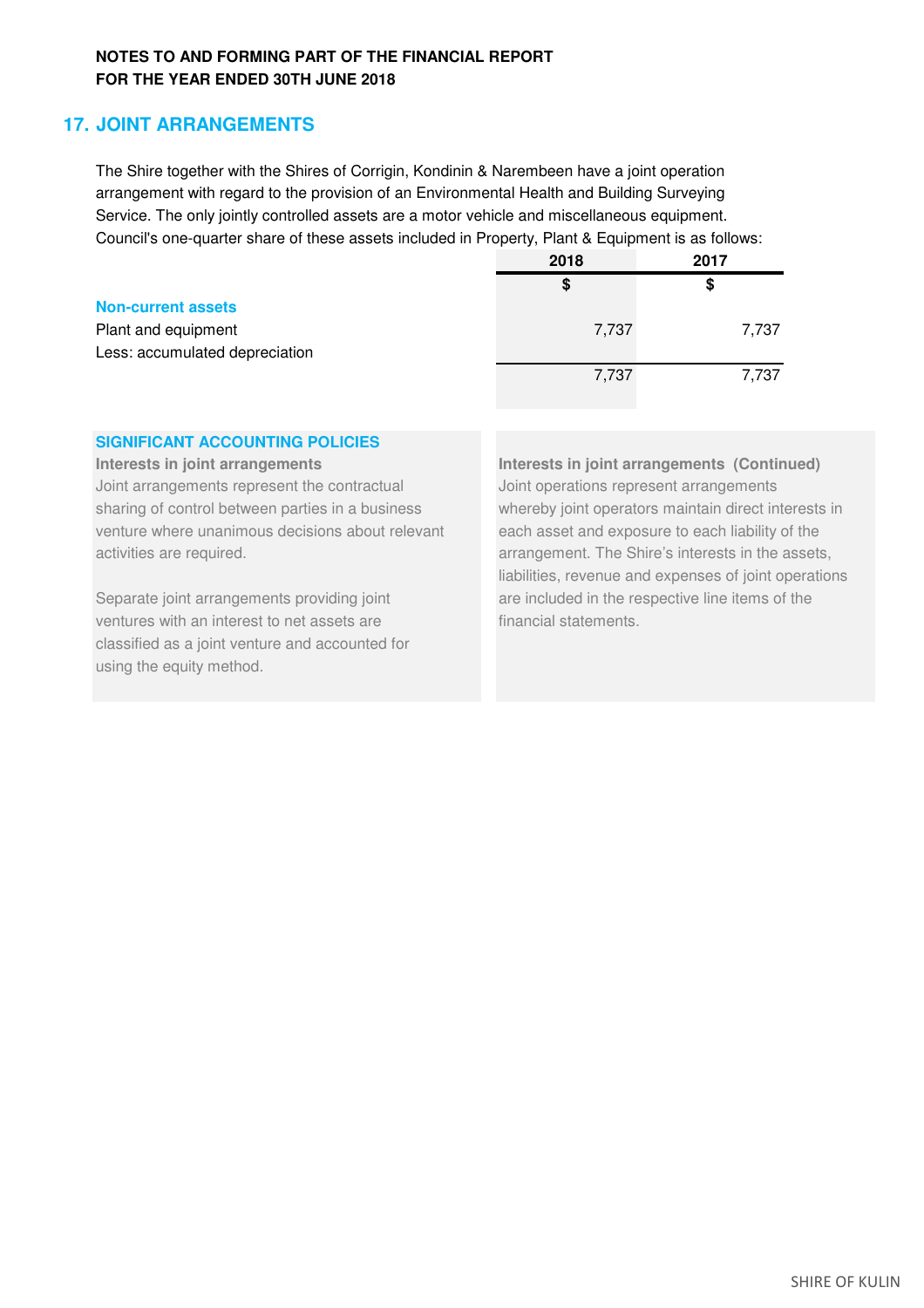# **18. RELATED PARTY TRANSACTIONS**

## **Elected Members Remuneration**

|                                                  | 2018          | 2018          | 2017          |
|--------------------------------------------------|---------------|---------------|---------------|
| The following fees, expenses and allowances were | <b>Actual</b> | <b>Budget</b> | <b>Actual</b> |
| paid to council members and/or the President.    | \$            | \$            | \$            |
|                                                  |               |               |               |
| Meeting Fees                                     | 22,050        | 24,000        | 26,150        |
| President'sallowance                             | 5,000         | 5,000         | 5,000         |
| Travelling expenses                              | 4,038         | 7.266         | 5,785         |
| Telecommunications allowance                     |               | 0             | 721           |
|                                                  | 31,088        | 36.266        | 37,656        |

## **Key Management Personnel (KMP) Compensation Disclosure**

| The total of remuneration paid to KMP of the | 2018    | 2017    |
|----------------------------------------------|---------|---------|
| Shire during the year are as follows:        | S.      | \$      |
| Short-term employee benefits                 | 338,825 | 371,664 |
| Post-employment benefits                     | 47,432  | 46,944  |
| Other long-term benefits                     | 40,218  | 33,140  |
|                                              | 426.474 | 451,748 |

## *Short-term employee benefits*

These amounts include all salary, paid leave, fringe benefits and cash bonuses awarded to KMP except for details in respect to fees and benefits paid to elected members which may be found above.

## *Post-employment benefits*

These amounts are the current-year's estimated cost of providing for the Shire's superannuation contributions made during the year.

## *Other long-term benefits*

These amounts represent annual leave and long service benefits accruing during the year.

## **Termination benefits**

These amounts represent termination benefits paid to KMP (Note: may or may not be applicable in any given year).

# **Transactions with related parties**

Transactions between related parties, and the Shire are on normal commercial terms and conditions no more favourable than those available to other parties unless otherwise stated.

No outstanding balances or provisions for doubtful debts or guaranties exist in relation to related parties at year end.

| The following transactions occurred with related parties: | 2018   | 2017   |
|-----------------------------------------------------------|--------|--------|
|                                                           |        | S      |
| Sale of goods and services                                | 89.938 |        |
| Purchase of goods and services                            | 32,754 | 42.812 |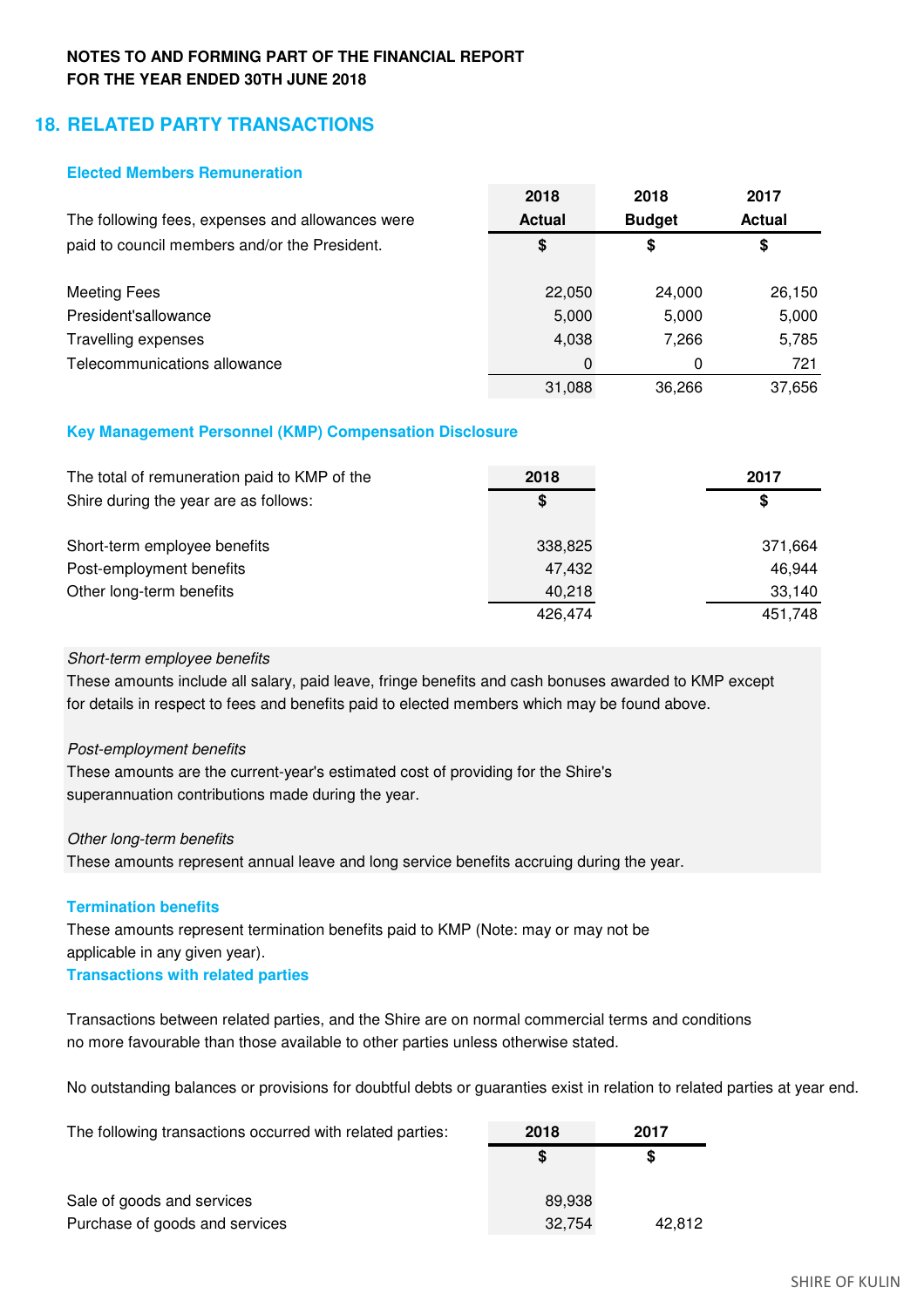# **1. RELATED PARTY TRANSACTIONS Related Parties**

## **The Shire's main related parties are as follows:**

## *i. Key management personnel*

Any person(s) having authority and responsibility for planning, directing and controlling the activities of the entity, directly or indirectly, including any elected member, are considered key management personnel.

## *ii. Entities subject to significant influence by the Shire*

An entity that has the power to participate in the financial and operating policy decisions of an entity, but does not have control over those policies, is an entity which holds significant influence. Significant influence may be gained by share ownership, statute or agreement.

## *iii. Joint operation*

The Shire has a one-third interest in an environmental health and building service. The interest in the joint operation entity is accounted for in these financial statements based on it's share of assets & liabilities in repect of it's interest in the joint operation. For details of interests held in joint operations refer to Note 17.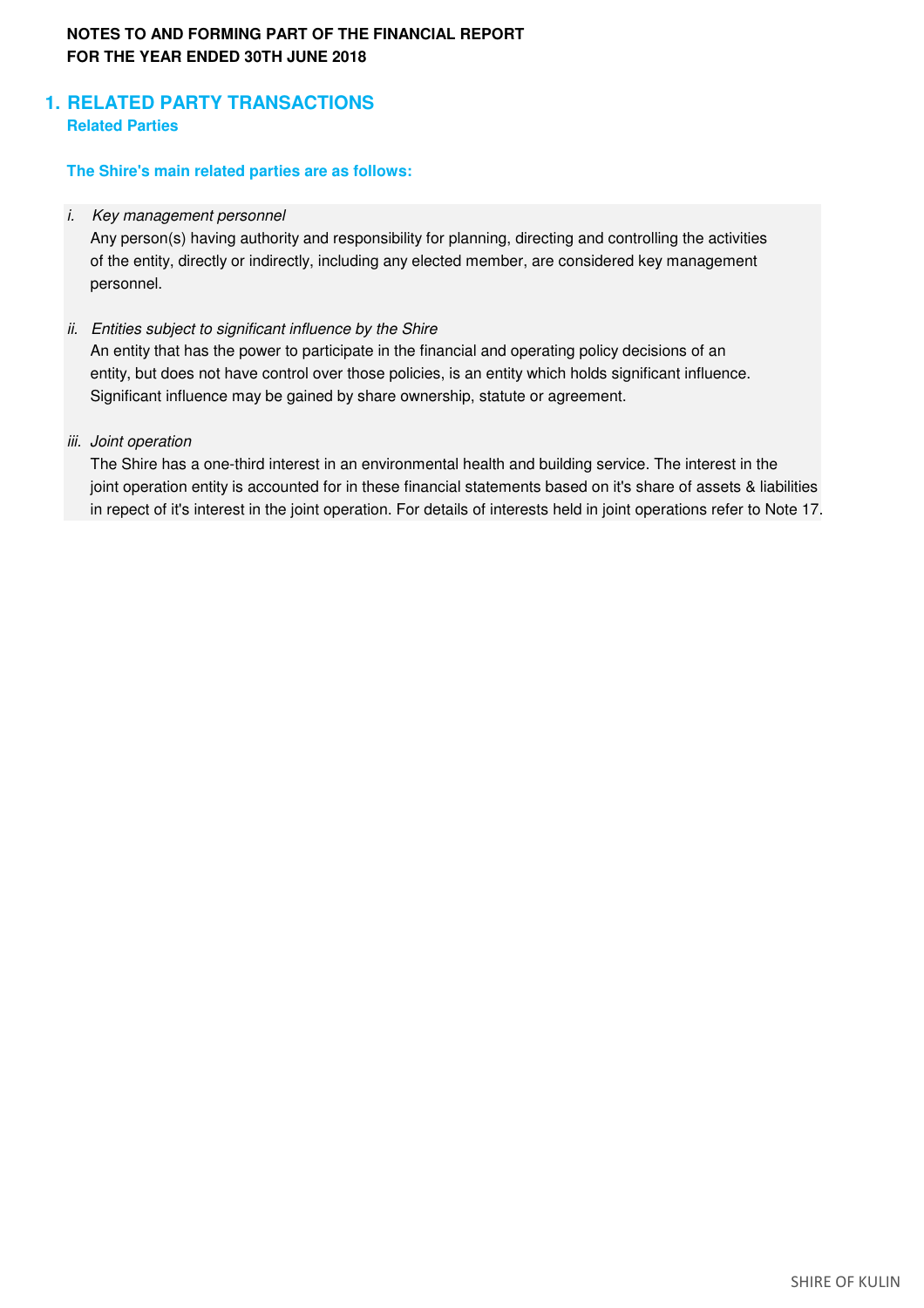# **19. CONDITIONS OVER GRANTS/CONTRIBUTIONS**

|                                          | Opening                |                         |                         | <b>Closing</b>         |                         |                         | <b>Closing</b> |
|------------------------------------------|------------------------|-------------------------|-------------------------|------------------------|-------------------------|-------------------------|----------------|
|                                          | Balance <sup>(1)</sup> | Received <sup>(2)</sup> | Expended <sup>(3)</sup> | Balance <sup>(1)</sup> | Received <sup>(2)</sup> | Expended <sup>(3)</sup> | <b>Balance</b> |
| <b>Grant/Contribution</b>                | 1/07/16                | 2016/17                 | 2016/17                 | 30/06/17               | 2017/18                 | 2017/18                 | 30/06/18       |
|                                          | \$                     | \$                      | \$                      | \$                     | \$                      | \$                      | \$             |
| <b>General purpose funding</b>           |                        |                         |                         |                        |                         |                         |                |
| <b>WA Grants Commission</b>              |                        | 2,595,162               | (2,595,162)             | 0                      | 1,841,807               | (1,841,807)             | $\Omega$       |
| <b>Wheatbelt Development Commission</b>  |                        |                         |                         | 0                      | 31,500                  | (31,500)                | 0              |
| Law, order, public safety                |                        |                         |                         |                        |                         |                         |                |
| <b>DFES - ESL Operating Grant</b>        |                        | 24,793                  | (24, 793)               | 0                      | 29,281                  | (29, 281)               | $\pmb{0}$      |
| <b>Education and welfare</b>             |                        |                         |                         |                        |                         |                         |                |
| <b>DSS - Sustainability Funding</b>      |                        | 55,370                  | (55, 370)               | 0                      | 56,030                  | (56,030)                | 0              |
| <b>Community amenities</b>               |                        |                         |                         |                        |                         |                         |                |
| <b>Community Garden</b>                  | 20,000                 |                         | (20,000)                | $\pmb{0}$              | $\mathbf 0$             | 0                       | 0              |
| <b>Recreation and culture</b>            |                        |                         |                         |                        |                         |                         |                |
| Swimming Pool Operations Grant           |                        | 32,000                  | (32,000)                | $\Omega$               | 0                       | 0                       | 0              |
| KidsSport                                | 3,890                  |                         | (265)                   | 3,625                  | 0                       | (3,625)                 | 0              |
| <b>Transport</b>                         |                        |                         |                         |                        |                         |                         |                |
| Main Roads Direct Grant                  |                        | 191,941                 | (191, 941)              | 0                      | 111,986                 | (111,986)               | 0              |
| <b>Economic services</b>                 |                        |                         |                         |                        |                         |                         |                |
| Camp Kulin - Various Grant Funding       |                        | 52,396                  | (52, 396)               | 0                      | 21,227                  | (21, 227)               | 0              |
| Department of Regional Development - CRC |                        | 119,276                 | (119, 276)              | 0                      | 139,913                 | (139, 913)              | $\Omega$       |
| <b>Total</b>                             | 23,890                 | 3,070,938               | (3,091,203)             | 3,625                  | 2,231,744               | (2,235,369)             | $\mathbf 0$    |

**Notes:**

(1) - Grants/contributions recognised as revenue in a previous reporting period which were not expended at the close of the previous reporting period.

(2) - New grants/contributions which were recognised as revenues during the reporting period and which had not yet been fully expended in the manner specified by the contributor.

(3) - Grants/contributions which had been recognised as revenues in a previous reporting period or received in the current reporting period and which were expended in the current reporting period in the manner specified by the contributor.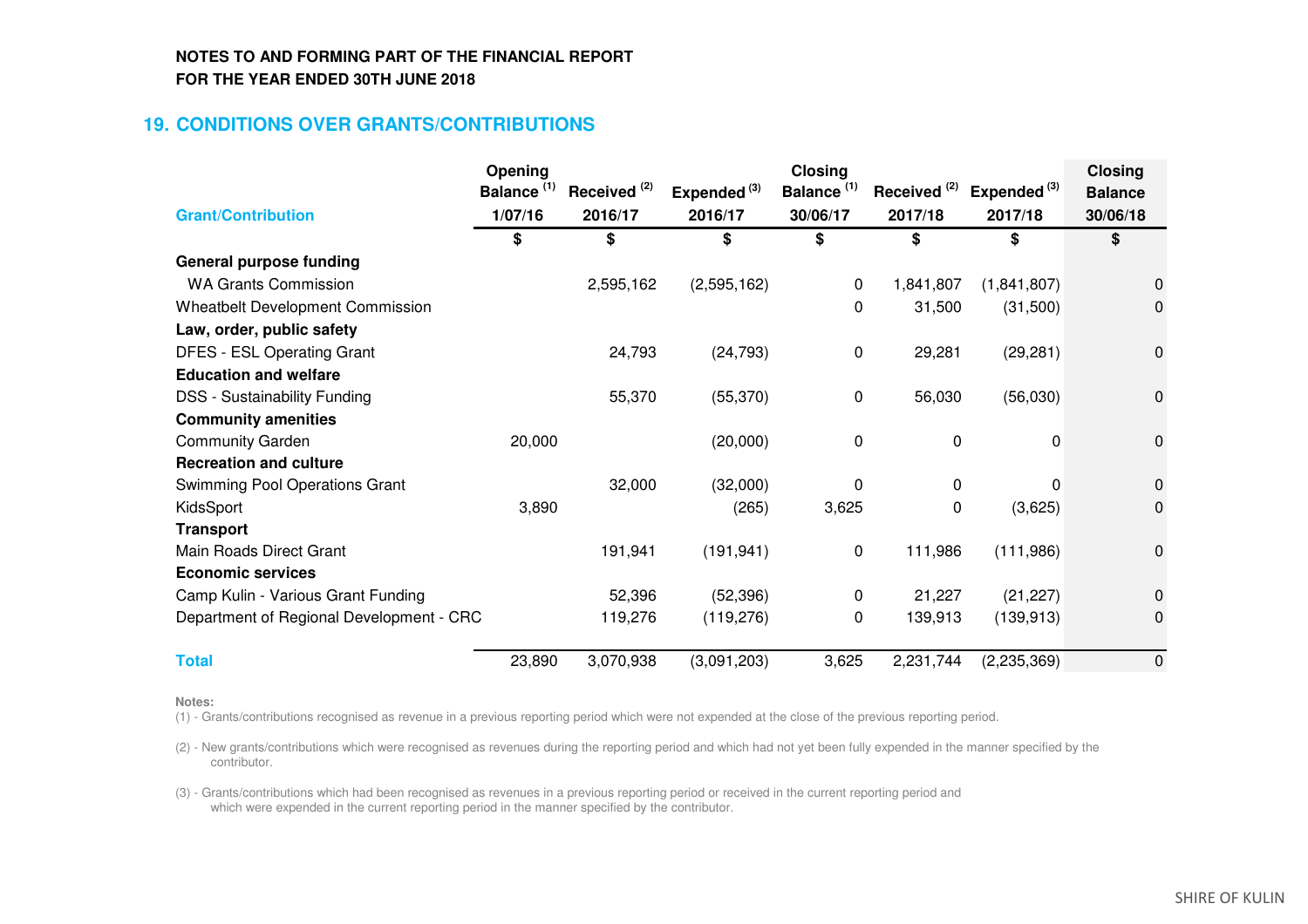### **20. RATING INFORMATION**

### **(a) Rates**

|                                              |                | <b>Number</b>     |             |           |             |              |              |                     | <b>Budget</b> | <b>Budget</b>  | <b>Budget</b> | <b>Budget</b> |
|----------------------------------------------|----------------|-------------------|-------------|-----------|-------------|--------------|--------------|---------------------|---------------|----------------|---------------|---------------|
| <b>RATE TYPE</b>                             | Rate in        | οf                |             | Rate      | Interim     | <b>Back</b>  | <b>Total</b> | 2017                | Rate          | <b>Interim</b> | <b>Back</b>   | <b>Total</b>  |
| Differential general rate / general rate     | \$             | <b>Properties</b> | Value       | Revenue   | Rates       | Rates        | Revenue      | <b>Rate Revenue</b> | Revenue       | Rate           | Rate          | Revenue       |
|                                              |                |                   | \$          | \$        | \$          | \$           | \$           |                     | \$            | \$             | \$            | \$            |
| <b>Gross rental valuations</b>               |                |                   |             |           |             |              |              |                     |               |                |               |               |
| Residential                                  | 0.0958         | 134               | 1,189,500   | 114,005   | 70          |              | 114,075      | 117,623             | 114,005       |                |               | 114,005       |
| Industrial                                   | 0.0958         | 14                | 121,836     | 11,677    |             |              | 11,677       | 11,542              | 11,677        |                |               | 11,677        |
| Commercial                                   | 0.0958         | 28                | 447,448     | 42,885    |             |              | 42,885       | 43,984              | 42,885        |                |               | 42,885        |
| Rural                                        | 0.0958         | 11                | 88,608      | 8,492     |             |              | 8,492        | 8,710               | 8,492         |                |               | 8,492         |
| <b>Unimproved valuations</b>                 |                |                   |             |           |             |              |              |                     |               |                |               |               |
| Rural                                        | 0.0101         | 347               | 174,647,500 | 1,766,280 |             |              | 1,766,280    | 1,715,950           | 1,765,548     | 500            | (2,000)       | 1,764,048     |
| Sub-Total                                    |                | 534               | 176,494,892 | 1,943,339 | 70          | $\mathbf{0}$ | 1,943,409    | 1,897,809           | 1,942,607     | 500            | (2,000)       | 1,941,107     |
|                                              | <b>Minimum</b> |                   |             |           |             |              |              |                     |               |                |               |               |
| <b>Minimum payment</b>                       | \$             |                   |             |           |             |              |              |                     |               |                |               |               |
| <b>Gross rental valuations</b>               |                |                   |             |           |             |              |              |                     |               |                |               |               |
| Residential                                  | 418            | 10                | 6,260       | 4,176     |             |              | 4,176        | 3,667               | 4,176         |                |               | 4,176         |
| Industrial                                   | 418            | 5                 | 8,236       | 2,088     |             |              | 2,088        | 2,037               | 2,088         |                |               | 2,088         |
| Commercial                                   | 418            | 4                 | 8,600       | 1,670     |             |              | 1,670        | 1,630               | 1,670         |                |               | 1,670         |
| Rural                                        | 418            | 6                 | 10,945      | 2,506     |             |              | 2,506        | 2,444               | 2,506         |                |               | 2,506         |
| <b>Unimproved valuations</b>                 |                |                   |             |           |             |              |              |                     |               |                |               |               |
| Rural                                        | 418            | 11                | 265,687     | 4,594     |             |              | 4,594        | 4,074               | 4,594         |                |               | 4,594         |
| Mining                                       | 418            | 9                 | 61,826      | 3,341     |             |              | 3,341        | 2,444               | 3,341         |                |               | 3,341         |
| Sub-Total                                    |                | 45                | 361,554     | 18,375    | $\mathbf 0$ | $\mathbf 0$  | 18,375       | 16,296              | 18,375        | $\mathbf 0$    | $\mathbf 0$   | 18,375        |
|                                              |                | 579               | 176,856,446 | 1,961,714 | 70          | $\Omega$     | 1,961,784    | 1,914,105           | 1,960,982     | 500            | (2,000)       | 1,959,482     |
| Discounts/concessions (refer note 20(b))     |                |                   |             |           |             |              | (93, 898)    | (109, 999)          |               |                |               | (85,000)      |
| <b>Total amount raised from general rate</b> |                |                   |             |           |             |              | 1,867,886    | 1,804,106           |               |                |               | 1,874,482     |
| Ex-gratia rates                              |                |                   |             |           |             |              | 22,341       | 21,277              |               |                |               | 22,341        |
| <b>Totals</b>                                |                |                   |             |           |             |              | 1,890,227    | 1,825,383           |               |                |               | 1,896,823     |

## **SIGNIFICANT ACCOUNTING POLICIES**

### **Rates**

 Control over assets acquired from rates is obtained at the commencement of the rating period or, where earlier, upon receipt of the rates.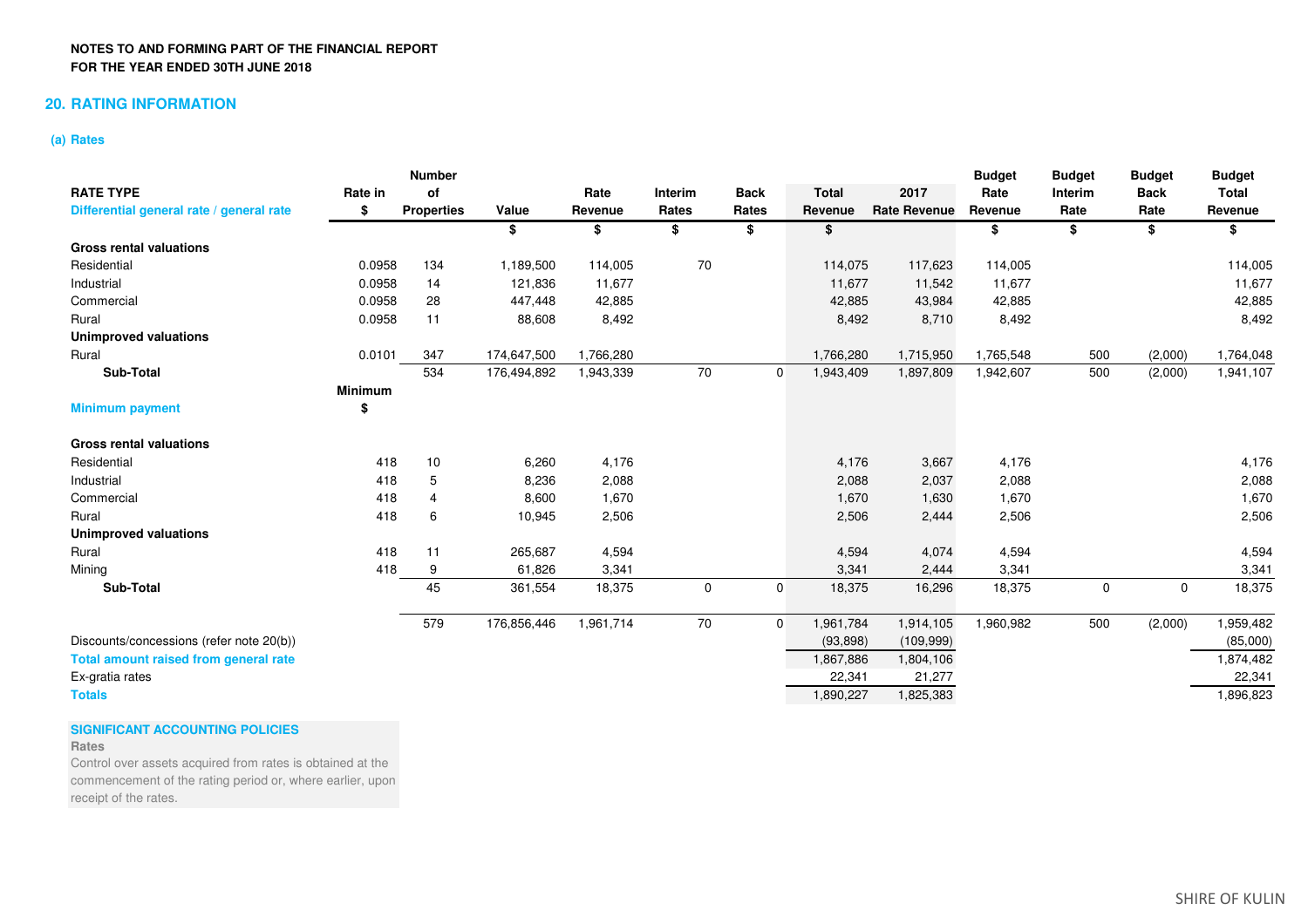# **20. RATING INFORMATION (Continued) (b) Discounts, Incentives, Concessions, & Write-offsRates Discounts**

| <b>Rate or Fee</b>            |                               |                                               |                 |                              |               |        |                                                   |
|-------------------------------|-------------------------------|-----------------------------------------------|-----------------|------------------------------|---------------|--------|---------------------------------------------------|
| <b>Discount Granted</b>       |                               | <b>Discount</b>                               | <b>Discount</b> | Actual                       | <b>Budget</b> | 2017   | <b>Circumstances in which Discount is Granted</b> |
|                               |                               | %                                             | \$              | S                            |               |        |                                                   |
| <b>Early Payment Discount</b> |                               | 5%                                            |                 | 81,194                       | 85,000        | 80,274 | Full payment received by the due date.            |
|                               |                               |                                               |                 |                              |               |        |                                                   |
|                               |                               |                                               |                 |                              |               |        |                                                   |
| <b>Waivers or Concessions</b> |                               |                                               |                 | 81,194                       | 85,000        | 80,274 |                                                   |
|                               |                               |                                               |                 |                              |               |        |                                                   |
| Rate or Fee and               |                               |                                               |                 |                              |               |        |                                                   |
| Charge to which               |                               |                                               |                 |                              |               |        |                                                   |
| the Waiver or                 |                               |                                               |                 |                              |               |        |                                                   |
| <b>Concession is Granted</b>  | <b>Type</b>                   | <b>Discount</b>                               | <b>Discount</b> | <b>Actual</b>                | <b>Budget</b> | 2017   |                                                   |
|                               |                               | %                                             | \$              | \$                           | \$            | \$     |                                                   |
| Kulin Retirement Homes        | Waived                        | 0.00%                                         |                 | 9,269                        | 0             | 20,643 |                                                   |
| Rates raised in error         | Write-off                     | 0.00%                                         |                 | 3,369                        | 2,000         | 8,993  |                                                   |
| Small balances                | Write-off                     |                                               | $<$ \$5         | 65                           | $\Omega$      | 87     |                                                   |
|                               |                               |                                               |                 | 12,704                       | 2,000         | 29,724 |                                                   |
| Rate or Fee and               | <b>Circumstances in which</b> |                                               |                 |                              |               |        |                                                   |
| Charge to which               |                               | the Waiver or Concession is                   |                 |                              |               |        |                                                   |
| the Waiver or                 |                               | Granted and to whom it was                    |                 | <b>Objects of the Waiver</b> |               |        | <b>Reasons for the Waiver</b>                     |
| <b>Concession is Granted</b>  | available                     |                                               |                 | or Concession                |               |        | or Concession                                     |
| Kulin Retirement Homes        |                               | When requested by non-profit community        |                 |                              |               |        | To ensure affordable housing is available to our  |
|                               | groups                        |                                               |                 |                              |               |        | senior citizens                                   |
| Rates raised in error         |                               | When rates & penalties are raised incorrectly |                 |                              |               |        | To provide integrity to our rating function       |
| Small balances                | Balances of less than \$5     |                                               |                 |                              |               |        | To ensure small balances do not incur penalty     |
|                               |                               |                                               |                 |                              |               |        | interest charges                                  |
|                               |                               |                                               |                 |                              |               |        |                                                   |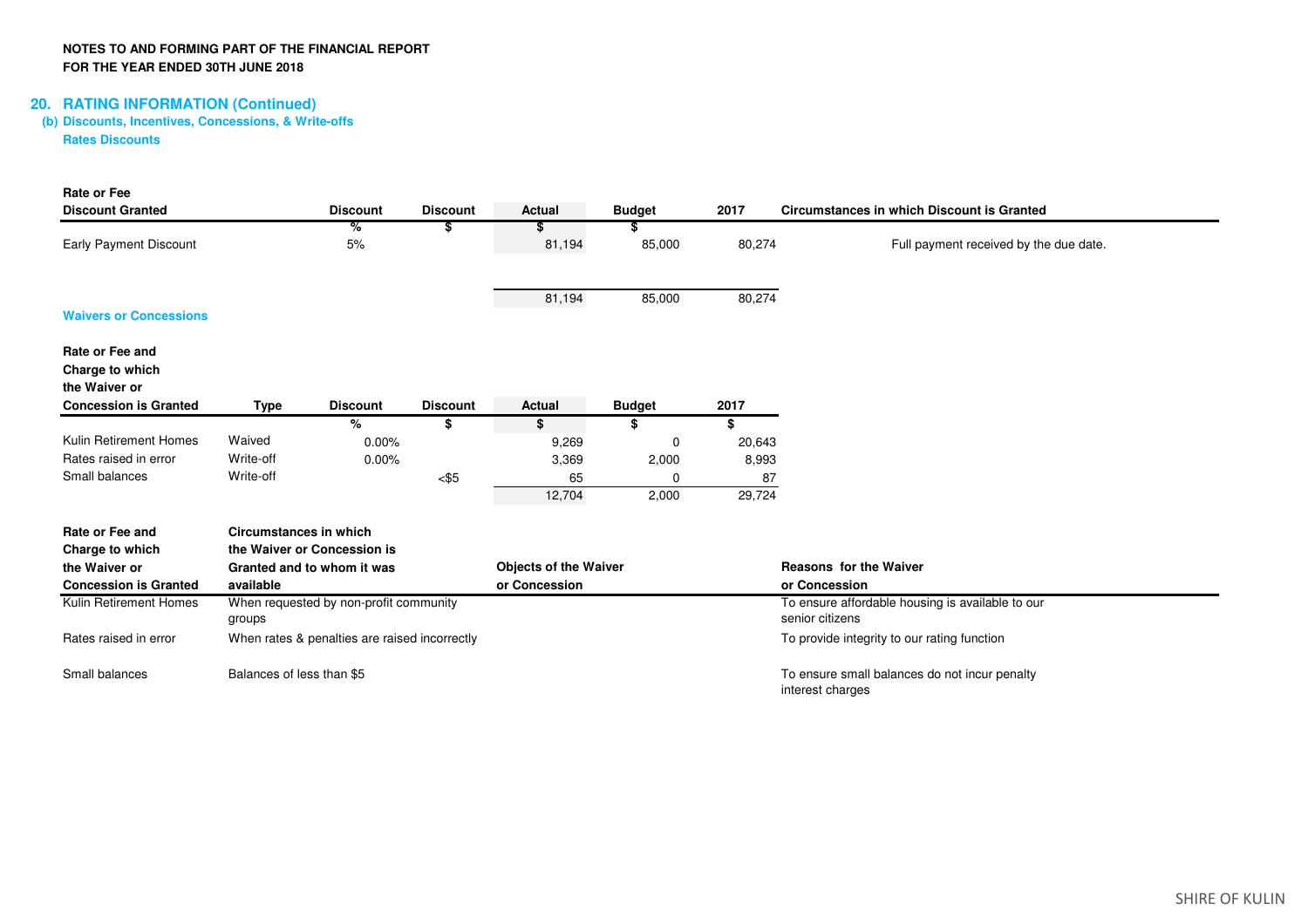### **20. RATING INFORMATION (Continued)**

### **(c) Interest Charges & Instalments**

|                             |            | <b>Instalment</b>   | Instalment           | <b>Unpaid Rates</b> |        |
|-----------------------------|------------|---------------------|----------------------|---------------------|--------|
|                             | Date       | Plan                | Plan                 | Interest            |        |
| <b>Instalment Options</b>   | Due        | <b>Admin Charge</b> | <b>Interest Rate</b> | Rate                |        |
|                             |            | \$                  | %                    | %                   |        |
| <b>Option One</b>           |            |                     |                      |                     |        |
| Single full payment         | 29-Sep-17  | $\mathbf 0$         | $0.00\%$             | 11.00%              |        |
| <b>Option Two</b>           |            |                     |                      |                     |        |
| First instalment            | 29-Sep-17  | 0                   | 0.00%                | 11.00%              |        |
| Second instalment           | 1-Feb-18   | $\overline{7}$      | 5.50%                | 11.00%              |        |
| <b>Option Three</b>         |            |                     |                      |                     |        |
| First instalment            | 29-Sep-17  | 0                   | 0.00%                | 11.00%              |        |
| Second instalment           | 1-Dec-17   | 7                   | 5.50%                | 11.00%              |        |
| Third instalment            | 1-Feb-18   | 7                   | 5.50%                | 11.00%              |        |
| Fourth instalment           | $2-Apr-18$ | 7                   | 5.50%                | 11.00%              |        |
|                             |            |                     |                      | 2018                |        |
|                             |            |                     | 2018                 | <b>Budget</b>       | 2017   |
|                             |            |                     | \$                   | \$                  | \$     |
| Interest on unpaid rates    |            |                     | 10,684               | 8,000               | 11,926 |
| Interest on instalment plan |            |                     | 1,538                | 1,000               | 1,315  |
| Charges on instalment plan  |            |                     | 595                  | 700                 | 763    |
|                             |            |                     | 12,816               | 9,700               | 14,004 |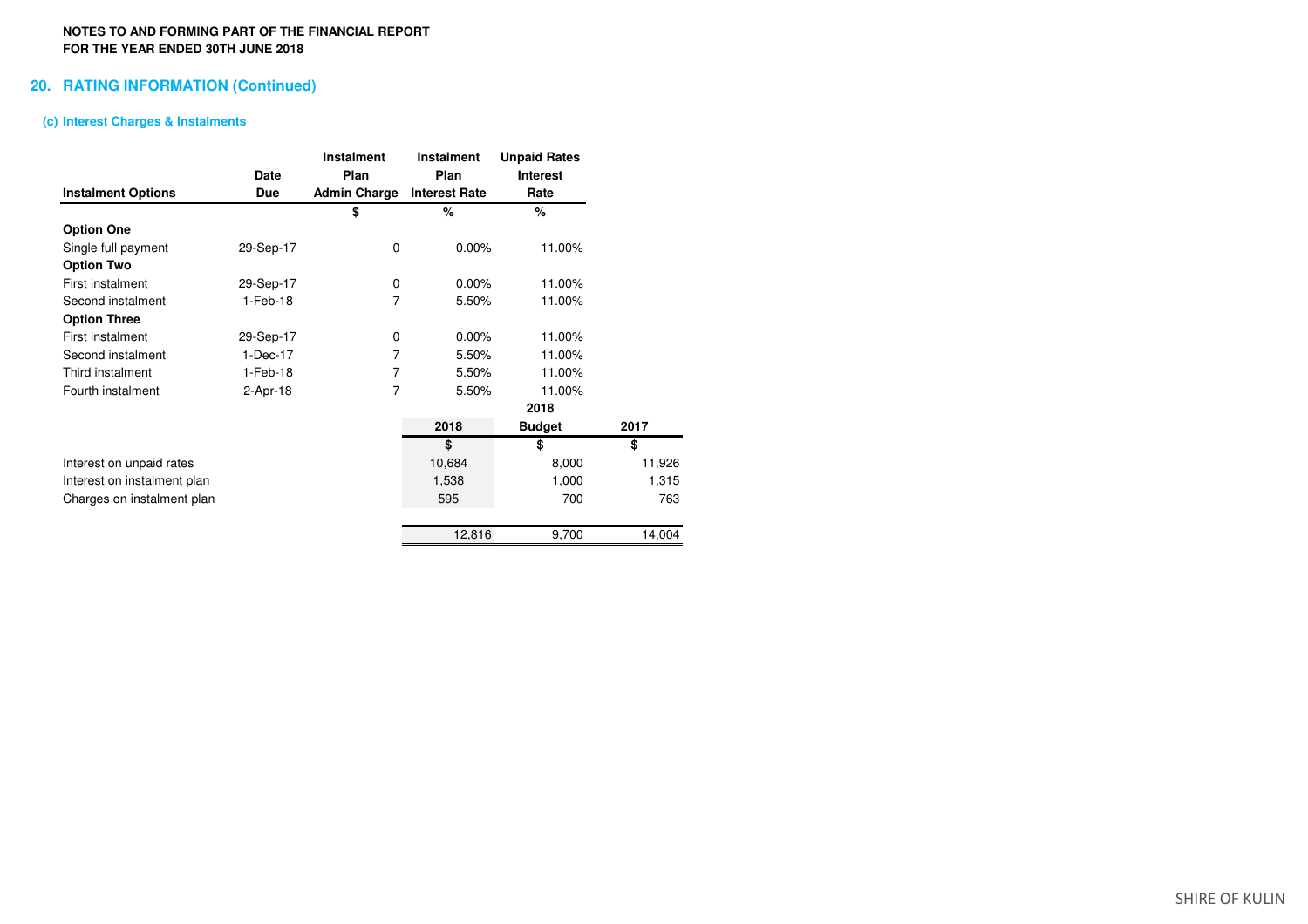# **21. NET CURRENT ASSETS**

| Composition of net current assets for           |                |                |                |
|-------------------------------------------------|----------------|----------------|----------------|
| the purposes of the Rate Setting Statement      | 2018           | 2018           | 2017           |
|                                                 | (30 June 2018  | (1 July 2017   | (30 June 2017  |
|                                                 | <b>Carried</b> | <b>Brought</b> | <b>Carried</b> |
|                                                 | Forward)       | Forward)       | Forward)       |
|                                                 | \$             | \$             | \$             |
| Surplus/(Deficit) 1 July 17 brought forward     | 1,886,498      | 1,780,966      | 1,780,966      |
| <b>CURRENT ASSETS</b>                           |                |                |                |
| Cash and cash equivalents                       |                |                |                |
| Unrestricted                                    | 2,030,863      | 1,972,239      | 1,972,239      |
| Restricted                                      | 2,307,958      | 2,034,158      | 2,034,158      |
| Receivables                                     |                |                |                |
| Rates outstanding                               | 102,162        | 84,408         | 84,408         |
| Sundry debtors                                  | 63,131         | 223,901        | 223,901        |
| <b>GST</b> receivable                           | 21,212         | 28,829         | 28,829         |
| <b>Fuel Tax Credit Receivable</b>               | 2,723          | 2,478          | 2,478          |
| <b>Prepaid Assets</b>                           | $\mathbf 0$    | 45,485         | 45,485         |
| Inventories                                     |                |                |                |
| Fuel & Materials                                | 17,871         | 34,274         | 34,274         |
| <b>Freebairn Recreation Centre Stock</b>        | 11,252         | 11,185         | 11,185         |
| <b>LESS: CURRENT LIABILITIES</b>                |                |                |                |
| Trade and other payables                        |                |                |                |
| Sundry creditors                                | (116, 258)     | (309, 613)     | (309, 613)     |
| Accrued salaries and wages                      | (114, 055)     | (89, 883)      | (89, 883)      |
| <b>ATO</b> liabilities                          | (53, 791)      | (90, 443)      | (90, 443)      |
| Current portion of long term borrowings         | (85, 177)      | (111, 326)     | (111, 326)     |
| Provisions                                      |                |                |                |
| Provision for annual leave                      | (176, 125)     | (202, 646)     | (202, 646)     |
| Provision for long service leave                | (136, 627)     | (96, 704)      | (96,704)       |
| <b>Unadjusted net current assets</b>            | 3,875,139      | 3,536,342      | 3,536,342      |
| <b>Adjustments</b>                              |                |                |                |
| Less: Reserves - restricted cash                | (2,073,818)    | (1,863,077)    | (1,863,077)    |
| Less: Unspent Grants                            |                | (3,625)        | (3,625)        |
| Add: Current portion of long term borrowings    | 85,177         | 111,326        | 111,326        |
| Adjusted net current assets - surplus/(deficit) | 1,886,498      | 1,780,966      | 1,780,966      |

## **Difference**

There was no difference between the surplus/(deficit) 1 July 2017 brought forward position used in the 2018 audited financial report and the surplus/(deficit) carried forward position as disclosed in the 2017 audited financial report.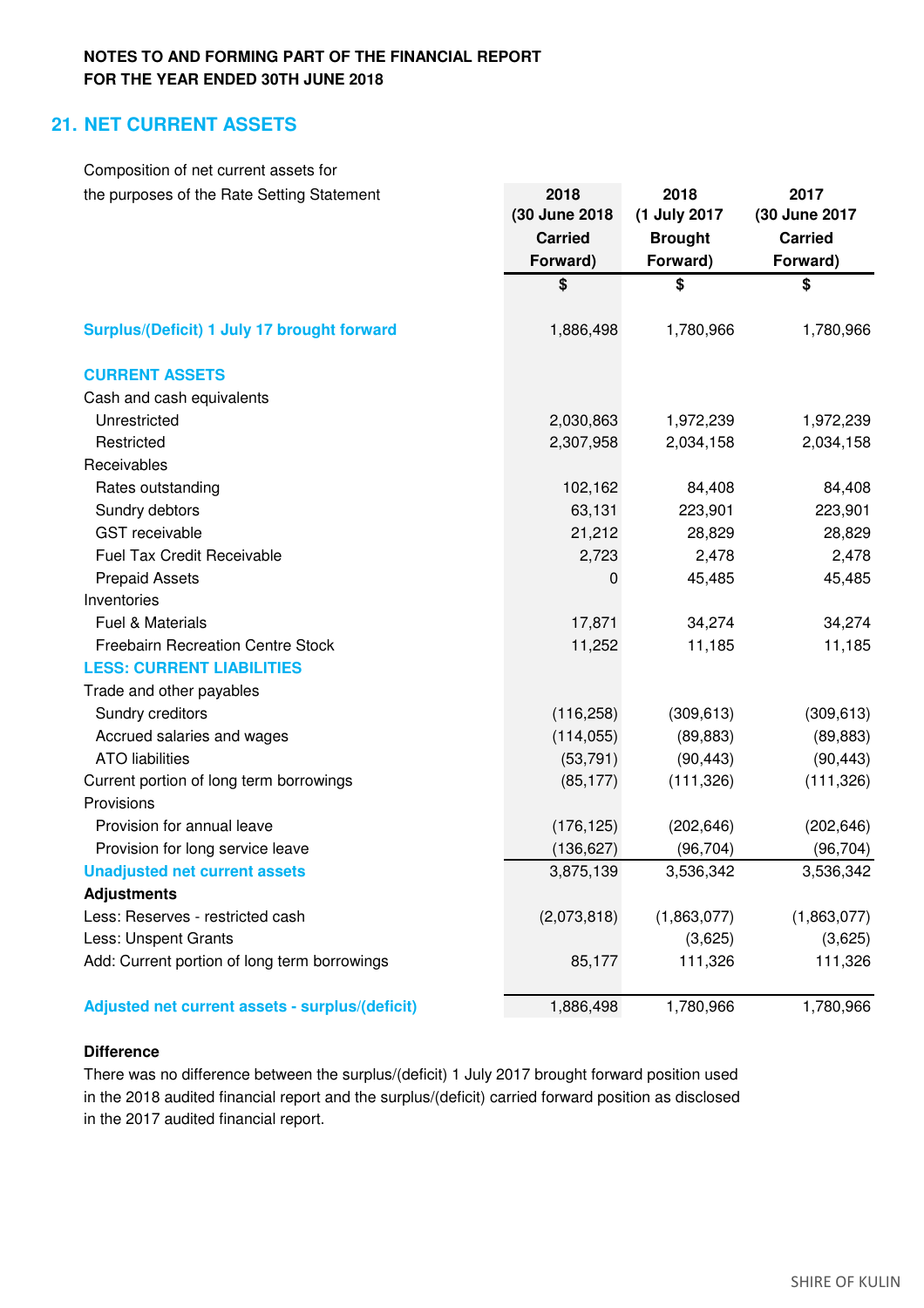# **22. FINANCIAL RISK MANAGEMENT**

adverse effects on the financial performance of the Shire. The Shire's activities expose it to a variety of financial risks including price risk, credit risk, liquidity risk and interest rate risk. The Shire's overall risk management focuses on the unpredictability of financial markets and seeks to minimise potential

The Shire does not engage in transactions expressed in foreign currencies and is therefore not subject to foreign currency risk.

Financial risk management is carried out by the finance area under policies approved by the Council.

The Shire held the following financial instruments at balance date:

|                              | <b>Carrying Value</b> |           | <b>Fair Value</b> |           |
|------------------------------|-----------------------|-----------|-------------------|-----------|
|                              | 2018                  | 2017      | 2018              | 2017      |
|                              | \$                    | \$        | \$                | \$        |
| <b>Financial assets</b>      |                       |           |                   |           |
| Cash and cash equivalents    | 4,338,821             | 4,002,773 | 4,338,821         | 4,002,773 |
| Receivables*                 | 170,293               | 358,794   | 170,293           | 358,794   |
|                              | 4,509,115             | 4,361,567 | 4,509,114         | 4,361,567 |
|                              |                       |           |                   |           |
| <b>Financial liabilities</b> |                       |           |                   |           |
| Payables*                    | 230,313               | 399,496   | 230,313           | 399,496   |
| <b>Borrowings</b>            | 1,336,675             | 1,448,538 | 1,328,426         | 1,394,106 |
|                              | 1,566,988             | 1,848,034 | 1,558,739         | 1,793,602 |

\* Amount excludes GST receivable/payable to the ATO (statutory receivable/payable) Fair value is determined as follows:

Cash and cash equivalents, receivables, payables - estimated to the carrying value which approximates net market value.

Borrowings, held to maturity investments, estimated future cash flows discounted by the current market interest rates applicable to assets and liabilities with similar risk profiles.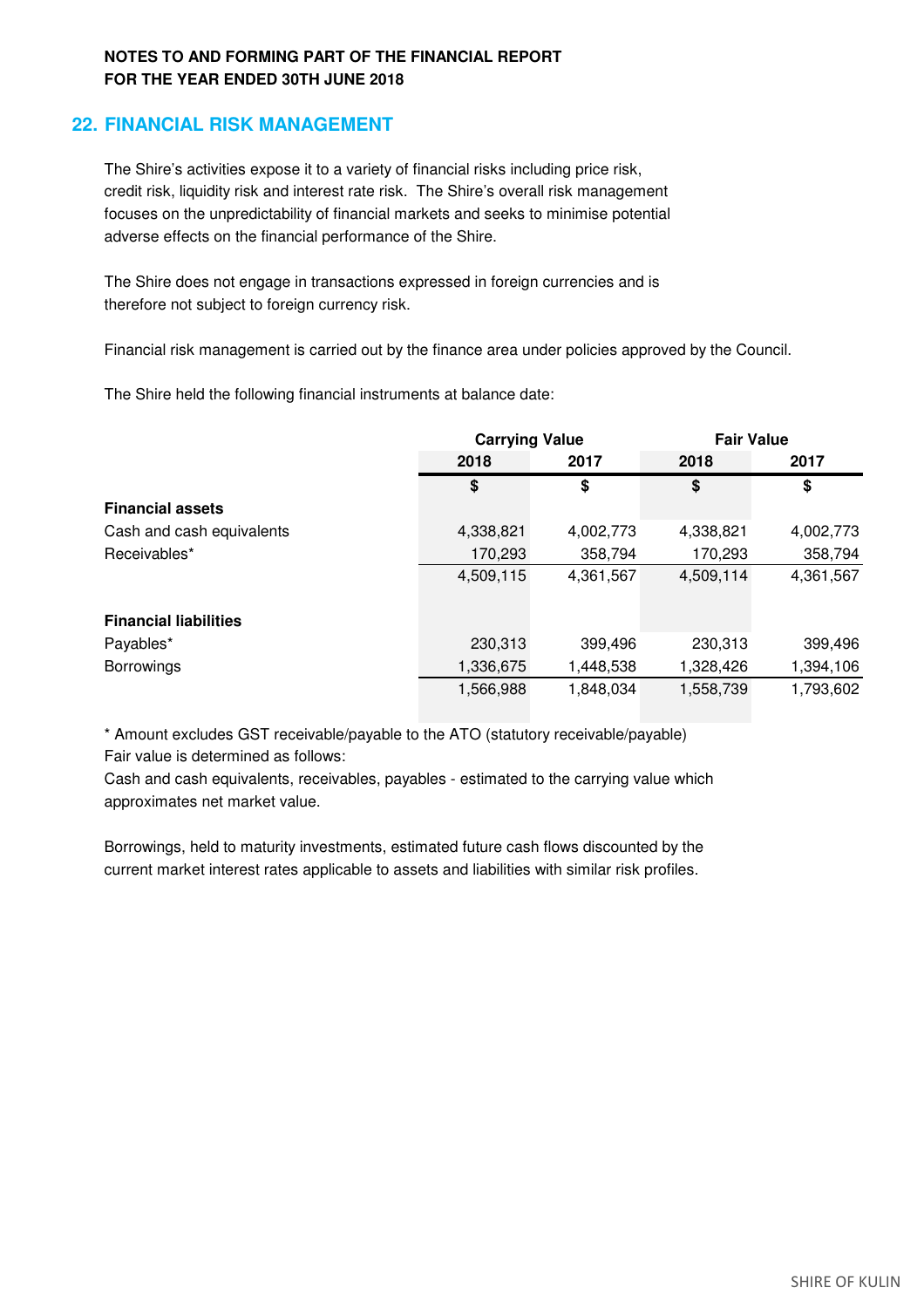# **22. FINANCIAL RISK MANAGEMENT (Continued)**

## **(a) Cash and Cash Equivalents**

of liquidity and preserving capital. The finance area manages the cash portfolio. Council has an Investment Policy and the Policy is subject to review by Council. An Investment Report is provided to Council on a monthly basis setting out the make-up and performance of the portfolio. The Shire's objective is to maximise its return on cash whilst maintaining an adequate level

could affect returns. Cash is subject to interest rate risk - the risk that movements in interest rates

complete its obligations under a financial instrument resulting in a financial loss to the Shire. Another risk associated with cash is credit risk – the risk that a contracting entity will not

investments authorised by Local Government (Financial Management) Regulation 19C. The Shire manages these risks by diversifying its portfolio and only investing in

|                                                                     | 2018   | 2017   |
|---------------------------------------------------------------------|--------|--------|
| Impact of a $1\%$ <sup>(1)</sup> movement in interest rates on cash | S      | S      |
| - Equity                                                            | 43.388 | 40.028 |
| - Statement of Comprehensive Income                                 | 43.388 | 40,028 |

### *Notes:*

 $(1)$  Sensitivity percentages based on management's expectation of future possible interest rate movements.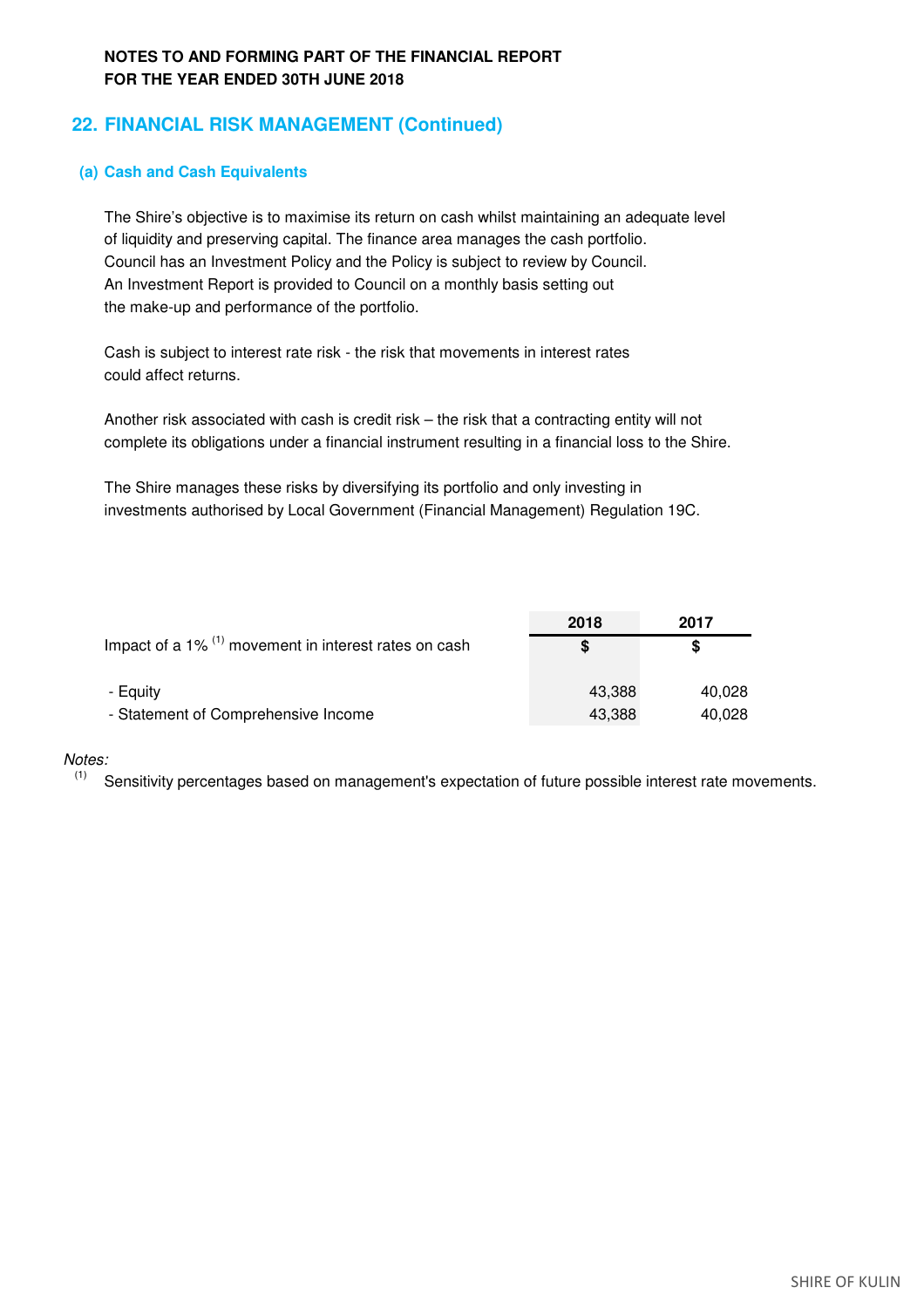# **22. FINANCIAL RISK MANAGEMENT (Continued)**

## **(b) Receivables**

incentives. fees. The major risk associated with these receivables is credit risk – the risk that the debts debt recovery policies. It also encourages ratepayers to pay rates by the due date through may not be repaid. The Shire manages this risk by monitoring outstanding debt and employing The Shire's major receivables comprise rates and annual charges and user charges and

these debts as a secured charge over the land, that is, the land can be sold to recover the debt. The Shire is also able to charge interest on overdue rates and annual charges at higher than market rates, which further encourages payment. Credit risk on rates and annual charges is minimised by the ability of the Shire to recover

The level of outstanding receivables is reported to Council monthly and benchmarks are set and monitored for acceptable collection performance.

credit checks on most non-rate debtors. The Shire makes suitable provision for doubtful receivables as required and carries out

There are no material receivables that have been subject to a re-negotiation of repayment terms.

The profile of the Shire's credit risk at balance date was:

|                                        | 2018 | 2017 |
|----------------------------------------|------|------|
| Percentage of rates and annual charges | %    | %    |
| - Current                              | 57%  | 39%  |
| - Overdue                              | 43%  | 61%  |
| Percentage of other receivables        |      |      |
| - Current                              | 77%  | 27%  |
| - Overdue                              | 23%  | 73%  |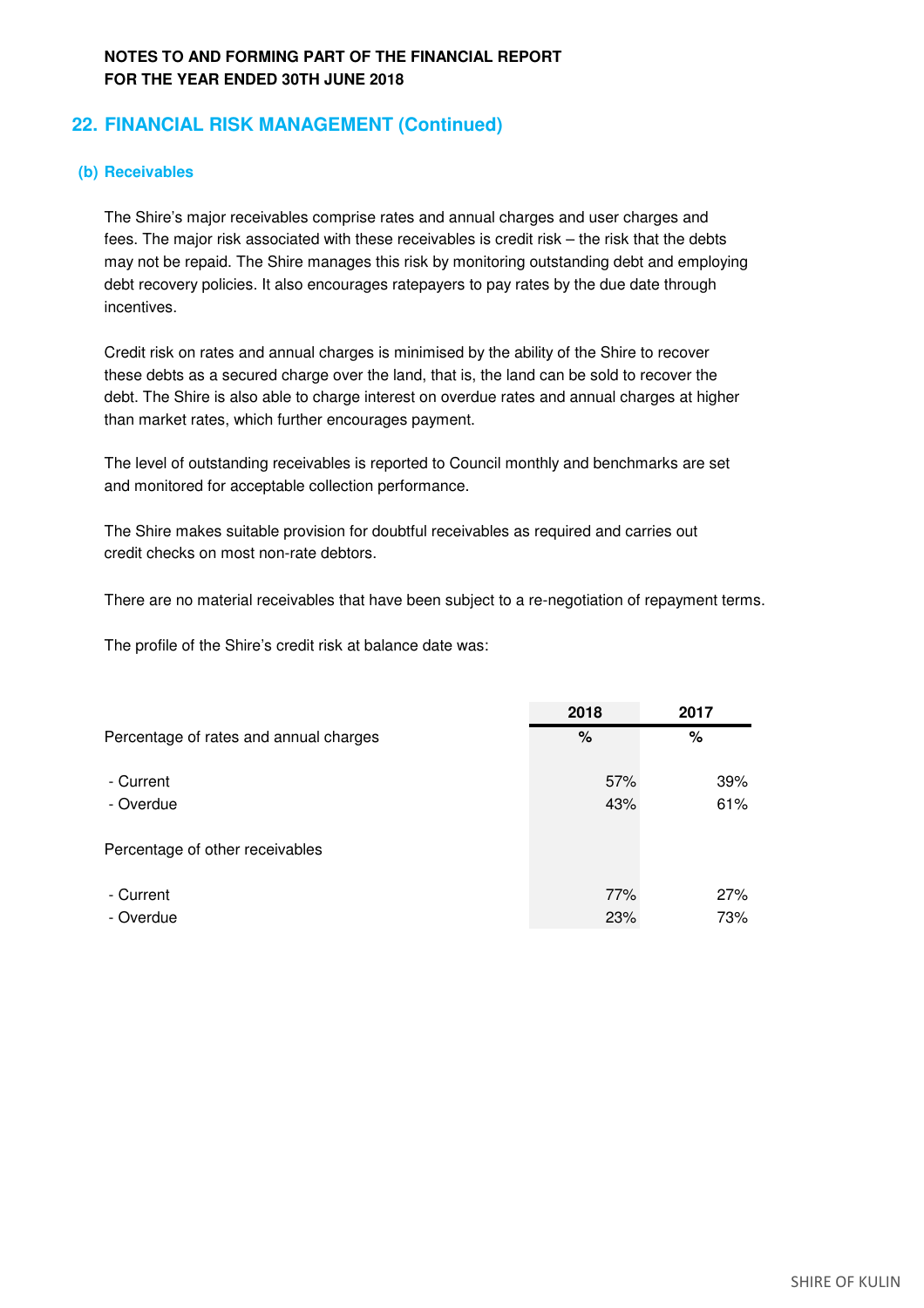### **22. FINANCIAL RISK MANAGEMENT (Continued)**

### **(c) Payables and borrowings**

Payables and borrowings are both subject to liquidity risk – that is the risk that insufficient funds may be on hand to meet payment obligations as and when they fall due. The Shire manages this risk by monitoring can be extended and overdraft facilities drawn upon if required. its cash flow requirements and liquidity levels and maintaining an adequate cash buffer. Payment terms

The contractual undiscounted cash flows of the Shire's Payables and Borrowings are set out in the Liquidity Table below:

|                   | Due     | Due         | Due       | Total       |           |
|-------------------|---------|-------------|-----------|-------------|-----------|
|                   | within  | between     | after     | contractual | Carrying  |
|                   | 1 year  | 1 & 5 years | 5 years   | cash flows  | values    |
| 2018              | \$      | \$          | \$        | \$          | \$        |
| Payables          | 230,313 | 0           | 0         | 230,313     | 230,313   |
| <b>Borrowings</b> | 125,449 | 501,797     | 1,003,595 | 1,630,841   | 1,336,675 |
|                   | 355,762 | 501.797     | 1.003.595 | 1.861.154   | 1,566,988 |
| 2017              |         |             |           |             |           |
| Payables          | 399,496 | 0           | 0         | 399,496     | 399,496   |
| <b>Borrowings</b> | 155,366 | 501,798     | 1,129,044 | 1,786,209   | 1,448,538 |
|                   | 554,862 | 501,798     | 1,129,044 | 2,185,705   | 1,848,034 |

Borrowings are also subject to interest rate risk - the risk that movements in interest rates could adversely affect funding costs. The Shire manages this risk by borrowing long term and fixing the interest rate to the situation considered the most advantageous at the time of negotiation.

| The following tables set out the carrying amount, by maturity, of the financial instruments exposed to interest<br>rate risk: |         |             |       |       |                                                            | Weighted<br>Average<br><b>Effective</b> |           |                      |
|-------------------------------------------------------------------------------------------------------------------------------|---------|-------------|-------|-------|------------------------------------------------------------|-----------------------------------------|-----------|----------------------|
| Year ended 30 June 2018                                                                                                       | <1 year |             |       |       | $>1$ <2 years $>2$ < 3 years $>3$ < 4 years $>4$ < 5 years | >5 years                                | Total     | <b>Interest Rate</b> |
|                                                                                                                               | \$      | \$          | \$    | \$    | \$                                                         | \$                                      | \$        | %                    |
| <b>Borrowings</b>                                                                                                             |         |             |       |       |                                                            |                                         |           |                      |
| <b>Fixed rate</b>                                                                                                             |         |             |       |       |                                                            |                                         |           |                      |
| Long term borrowings                                                                                                          | 0       | 0           | 0     | 0     | 0                                                          | 1,336,137                               | 1,336,137 | 3.06%                |
| Weighted average                                                                                                              |         |             |       |       |                                                            |                                         |           |                      |
| Effective interest rate                                                                                                       |         |             |       |       |                                                            | 3.06%                                   |           |                      |
| Year ended 30 June 2017                                                                                                       |         |             |       |       |                                                            |                                         |           |                      |
| <b>Borrowings</b>                                                                                                             |         |             |       |       |                                                            |                                         |           |                      |
| <b>Fixed rate</b>                                                                                                             |         |             |       |       |                                                            |                                         |           |                      |
| Long term borrowings                                                                                                          | 28,696  | $\mathbf 0$ | 0     | 0     | 0                                                          | 1,419,842                               | 1,448,538 | 3.50%                |
| Weighted average                                                                                                              |         |             |       |       |                                                            |                                         |           |                      |
| Effective interest rate                                                                                                       | 4.38%   | 3.05%       | 3.05% | 3.05% | 3.05%                                                      | 3.06%                                   |           |                      |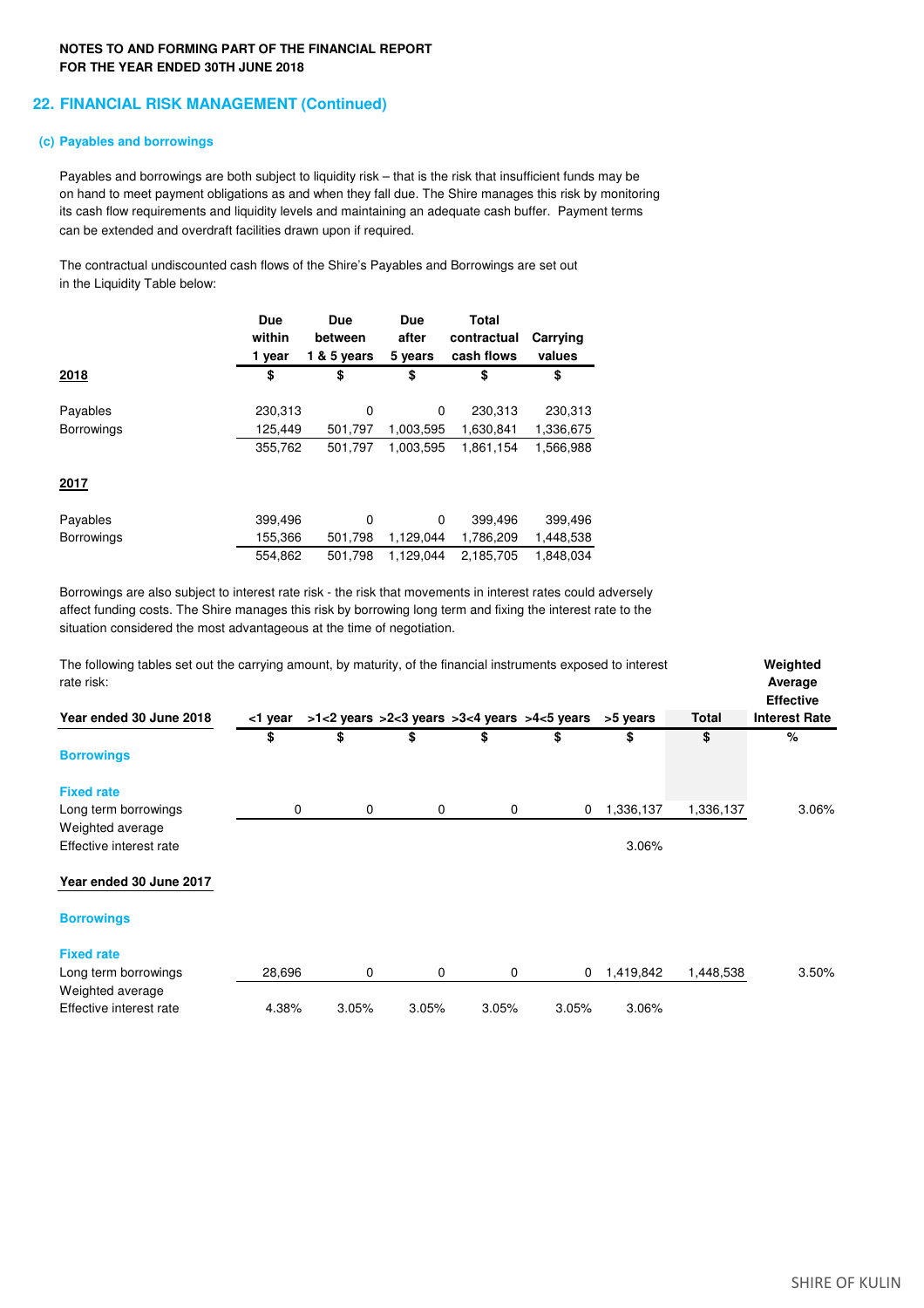# **23. TRUST FUNDS**

Funds held at balance date over which the Shire has no control and which are not included in the financial statements are as follows:

|                              | 1 July 2017 | <b>Amounts</b><br>Received | <b>Amounts</b><br>Paid | 30 June<br>2018 |
|------------------------------|-------------|----------------------------|------------------------|-----------------|
|                              | \$          | \$                         | \$                     | \$              |
| <b>Housing Bonds</b>         | 21,840      | 7,640                      | (4,880)                | 24,600          |
| Rates Paid in Advance        | 17,851      | 1,590                      | (3,956)                | 15,485          |
| <b>Health Centre</b>         | 2,342       |                            | (165)                  | 2,177           |
| Landcare Group               | 1,573       |                            |                        | 1,573           |
| <b>Trip Fund</b>             | 12,585      | 12,000                     | (4,945)                | 19,640          |
| <b>Bush Fire</b>             | 81          |                            |                        | 81              |
| Kulin Softball Club          | 685         |                            |                        | 685             |
| Camp Hart                    | 728         | 73                         |                        | 801             |
| <b>FRC Court Resurfacing</b> | 1,500       |                            |                        | 1,500           |
| Camp Kulin                   | 1,000       |                            |                        | 1,000           |
| <b>Standpipe Cards</b>       | 80          |                            |                        | 80              |
| St John Ambulance            | 1,500       | 273                        |                        | 1,773           |
| Kulin Hockey Club            | 0           | 12,557                     |                        | 12,557          |
|                              | 61,765      | 34,133                     | (13, 945)              | 81,953          |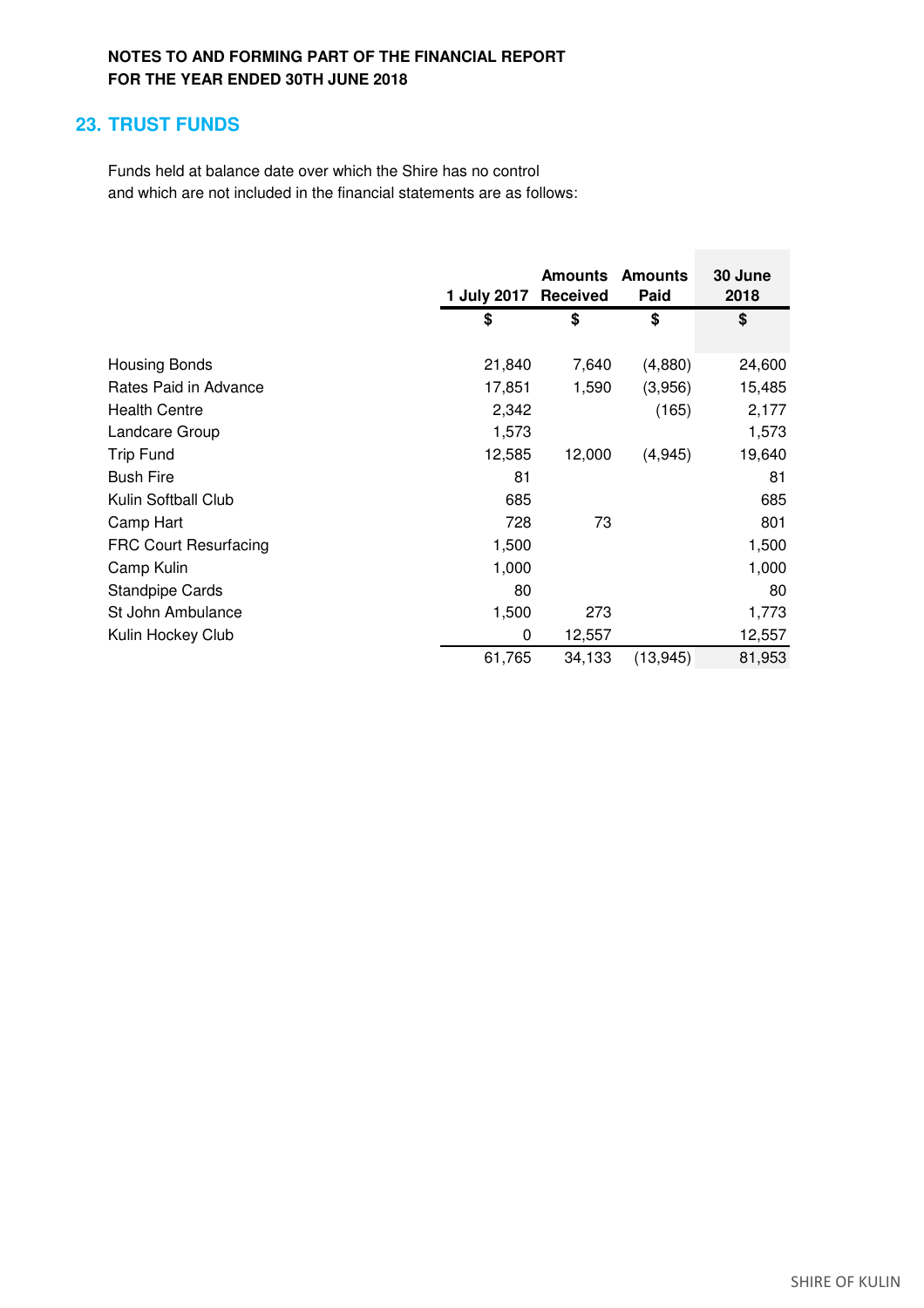### **24. NEW ACCOUNTING STANDARDS AND INTERPRETATIONS FOR APPLICATION IN FUTURE PERIODS**

The AASB has issued a number of new and amended Accounting Standards and Interpretations that have mandatory application dates for future reporting periods, some of which are relevant to the Shire.

Management's assessment of the new and amended pronouncements that are relevant to the Shire, applicable to future reporting periods and which have not yet been adopted are set out as follows:

|       | Title                                                                          | <b>Issued / Compiled</b> | Applicable (1) | Impact                                                                                                                                                                                                                                                                                                                                                                                                                                                                                                                    |
|-------|--------------------------------------------------------------------------------|--------------------------|----------------|---------------------------------------------------------------------------------------------------------------------------------------------------------------------------------------------------------------------------------------------------------------------------------------------------------------------------------------------------------------------------------------------------------------------------------------------------------------------------------------------------------------------------|
| (i)   | AASB 9 Financial Instruments<br>(incorporating AASB 2014-7 and<br>AASB 2014-8) | December 2014            | 1 January 2018 | Nil – The objective of this Standard is to improve and simplify the<br>approach for classification and measurement of financial assets<br>compared with the requirements of AASB 139. Given the nature of<br>the financial assets of the Shire, it is not anticipated the<br>Standard will have any material effect.                                                                                                                                                                                                      |
| (ii)  | AASB 15 Revenue from Contracts with<br>Customers                               | December 2014            | 1 January 2019 | This Standard establishes principles for entities to apply to report<br>useful information to users of financial statements about the nature.<br>amount, timing and uncertainty of revenue and cash flows arising<br>from a contract with a customer.                                                                                                                                                                                                                                                                     |
|       |                                                                                |                          |                | The effect of this Standard will depend on the nature of future<br>transactions the Shire has with those third parties it has dealings<br>with. It may or may not be significant.                                                                                                                                                                                                                                                                                                                                         |
| (iii) | AASB 16 Leases                                                                 | February 2016            | 1 January 2019 | Under AASB 16 there is no longer a distinction between finance<br>and operating leases. Lessees will now bring to account a<br>right-to-use asset and lease liability into the statement of financial<br>position for all leases. Effectively this means the vast majority of<br>operating leases as defined by the current AASB 117 Leases which<br>currently do not impact the statement of financial position will be<br>required to be capitalised on the statement of financial position when<br>AASB 16 is adopted. |
|       | Notes:                                                                         |                          |                | Currently, operating lease payments are expensed as incurred.<br>This will cease and will be replaced by both depreciation and<br>interest charges. Based on the current number of operating<br>leases held by the Shire, the impact is not expected to be significant.                                                                                                                                                                                                                                                   |

(1) Applicable to reporting periods commencing on or after the given date.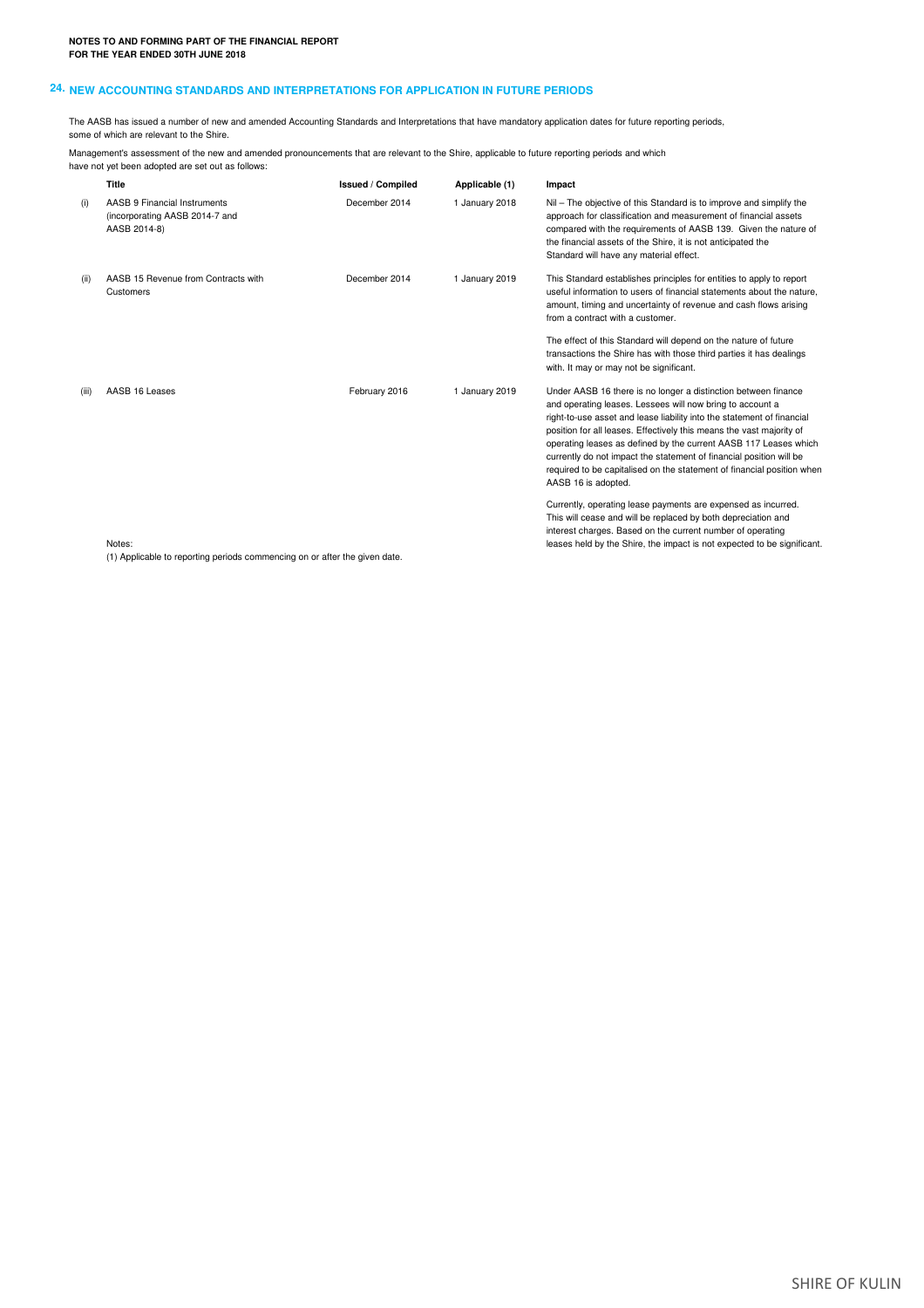|      | Title                                                                                | <b>Issued / Compiled</b> | Applicable (1) | Impact                                                                                                                                                                                                                                                                                                                                                                                                                                                                                                                                                                                           |
|------|--------------------------------------------------------------------------------------|--------------------------|----------------|--------------------------------------------------------------------------------------------------------------------------------------------------------------------------------------------------------------------------------------------------------------------------------------------------------------------------------------------------------------------------------------------------------------------------------------------------------------------------------------------------------------------------------------------------------------------------------------------------|
| (iv) | AASB 1058 Income of Not-for-Profit Entities                                          | December 2016            | 1 January 2019 | These standards are likely to have a significant impact on the<br>income recognition for NFP's. Key areas for consideration are:<br>- Assets received below fair value:<br>- Transfers received to acquire or construct non-financial assets;<br>- Grants received:<br>- Prepaid rates;<br>- Leases entered into at below market rates; and<br>- Volunteer services.<br>Whilst it is not possible to quantify the financial impact (or if it is<br>material) of these key areas until the details of future transactions<br>are known, they will all have application to the Shire's operations. |
|      | Notes:<br>(1) Applicable to reporting periods commencing on or after the given date. |                          |                |                                                                                                                                                                                                                                                                                                                                                                                                                                                                                                                                                                                                  |
|      | <b>Adoption of New and Revised Accounting Standards</b>                              |                          |                |                                                                                                                                                                                                                                                                                                                                                                                                                                                                                                                                                                                                  |

and which were applicable to its operations. During the current year, the Shire adopted all of the new and revised Australian Accounting Standards and Interpretations which were compiled, became mandatory

Whilst many reflected consequential changes associate with the amendment of existing standards, the only new standard with material application is as follows:

- (i) AASB 2016-4 Amendments to Australian 1 January 2017 Accounting Standards - Recoverable Amount of Non-Cash-Generating Specialised Assets of Notfor-Profit Entities
- (ii) AASB 2016-7 Amendments to Accounting 1 January 2017 Standards - Deferral of AASB 15 for Not-for-Profit **Entities**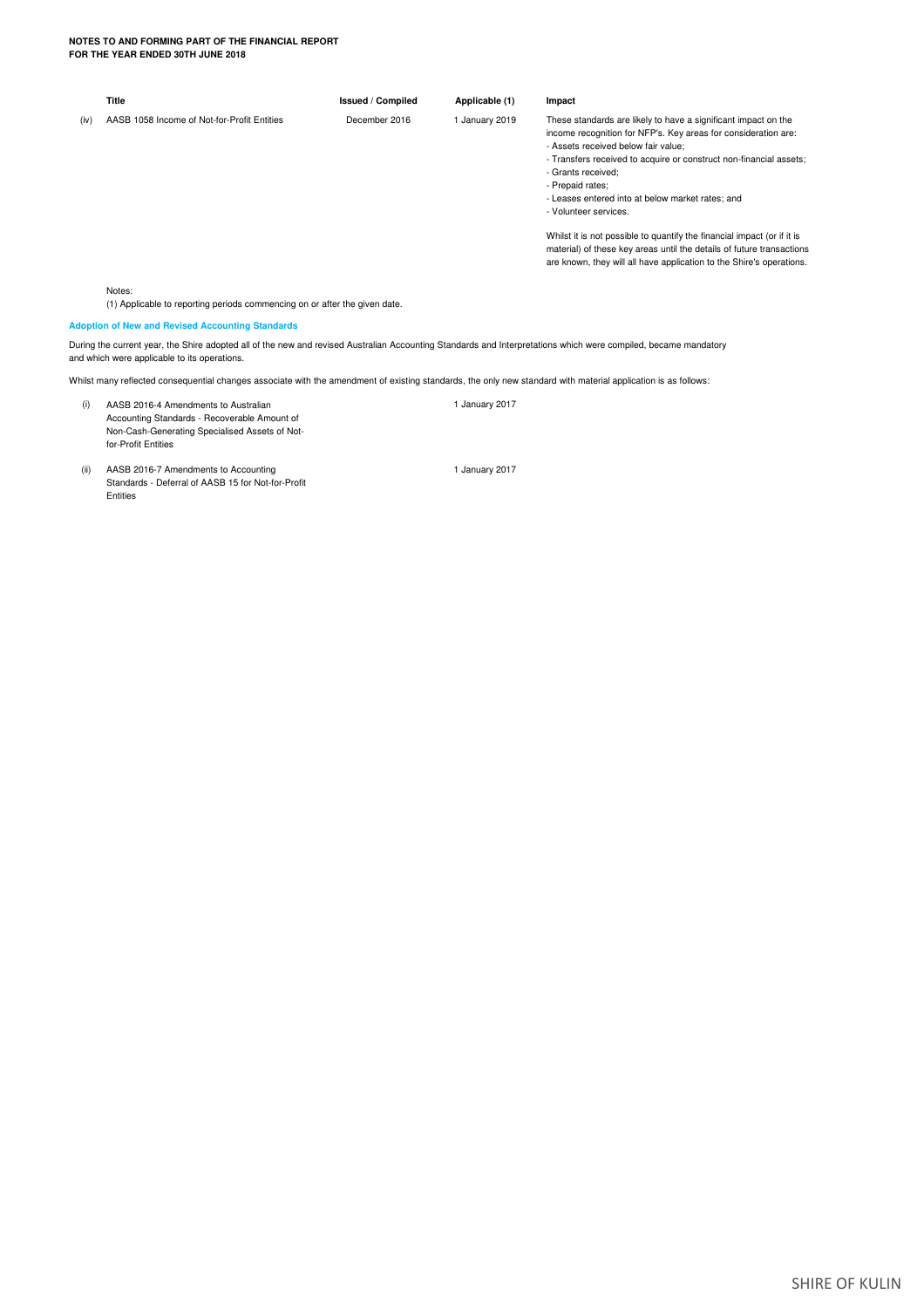### **25. OTHER SIGNIFICANT ACCOUNTING POLICIES**

**a) Goods and services tax (GST) h) Fair value hierarchy** Revenues, expenses and assets are recognised net of the amount of **AASB 13** requires the disclosure of fair value information by level of the GST, except where the amount of GST incurred is not recoverable from fair value the Australian Taxation Office (ATO).  $\blacksquare$  of three possible levels based on the lowest level that an input that is

Receivables and payables are stated inclusive of GST receivable or payable. The net amount of GST recoverable from, or payable to, the **Level 1 Level 1 Level 1 ATO** is included with receivables or payables in the statement of financial **Measurements based on quoted prices (unadjuste** ATO is included with receivables or payables in the statement of financial position.

Cash flows are presented on a gross basis. The GST components of cash flows arising from investing or financing activities which are **Level 2**<br> **Level 2**<br> **Level 2**<br> **Level 2** 

**b) Current and non-current classification**<br> **Figure 13** The asset or liability is classified as current if it is expected to be settled<br> **Measurements based on unobservable inputs for the asset or liability.** The asset or liability is classified as current if it is expected to be settled within the next 12 months, being the Shire's operational cycle. In the case of liabilities where the Shire does not have the unconditional right to defer<br>
settlement beyond 12 months, such as vested long service leave, the liability market are determined using one or more valuation techniques. These settlement beyond 12 months, such as vested long service leave, the liability is classified as current even if not expected to be settled within the next 12 months. Inventories held for trading are classified as current or non-current market data. If all significant inputs required to measure fair value are based on the Shire's intentions to release for sale.  $\blacksquare$  observable, the asset or liability is included in Level 2. If one or more

All figures shown in this annual financial report, other than a rate in the dollar, are rounded to the nearest dollar. Amounts are presented in **Valuation techniques** Australian Dollars. The Shire selects a valuation technique that is appropriate in the

When the Shire applies an accounting policy retrospectively, makes a retrospective restatement or reclassifies items in its financial statements that **Market approach** (third) statement of financial position as at the beginning of the preceding generated by market transactions for identical or similar assets or period in addition to the minimum comparative financial statements is period in addition to the minimum comparative financial statements is presented.

Unless otherwise stated, the budget comparative figures shown in this annual financial report relate to the original budget estimate for the relevant item of disclosure. **Cost approach**

The Shire contributes to a number of Superannuation Funds on behalf of employees. All funds to which the Shire contributes are defined contribution Each valuation technique requires inputs that reflect the assumptions that plans. buyers and sellers would use when pricing the asset or liability, including

market pricing information is used to determine fair value. Adjustments to market values may be made having regard to the characteristics of the specific asset or liability. The fair values of assets that are not traded in an **i) Impairment of assets** active market are determined using one or more valuation techniques. In accordance with Australian Accounting Standards the Shire's cash These valuation techniques maximise, to the extent possible, the use of generating non-specialised assets, other than inventories, are assessed at observable market data to determine whether there is any indication they ma

To the extent possible, market information is extracted from either the principal market for the asset or liability (i.e. the market with the greatest Where such an indication exists, an impairment test is carried out on the volume and level of activity for the asset or liability) or, in the a end of the reporting period (i.e. the market that maximises the receipts from amount. the sale of the asset after taking into account transaction costs and

For non-financial assets, the fair value measurement also takes into account a market participant's ability to use the asset in its highest and best use or to sell it to another market participant that would use the asset in its highest and best use.

fair value hierarchy, which categorises fair value measurement into one significant to the measurement can be categorised into as follows:

for identical assets or liabilities that the entity can access at the measurement date.

recoverable from, or payable to, the ATO are presented as operating Measurements based on inputs other than quoted prices included in Level 1<br>
that are observable for the asset or liability either directly or indirectly that are observable for the asset or liability, either directly or indirectly.

valuation techniques maximise, to the extent possible, the use of observable significant inputs are not based on observable market data, the asset or **c) Rounding off figures liability is included in Level 3. liability is included in Level 3.** 

circumstances and for which sufficient data is available to measure **d) Comparative figures distinct figures** fair value. The availability of sufficient and relevant data primarily depends on the specific characteristics of the asset or liability being measured. The Where required, compa Where required, comparative figures have been adjusted to conform with on the specific characteristics of the asset or liability being measured. The changes in presentation for the current financial year. valuation techniques selected by the Shire are consistent with one or more of the following valuation approaches:

Valuation techniques that use prices and other relevant information

### **Income approach**

**e) Budget comparative figures e** Valuation techniques that convert estimated future cash flows or income Unless otherwise stated, the budget comparative figures shown in this Unless otherwise stated, the budget comparat

Valuation techniques that reflect the current replacement cost of the service **f) Superannuation** capacity of an asset.

assumptions about risks. When selecting a valuation technique, the **g) Fair value of assets and liabilities** Shire gives priority to those techniques that maximise the use of observable Fair value is the price that the Shire would receive to sell the asset or inputs and minimise the use of unobservable inputs. Inputs that are would have to pay to transfer a liability, in an orderly (i.e. unforced) developed using market data (such as publicly available information on actual transactions) and reflect the assumptions that buyers and sellers would transactions) and reflect the assumptions that buyers and sellers would participants at the measurement date. The measurement date asset or liability are considered observable, whereas inputs for which market data is not available and therefore are As fair value is a market-based measure, the closest equivalent observable developed using the best information available about such assumptions are market pricing information is used to determine fair value. Adiustments t

each reporting date to determine whether there is any indication they may be impaired.

asset by comparing the recoverable amount of the asset, being the higher of such a market, the most advantageous market available to the entity at the the asset's fair value less costs to sell and value in use, to the asset's carrying

transport costs). Any excess of the asset's carrying amount over its recoverable amount is recognised immediately in profit or loss, unless the asset is carried at a revalued amount in accordance with another Standard (e.g. AASB 116) whereby any impairment loss of a revalued asset is treated as a revaluation decrease in accordance with that other Standard.

> For non-cash generating specialised assets that are measured under the revaluation model ,such as roads, drains, public buildings and the like, no annual assessment of impairment is required. Rather AASB 116.31 applies and revaluations need only be made with sufficient regulatory to ensure the carrying value does not differ materially from that which would be determined using fair value at the ends of the reporting period.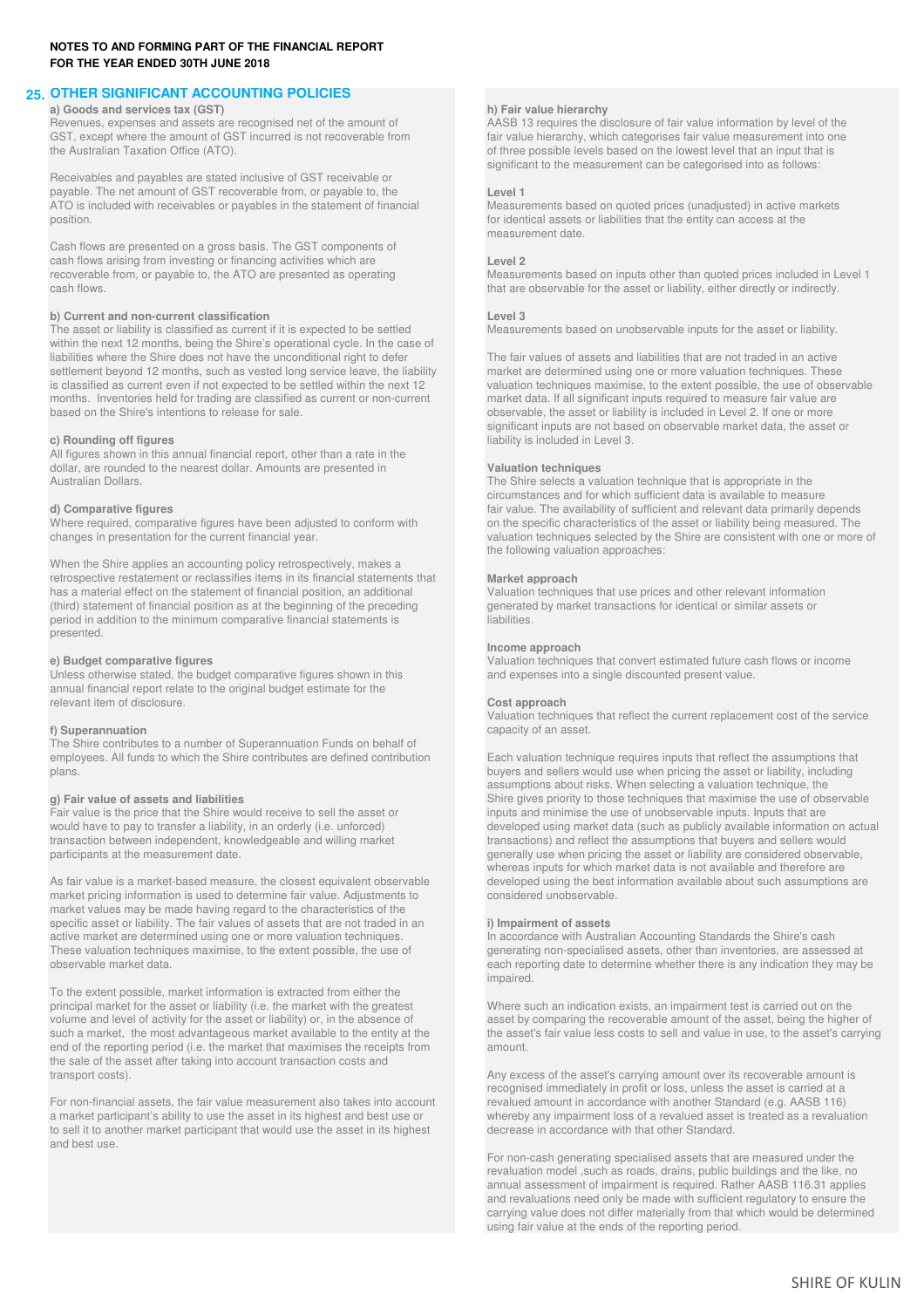# **26. ACTIVITIES/PROGRAMS**

Shire operations as disclosed in these financial statements encompass the following service orientated activities/programs.

| <b>PROGRAM NAME</b>                          | <b>OBJECTIVE</b>                                                                                                              | <b>ACTIVITIES</b>                                                                                                                                                                                                                                                                                              |
|----------------------------------------------|-------------------------------------------------------------------------------------------------------------------------------|----------------------------------------------------------------------------------------------------------------------------------------------------------------------------------------------------------------------------------------------------------------------------------------------------------------|
| <b>GOVERNANCE</b>                            | To provide a decision making process for<br>the efficient allocation of scarce resources.                                     | Includes the activities of members of council<br>and the administrative support available to the<br>council for the provision of governance of the<br>district. Other costs relate to the task of<br>assisting elected members and ratepayers on<br>matters which do not concern specific council<br>services. |
| <b>GENERAL PURPOSE</b><br><b>FUNDING</b>     | To collect revenue to allow for the<br>provision of services.                                                                 | Rates, general purpose government grants and<br>interest revenue.                                                                                                                                                                                                                                              |
| <b>LAW, ORDER, PUBLIC</b><br><b>SAFETY</b>   | To provide services to help ensure a safer<br>and environmentally conscious community.                                        | Supervision and enforcement of various local<br>laws relating to fire prevention, animal control<br>and other aspects of public safety including<br>emergency services.                                                                                                                                        |
| <b>HEALTH</b>                                | To provide an operational framework for<br>environmental and community health.                                                | Inspection of food outlets and their control,<br>provision of meat inspection services, noise<br>control and waste disposal compliance.                                                                                                                                                                        |
| <b>EDUCATION AND</b><br><b>WELFARE</b>       | To provide services to disadvantaged<br>persons, the elderly, children and youth                                              | Maintenance of child minding centre, playgroup<br>centre, senior citizen centre and aged care<br>centre. Provision and maintenance of home and<br>community care programs and youth services.                                                                                                                  |
| <b>HOUSING</b>                               | To provide and maintain general and<br>elderly residents housing.                                                             | Provision and maintenance of elderly residents<br>housing.                                                                                                                                                                                                                                                     |
|                                              | <b>COMMUNITY AMENITIES</b> To provide services required by the<br>community.                                                  | Rubbish collection services, operation of<br>rubbish disposal sites, litter control,<br>construction and maintenance of urban storm<br>water drains, protection of the environment and<br>administration of town planning schemes,<br>cemetery and public conveniences.                                        |
| <b>RECREATION AND</b><br><b>CULTURE</b>      | To establish and effectively manage<br>infrastructure and resource which will help<br>the social well being of the community. | Maintenance of public halls, civic centres,<br>aquatic centre, beaches, recreation centres and<br>various sporting facilities. Provision and<br>maintenance of parks, gardens and<br>playgrounds. Operation of library, museum and<br>other cultural facilities.                                               |
| <b>TRANSPORT</b>                             | To provide safe, effective and efficient<br>transport services to the community                                               | Construction and maintenance of roads,<br>streets, footpaths, depots, cycleways, parking<br>facilities and traffic control. Cleaning of streets<br>and maintenance of street trees, street lighting<br>etc.                                                                                                    |
| <b>ECONOMIC SERVICES</b>                     | To help promote the shire and its<br>economic wellbeing.                                                                      | Tourism and area promotion including the<br>maintenance and operation of a caravan park.<br>Provision of rural services including weed<br>control, vermin control and standpipes. Building<br>Control.<br>Private works operation, plant repair and                                                            |
| <b>OTHER PROPERTY AND</b><br><b>SERVICES</b> | To monitor and control council's overheads<br>operating accounts.                                                             | operation costs and engineering operation<br>costs.                                                                                                                                                                                                                                                            |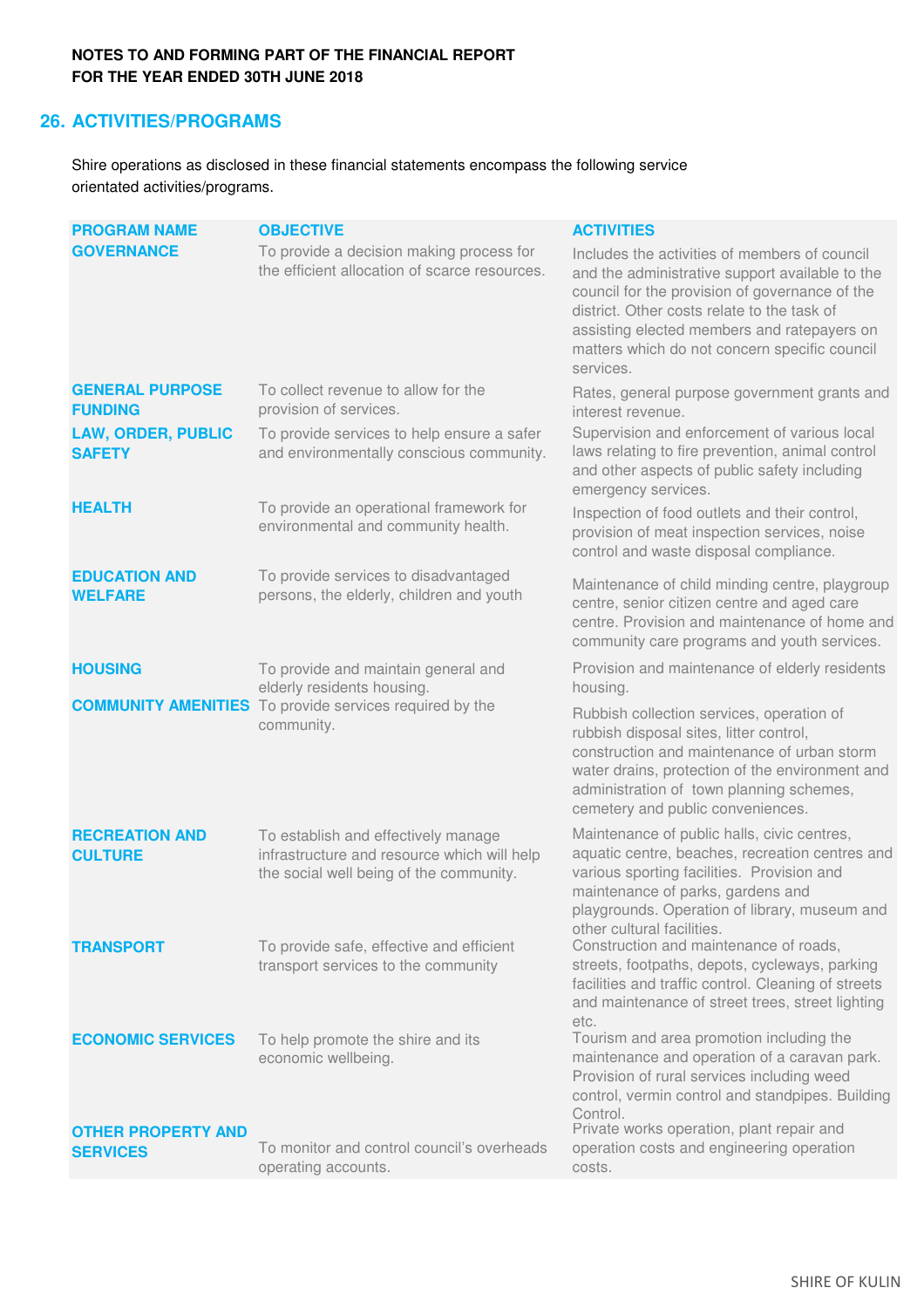| <b>27. FINANCIAL RATIOS</b>                 |                                        | 2018                                                | 2017                                             | 2016                                                      |  |
|---------------------------------------------|----------------------------------------|-----------------------------------------------------|--------------------------------------------------|-----------------------------------------------------------|--|
| <b>Current ratio</b>                        |                                        | 3.30                                                | 3.84                                             | 5.84                                                      |  |
| Asset consumption ratio                     |                                        | 0.70                                                | 0.68                                             | 0.68                                                      |  |
| Asset renewal funding ratio                 |                                        | 0.96                                                | 0.82                                             | 0.79                                                      |  |
| Asset sustainability ratio                  |                                        | 0.74                                                | 1.38                                             | 1.26                                                      |  |
| Debt service cover ratio                    |                                        | 6.84                                                | 8.66                                             | 10.02                                                     |  |
| Operating surplus ratio                     |                                        | (0.46)                                              | (0.13)                                           | (0.39)                                                    |  |
| Own source revenue coverage ratio           |                                        | 0.48                                                | 0.44                                             | 0.49                                                      |  |
| The above ratios are calculated as follows: |                                        |                                                     |                                                  |                                                           |  |
| <b>Current ratio</b>                        | current assets minus restricted assets |                                                     |                                                  |                                                           |  |
|                                             |                                        |                                                     | current liabilities minus liabilities associated |                                                           |  |
|                                             |                                        | with restricted assets                              |                                                  |                                                           |  |
| Asset consumption ratio                     |                                        | depreciated replacement costs of depreciable assets |                                                  |                                                           |  |
|                                             |                                        |                                                     |                                                  | current replacement cost of depreciable assets            |  |
| Asset renewal funding ratio                 |                                        |                                                     | NPV of planned capital renewal over 10 years     |                                                           |  |
|                                             |                                        |                                                     |                                                  | NPV of required capital expenditure over 10 years         |  |
| Asset sustainability ratio                  |                                        |                                                     | capital renewal and replacement expenditure      |                                                           |  |
|                                             |                                        |                                                     | depreciation expenses                            |                                                           |  |
| Debt service cover ratio                    |                                        |                                                     |                                                  | annual operating surplus before interest and depreciation |  |
|                                             |                                        |                                                     | principal and interest                           |                                                           |  |
|                                             |                                        |                                                     |                                                  |                                                           |  |
| Operating surplus ratio                     |                                        |                                                     | operating revenue minus operating expenses       |                                                           |  |
|                                             |                                        |                                                     | own source operating revenue                     |                                                           |  |
| Own source revenue coverage ratio           |                                        |                                                     | own source operating revenue                     |                                                           |  |
|                                             |                                        |                                                     | operating expenses                               |                                                           |  |
|                                             |                                        |                                                     |                                                  |                                                           |  |

# **Notes:**

Three of the ratios disclosed above were distorted by the early receipt of Financial Assistance Grants.

|                                                                                                   | 2017/18 | 2016/17 | 2015/16 |
|---------------------------------------------------------------------------------------------------|---------|---------|---------|
|                                                                                                   | \$      | \$      | \$      |
| Amount of Financial Assistance Grant received during the<br>year relating to the subsequent year. | 950,461 | 907,285 |         |
| Amount of Financial Assistance Grant received in prior year                                       |         |         |         |
| relating to current year.                                                                         | 907,285 |         | 850,945 |
|                                                                                                   | 2018    | 2017    | 2016    |
|                                                                                                   |         |         |         |
| Current ratio                                                                                     | 3.24    | 2.39    | 2.71    |
| Debt service cover ratio                                                                          | 6.58    | 5.38    | 0.14    |
| Operating surplus ratio                                                                           | (0.47)  | (0.41)  | 15.99   |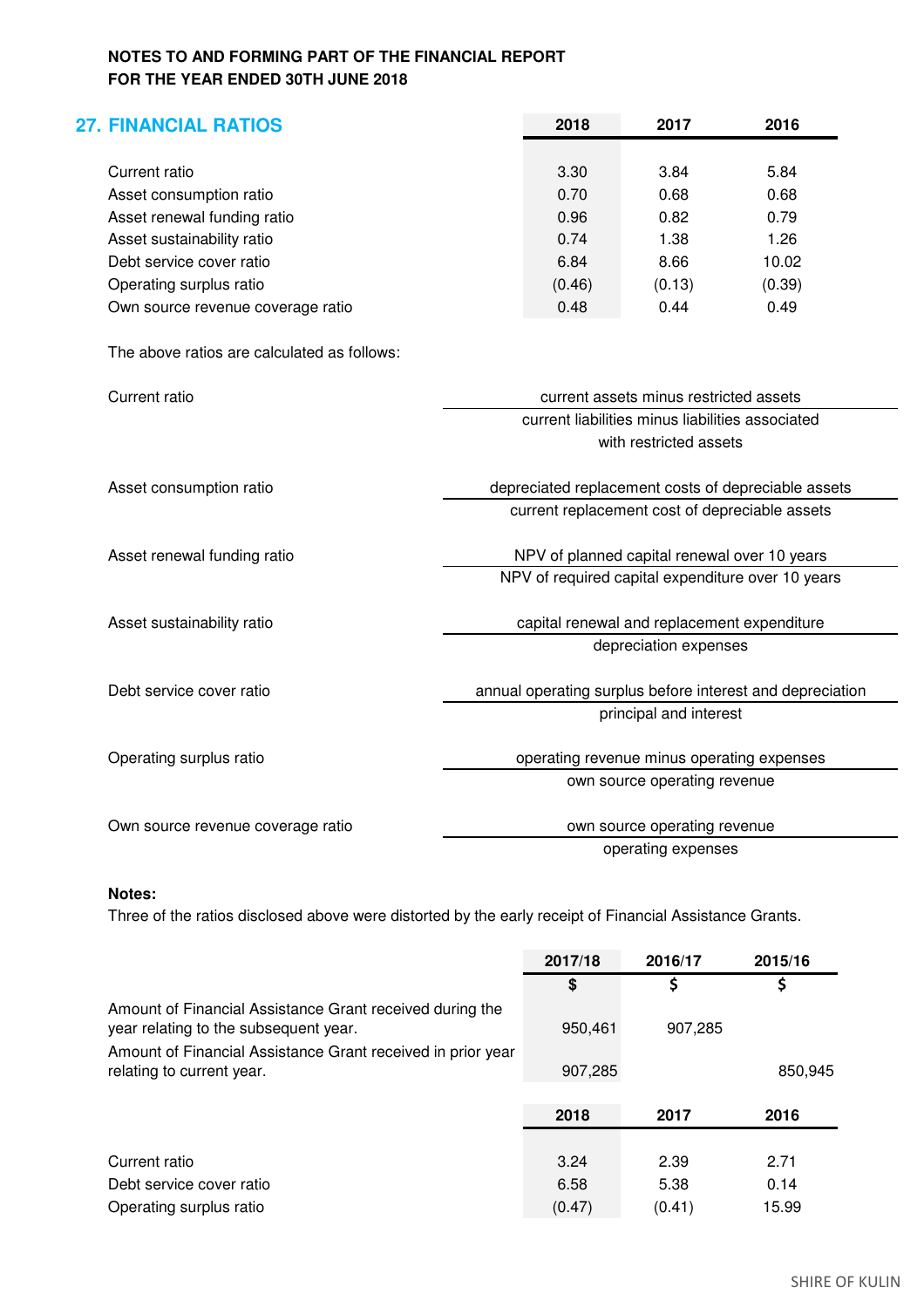



30 Keymer Street, Belmont WA 6104 PO Box 1202, Cloverdale WA 6985 T (08) 6274 6400

### **INDEPENDENT AUDITOR'S REPORT**

### **To the Council of the Shire of Kulin**

### **Report on the Audit of the Financial Report**

### **Qualified Opinion**

I have audited the annual financial report of the Shire of Kulin which comprises the Statement of Financial Position as at 30 June 2018, the Statement of Comprehensive Income by Nature or Type, Statement of Comprehensive Income by Program, Statement of Changes in Equity, Statement of Cash Flows and Rate Setting Statement for the year then ended, and notes comprising a summary of significant accounting policies and other explanatory information, and the Statement by the Chief Executive Officer.

In my opinion, except for the effects of the matter described in the Basis for Qualified Opinion section of our report, the annual financial report of the Shire of Kulin:

- (i) is based on proper accounts and records; and
- (ii) fairly represents, in all material respects, the results of the operations of the Shire for the year ended 30 June 2018 and its financial position at the end of that period in accordance with the Local Government Act 1995 (the Act) and, to the extent that they are not inconsistent with the Act, Australian Accounting Standards.

### **Basis for Qualified Opinion**

### **Cash Income**

Cash from Kulin Bush Races are a material source of revenue for the Shire. The Shire has determined that it is impracticable to maintain an effective system of internal control over cash receipts until their initial entry in the accounting records. Accordingly our audit in relation to cash income was limited to the amounts recorded.

I conducted my audit in accordance with Australian Auditing Standards. My responsibilities under those standards are further described in the Auditor's Responsibilities for the Audit of the Financial Report section of my report. I am independent of the Shire in accordance with the relevant ethical requirements of the Accounting Professional and Ethical Standards Board's APES 110 Code of Ethics for Professional Accountants (the Code) that are relevant to my audit of the financial report. I have also fulfilled my other ethical responsibilities in accordance with the Code. I believe that the audit evidence I have obtained is sufficient and appropriate to provide a basis for my qualified opinion.

### **Emphasis of Matter – Basis of Accounting**

I draw attention to Note 1 to the financial report, which describes the basis of accounting. The financial report has been prepared for the purpose of fulfilling the Shire's financial reporting responsibilities under the Act. Regulation 16 of the Local Government (Financial Management) Regulations 1996 (Regulations), does not allow a local government to recognise some categories of land, including land under roads, as assets in the annual financial report. My opinion is not modified in respect of this matter.

### **Responsibilities of the Chief Executive Officer and Council for the Financial Report**

The Chief Executive Officer (CEO) of the Shire is responsible for the preparation and fair presentation of the annual financial report in accordance with the requirements of the Act, the Regulations and, to the extent that they are not inconsistent with the Act, Australian Accounting Standards. The CEO is also responsible for such internal control as the CEO determines is necessary to enable the preparation of a financial report that is free from material misstatement, whether due to fraud or error.

Byfields Pty Ltd ACN 150 608 398

DIRECTORS: Simon Northey • Neil Hooper • Dale Woodruff • Andrew Northcott • Craig Lane • Leanne Oliver • Glenn Waldock • Roger Thomson • Brant Jansen • Ryan Naughton • Lea Williams ASSOCIATES: Tony Umbrello • Russell Roberts • Gordon Richards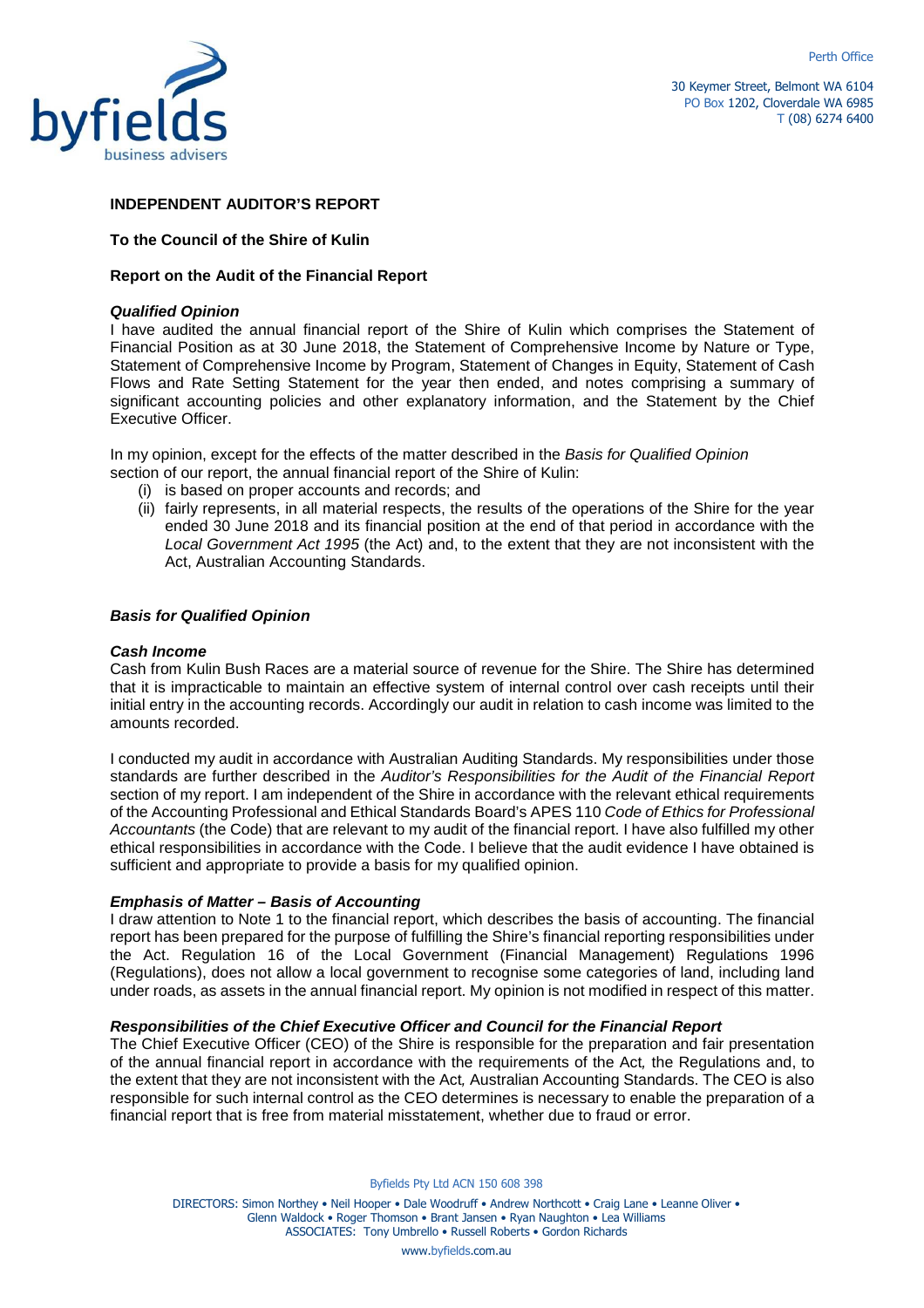In preparing the financial report, the CEO is responsible for assessing the Shire's ability to continue as a going concern, disclosing, as applicable, matters related to going concern and using the going concern basis of accounting unless the State government has made decisions affecting the continued existence of the Shire.

The Council is responsible for overseeing the Shire's financial reporting process.

### **Auditor's Responsibility for the Audit of the Financial Report**

The objectives of my audit are to obtain reasonable assurance about whether the financial report as a whole is free from material misstatement, whether due to fraud or error, and to issue an auditor's report that includes my opinion. Reasonable assurance is a high level of assurance, but is not a guarantee that an audit conducted in accordance with Australian Auditing Standards will always detect a material misstatement when it exists. Misstatements can arise from fraud or error and are considered material if, individually or in the aggregate, they could reasonably be expected to influence the economic decisions of users taken on the basis of the financial report.

As part of an audit in accordance with Australian Auditing Standards, I exercise professional judgment and maintain professional scepticism throughout the audit. I also:

- Identify and assess the risks of material misstatement of the financial report, whether due to fraud or error, design and perform audit procedures responsive to those risks, and obtain audit evidence that is sufficient and appropriate to provide a basis for my opinion. The risk of not detecting a material misstatement resulting from fraud is higher than for one resulting from error, as fraud may involve collusion, forgery, intentional omissions, misrepresentations, or the override of internal control.
- Obtain an understanding of internal control relevant to the audit in order to design audit procedures that are appropriate in the circumstances, but not for the purpose of expressing an opinion on the effectiveness of the Shire's internal control.
- Evaluate the appropriateness of accounting policies used and the reasonableness of accounting estimates and related disclosures made by the CEO.
- Conclude on the appropriateness of the CEO's use of the going concern basis of accounting and, based on the audit evidence obtained, whether a material uncertainty exists related to events or conditions that may cast significant doubt on the Shire's ability to continue as a going concern. If I conclude that a material uncertainty exists, I am required to draw attention in my auditor's report to the related disclosures in the financial report or, if such disclosures are inadequate, to modify my opinion. My conclusions are based on the audit evidence obtained up to the date of my auditor's report, as we cannot predict future events or conditions that may have an impact.
- Evaluate the overall presentation, structure and content of the financial report, including the disclosures, and whether the financial report represents the underlying transactions and events in a manner that achieves fair presentation.

I communicate with the Council and the CEO regarding, among other matters, the planned scope and timing of the audit and significant audit findings, including any significant deficiencies in internal control that I identify during my audit.